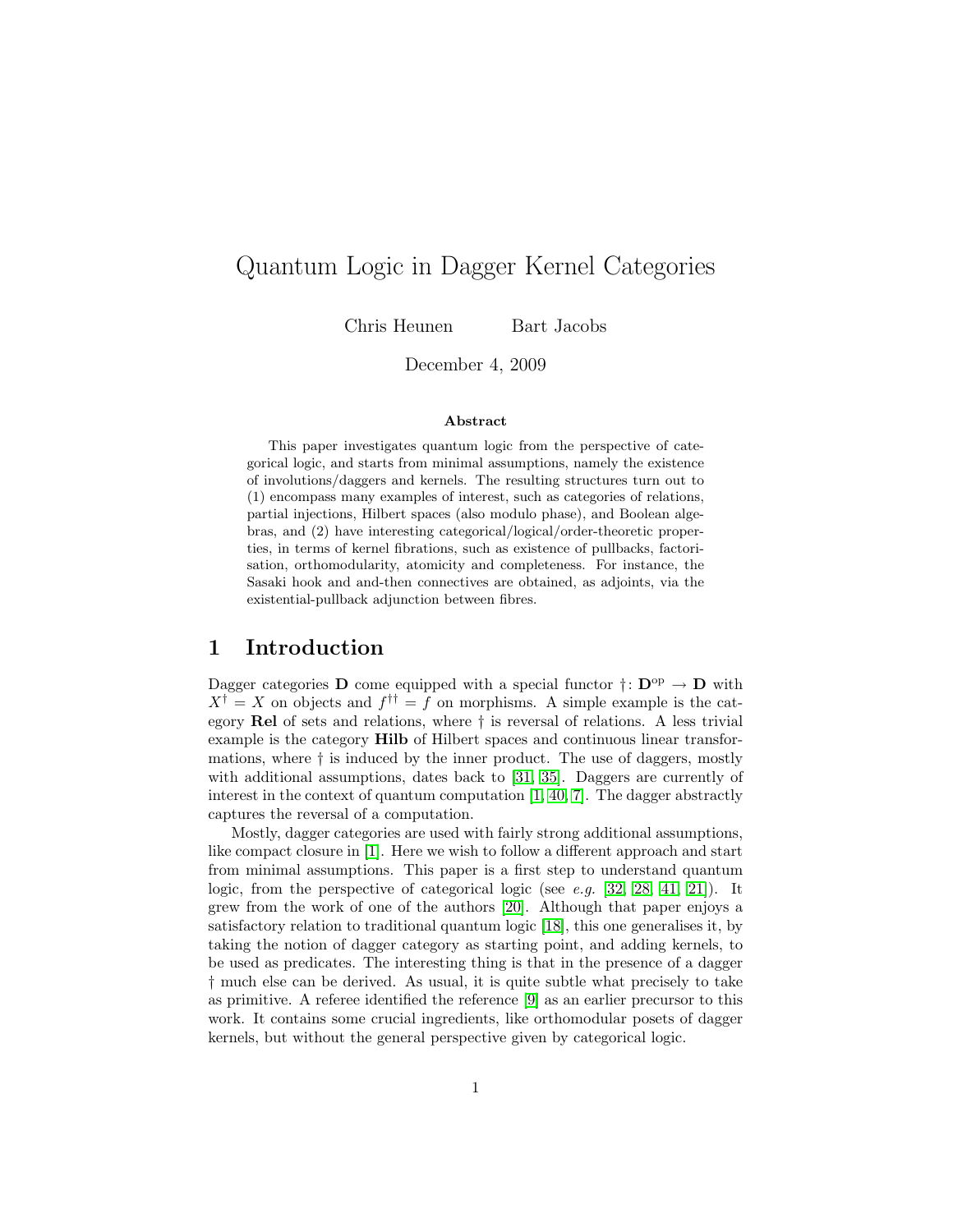Upon this structure of "dagger kernel categories" the paper constructs pullbacks of kernels and factorisation (both similar to [\[14\]](#page-33-4)). It thus turns out that the kernels form a "bifibration" (both a fibration and an opfibration, see [\[21\]](#page-33-0)). This structure can be used as a basis for categorical logic, which captures substitution in predicates by reindexing (pullback)  $f^{-1}$  and existential quantification by op-reindexing  $\exists_f$ , in such a way that  $\exists_f \dashv f^{-1}$ . From time to time we use fibred terminology in this paper, but familiarity with this fibred setting is not essential. We find that the posets of kernels (fibres) are automatically orthomodular lattices [\[26\]](#page-34-6), and that the Sasaki hook and and-then connectives appear naturally from the existential-pullback adjunction. Additionally, a notion of Booleanness is identified for these dagger kernel categories. It gives rise to a generic construction that generalises how the category of partial injections can be obtained from the category of relations.

Apart from this general theory, the paper brings several important examples within the same setting—of dagger kernel categories. Examples are the categories Rel and PInj of relations and partial injections. Additionally, the category Hilb is an example—and, interestingly—also the category PHilb of Hilbert spaces modulo phase. The latter category provides the framework in which physicists typically work [\[6\]](#page-32-2). It has much weaker categorical structure than Hilb. We also present a construction to turn an arbitrary Boolean algebra into a dagger kernel category.

The authors are acutely aware of the fact that several of the example categories have much richer structure, involving for instance a tensor sum  $\oplus$  and a tensor product ⊗ with associated scalars and traced monoidal structure. This paper deliberately concentrates solely on (the logic of) kernels. There are interesting differences between our main examples: for instance, Rel and PInj are Boolean, but Hilb is not; in PInj and Hilb "zero-epis" are epis, but not in Rel; Rel and Hilb have biproducts, but PInj does not.

The paper is organised as follows. After introducing the notion of dagger kernel category in Section [2,](#page-1-0) the main examples are described in Section [3.](#page-8-0) Factorisation and (co)images occur in Sections [4](#page-14-0) and [5.](#page-19-0) Section [6](#page-21-0) introduces the Sasaki hook and and-then connectives via adjunctions, and investigates Booleanness. Finally, Sections [7](#page-26-0) and [8](#page-29-0) investigate some order-theoretic aspects of homsets and of kernel posets (atomicity and completeness).

A follow-up paper [\[22\]](#page-33-5) introduces a new category OMLatGal of orthomodular lattices with Galois connections between them, shows that it is a dagger kernel category, and that every dagger kernel category D maps into it via the kernel functor KSub:  $D \rightarrow OMLatGal$ , preserving the dagger kernel structure. This gives a wider context.

## <span id="page-1-0"></span>2 Daggers and kernels

<span id="page-1-1"></span>Let us start by introducing the object of study of this paper.

Definition 1 A *dagger kernel category* consists of: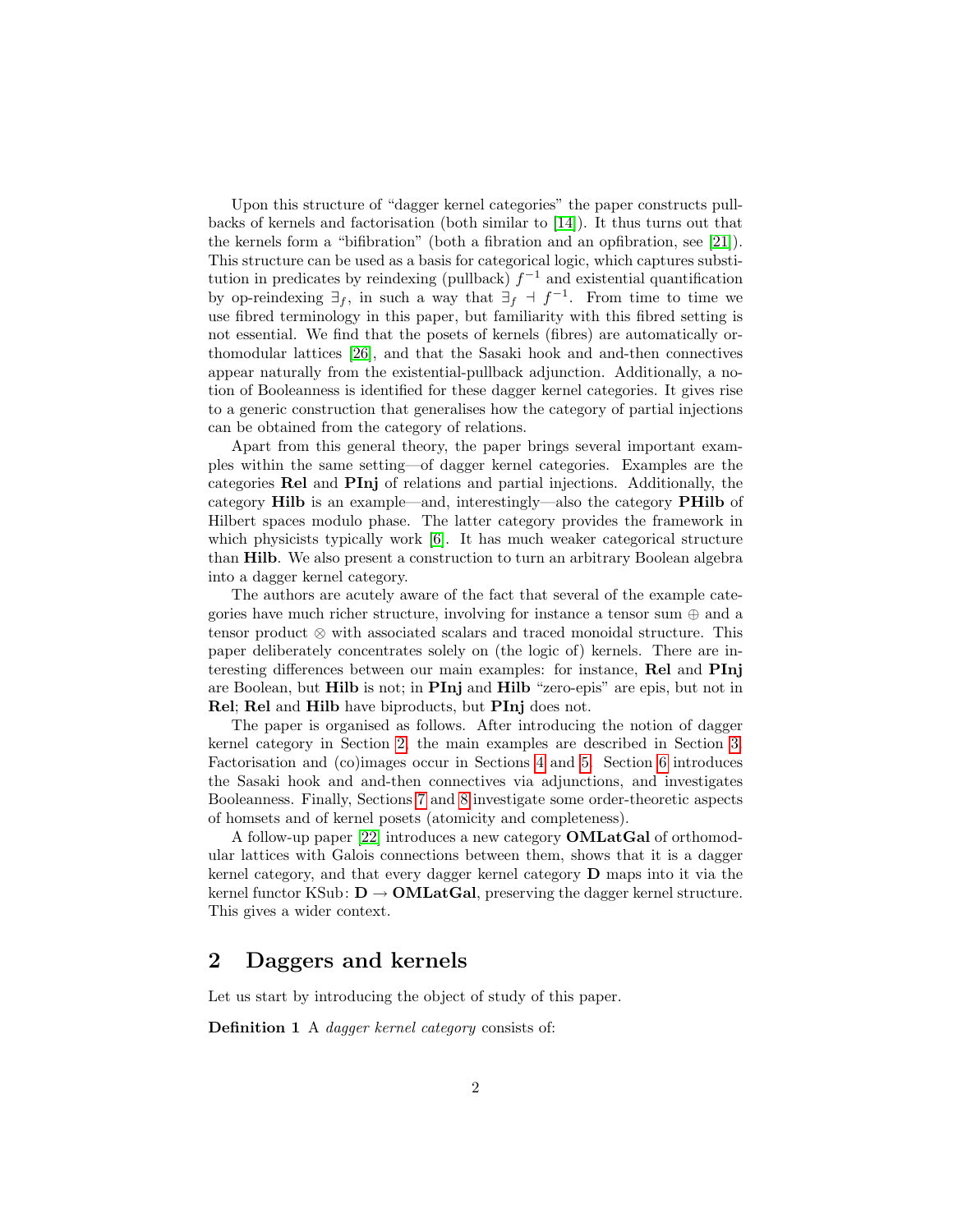- 1. a dagger category **D**, with dagger  $\dagger: \mathbf{D}^{\text{op}} \to \mathbf{D}$ ;
- 2. a zero object 0 in D;
- 3. kernels ker(f) of arbitrary maps f in  $D$ , which are dagger monos.

A morphism of dagger kernel categories is a functor  $F$  preserving the relevant structure:

- 1.  $F(f^{\dagger}) = F(f)^{\dagger}$ ;
- 2.  $F(0)$  is again a zero object;
- 3.  $F(k)$  is a kernel of  $F(f)$  if k is a kernel of f.

Dagger kernel categories and their morphisms form a category  $\text{DagKerCat}$ .

**Definition 2** A dagger kernel category is called Boolean if  $m \wedge n = 0$  implies  $m^{\dagger} \circ n = 0$ , for all kernels  $m, n$ .

The name Boolean will be explained in Theorem [26.](#page-23-0) We shall later rephrase the Booleanness condition as: kernels are disjoint if and only if they are orthogonal, see Lemma [3.](#page-3-0)

The dagger  $\dagger$  satisfies  $X^{\dagger} = X$  on objects and  $f^{\dagger \dagger} = f$  on morphisms. It comes with a number of definitions. A map  $f$  in  $D$  is called a dagger mono(morphism) if  $f^{\dagger} \circ f = id$  and a dagger epi(morphism) if  $f \circ f^{\dagger} = id$ . Hence f is a dagger mono if and only if  $f^{\dagger}$  is a dagger epi. A map f is a dagger iso(morphism) when it is both dagger monic and dagger epic; in that case  $f^{-1} = f^{\dagger}$  and f is sometimes called unitary (in analogy with Hilbert spaces). An endomorphism  $p: X \to X$  is called self-adjoint if  $p^{\dagger} = p$ .

The zero object  $0 \in \mathbf{D}$  is by definition both initial and final. Actually, in the presence of †, initiality implies finality, and vice-versa. For an arbitrary object  $X \in \mathbf{D}$ , the unique map  $X \to 0$  is then a dagger epi and the unique map  $0 \to X$  is a dagger mono. The "zero" map  $0 = 0_{X,Y} = (X \to 0 \to Y)$ satisfies  $(0_{X,Y})^{\dagger} = 0_{Y,X}$ . Notice that  $f \circ 0 = 0 = 0 \circ g$ . Usually there is no confusion between 0 as zero object and 0 as zero map. Two maps  $f: X \to Z$ and  $g: Y \to Z$  with common codomain are called orthogonal, written as  $f \perp g$ , if  $g^{\dagger} \circ f = 0$ —or, equivalently,  $f^{\dagger} \circ g = 0$ .

Let us recall that a kernel of a morphism  $f: X \to Y$  is a universal morphism k: ker(f)  $\rightarrow X$  with f ∘ k = 0. Universality means that for an arbitrary  $g: Z \to X$  with  $f \circ g = 0$  there is a unique map  $g': Z \to \text{ker}(f)$  with  $k \circ g' = g$ . Kernels are automatically (ordinary) monos. Just like we write 0 both for a zero object and for a zero map, we often write  $\ker(f)$  to denote either a kernel map, or the domain object of a kernel map.

Definition [1](#page-1-1) requires that kernels are dagger monos. This requirement involves a subtlety: kernels are closed under arbitrary isomorphisms but dagger monos are only closed under dagger isomorphisms. Hence we should be more careful in this requirement. What we really mean in Definition [1](#page-1-1) is that for each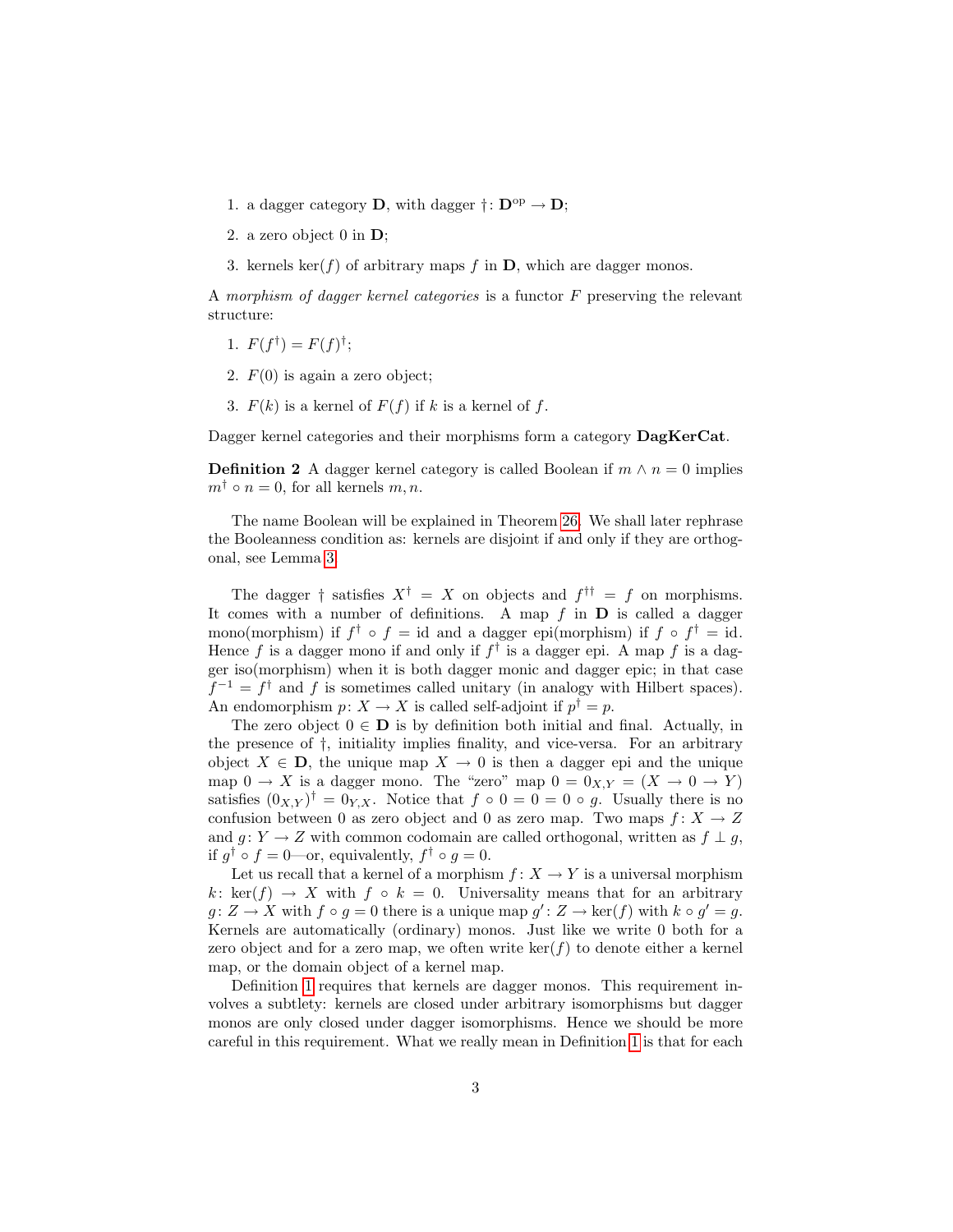map f, among all its isomorphic kernel maps, there is at least one dagger mono. We typically choose this dagger mono as representant  $\ker(f)$  of the equivalence class of kernel maps.

We shall write  $\text{KSub}(X)$  for the poset of (equivalence classes) of kernels with codomain X. The order  $(M \rightarrowtail X) \leq (N \rightarrowtail X)$  in KSub $(X)$  is given by the presence of a (necessarily unique) map  $M \to N$  making the obvious triangle commute. Intersections in posets like  $KSub(X)$ , if they exist, are given by pullbacks, as in:



In presence of the dagger †, cokernels come for free: one can define a cokernel coker $(f)$  as ker $(f^{\dagger})^{\dagger}$ . Notice that we now write ker $(f)$  and coker $(f)$  as morphisms. This cokernel coker(f) is a dagger epi. Finally, we define  $m^{\perp} = \text{ker}(m^{\dagger}),$ which we often write as  $m^{\perp}: M^{\perp} \rightarrow X$  if  $m: M \rightarrow X$ . This notation is especially used when m is a mono. In diagrams we typically write a kernel as  $\rightarrow \rightarrow$ and a cokernel as  $\;\;\longrightarrow\;\;$ 

The following Lemma gives some basic observations.

<span id="page-3-0"></span>Lemma 3 In a dagger kernel category,

- 1.  $\ker(X \stackrel{0}{\to} Y) = (X \stackrel{\text{id}}{\to} X)$  and  $\ker(X \stackrel{\text{id}}{\to} X) = (0 \stackrel{0}{\to} X)$ ; these yield greatest and least elements  $1, 0 \in KSub(X)$ , respectively;
- 2.  $\ker(\ker(f)) = 0;$
- 3. ker(coker(ker(f))) = ker(f), as subobjects;
- 4.  $m^{\perp \perp} = m$  if m is a kernel;
- 5. A map f factors through  $g^{\perp}$  iff  $f \perp g$  iff  $g \perp f$  iff g factors through  $f^{\perp}$ ; in particular  $m \leq n^{\perp}$  iff  $n \leq m^{\perp}$ , for monos  $m, n$ ; hence  $(-)^{\perp}$ : KSub(X)<br>
→ KSub(X)<sup>op</sup>;
- 6. if  $m \leq n$ , for monos m, n, say via  $m = n \circ \varphi$ , then:
	- (a) if m, n are dagger monic, then so is  $\varphi$ ;
	- (b) if m is a kernel, then so is  $\varphi$ .
- 7. Booleanness amounts to  $m \wedge n = 0 \Leftrightarrow m \perp n$ , i.e. disjointness is orthogonality, for kernels.

PROOF We skip the first two points because they are obvious and start with the third one. Consider the following diagram for an arbitrary  $f: X \to Y$ :

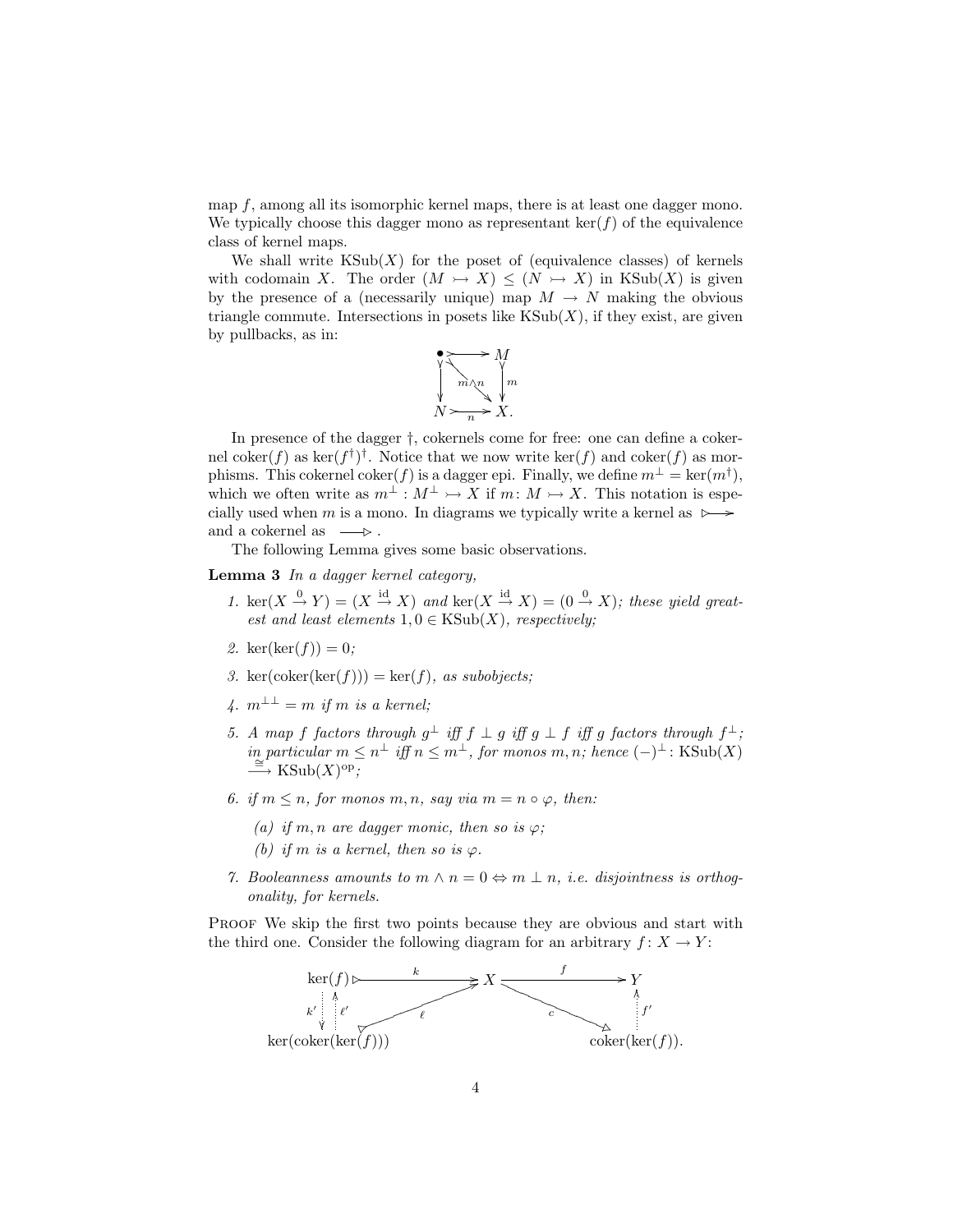By construction  $f \circ k = 0$  and  $c \circ k = 0$ . Hence there are  $f'$  and  $k'$  as indicated. Since  $f \circ \ell = f' \circ c \circ \ell = f' \circ 0 = 0$  one gets  $\ell'$ . Hence the kernels  $\ell$  and k represent the same subobject.

For the fourth point, notice that if  $m = \text{ker}(f)$ , then

$$
m^{\perp \perp} = \ker(\ker(m^{\dagger})^{\dagger}) = \ker(\operatorname{coker}(\ker(f))) = \ker(f) = m.
$$

Next,

f factors through 
$$
g^{\perp} \iff g^{\dagger} \circ f = 0
$$
  
 $\iff f^{\dagger} \circ g = 0 \iff g \text{ factors through } f^{\perp}.$ 

If, in the sixth point,  $m = n \circ \varphi$  and  $m, n$  are dagger monos, then  $\varphi^{\dagger} \circ \varphi = (n^{\dagger} \circ \varphi)$  $(m)^\dagger \circ \varphi = m^\dagger \circ n \circ \varphi = m^\dagger \circ m = \text{id}$ . And if  $m = \text{ker}(f)$ , then  $\varphi = \text{ker}(f \circ n)$ , since: (1)  $f \circ n \circ \varphi = f \circ m = 0$ , and (2) if  $f \circ n \circ q = 0$ , then there is a  $\psi$  with  $m \circ \psi = n \circ q$ , and this gives a unique  $\psi$  with  $\varphi \circ \psi = q$ , where uniqueness of this  $\psi$  comes from  $\varphi$  being monic.

Finally, Booleanness means that  $m \wedge n = 0$  implies  $m^{\dagger} \circ n = 0$ , which is equivalent to  $n^{\dagger} \circ m = 0$ , which is  $m \perp n$  by definition. The reverse implication is easy, using that the meet  $\wedge$  of monos is given by pullback: if  $m \circ f = n \circ g$ , then  $f = m^{\dagger} \circ m \circ f = m^{\dagger} \circ n \circ g = 0 \circ g = 0$ . Similarly,  $g = 0$ . Hence the zero object 0 is the pullback  $m \wedge n$  of  $m, n$ .

Certain constructions from the theory of Abelian categories [\[14\]](#page-33-4) also work in the current setting. This applies to the pullback construction in the next result, but also, to a certain extent, to the factorisation of Section [4.](#page-14-0)

<span id="page-4-0"></span>Lemma 4 Pullbacks of kernels exist, and are kernels again. Explicitly, given a kernel n and map f one obtains a pullback:

$$
\begin{array}{ccc}\n & f' & \longrightarrow & N \\
f^{-1}(n) & & \searrow & \\
X & \longrightarrow & \searrow & \\
X & \longrightarrow & Y\n\end{array}\n\quad as \quad f^{-1}(n) = \ker(\mathrm{coker}(n) \circ f).
$$

If  $f$  is a dagger epi, so is  $f'$ .

By duality there are of course similar results about pushouts of cokernels.

PROOF For convenience write m for the dagger kernel  $f^{-1}(n) = \text{ker}(\text{coker}(n) \circ$ f). By construction,  $\text{coker}(n) \circ f \circ m = 0$ , so that  $f \circ m$  factors through  $\ker(\text{coker}(n)) = n$ , say via  $f' : M \to N$  with  $n \circ f' = f \circ m$ , as in the diagram. This yields a pullback: if  $a: Z \to X$  and  $b: Z \to N$  satisfy  $f \circ a = n \circ b$ , then coker(n) ◦ f ◦ a = coker(n) ◦ n ◦ b = 0 ◦ b = 0, so that there is a unique map  $c: Z \to M$  with  $m \circ c = a$ . Then  $f' \circ c = b$  because n is monic.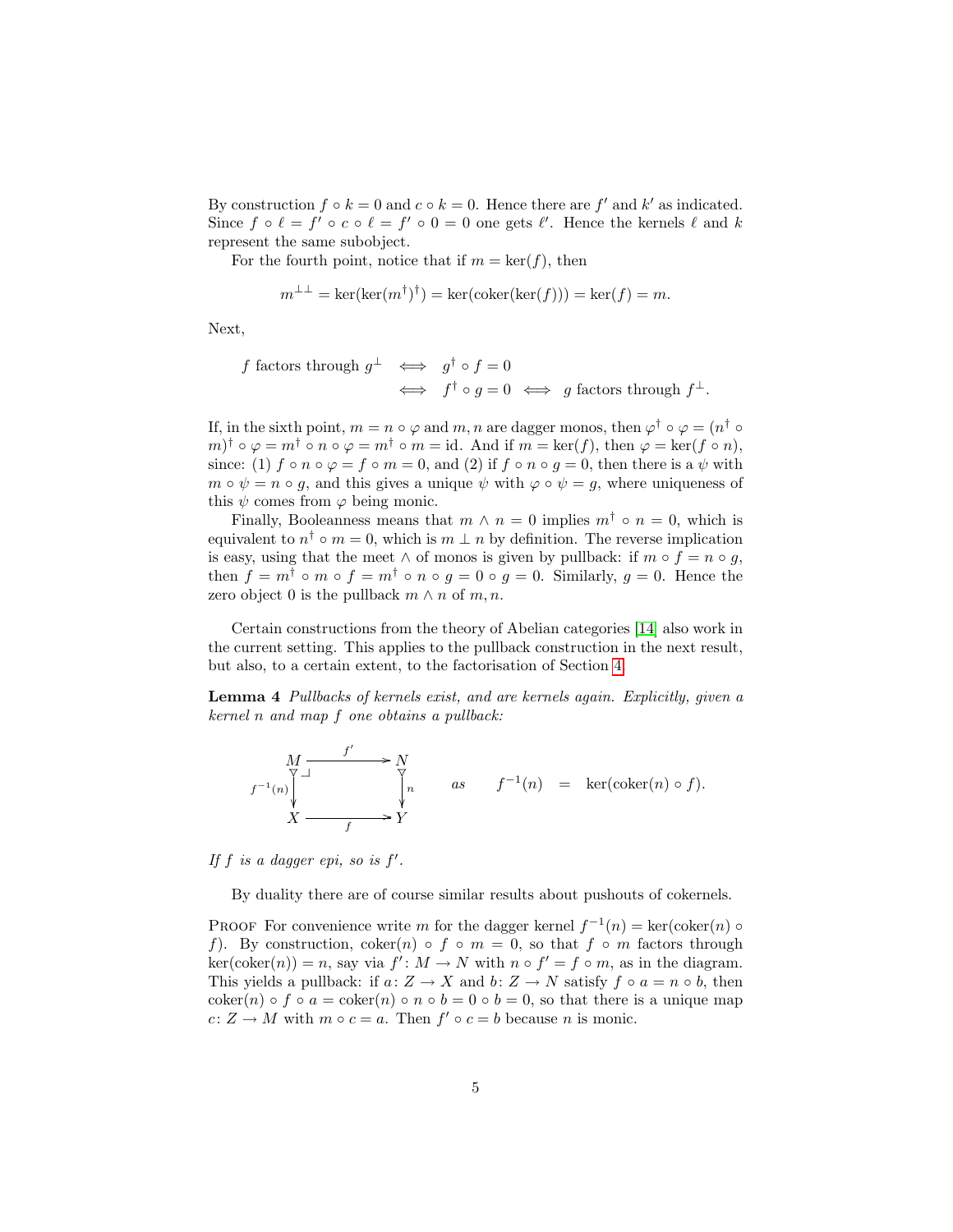In case f is dagger epic,  $f \circ f^{\dagger} \circ n = n$ . Hence there is a morphism  $f''$ making following diagram commute, as the right square is a pullback:



Then  $f'' = m^{\dagger} \circ m \circ f'' = m^{\dagger} \circ f^{\dagger} \circ n = (f \circ m)^{\dagger} \circ n = (n \circ f')^{\dagger} \circ n = f'^{\dagger} \circ$  $n^{\dagger} \circ n = f'^{\dagger}$ . Hence f' is dagger epic, too.

<span id="page-5-0"></span>Corollary 5 Given these pullbacks of kernels we observe the following.

- 1. The mapping  $X \mapsto \text{KSub}(X)$  yields an indexed category  $\mathbf{D}^{\text{op}} \to \mathbf{PoSets}$ , using that each map  $f: X \to Y$  in **D** yields a pullback (or substitution)  $functor f^{-1}: KSub(Y) \to KSub(X)$ . By the "pullback lemma", see e.g. [\[2,](#page-32-3) Lemma 5.10] or [\[29,](#page-34-7) III, 4, Exc. 8], such functors  $f^{-1}$  preserve the order on kernels, and also perserve all meets (given by pullbacks). This (posetal) indexed category KSub:  $\mathbf{D}^{\mathrm{op}} \to \mathbf{Po}$ Sets forms a setting in which one can develop categorical logic for dagger categories, see Subsection [2.1.](#page-7-0)
- 2. The following diagram is a pullback,



showing that, logically speaking, falsum—i.e. the bottom element  $0 \in \text{KSub}(Y)$  is in general not preserved under substitution. Also, negation/orthocomplementation  $(-)^{\perp}$  does not commute with substitution, because  $1 = 0^{\perp}$  and  $f^{-1}(1) = 1$ .

Being able to take pullbacks of kernels has some important consequences.

<span id="page-5-1"></span>Lemma 6 Kernels are closed under composition—and hence cokernels are, too.

PROOF We shall prove the result for cokernels, because it uses pullback results as we have just seen. So assume we have (composable) cokernels  $e, d$ ; we wish to show  $e \circ d = \text{coker}(\ker(e \circ d))$ . We first notice, using Lemma [4,](#page-4-0)

$$
ker(e \circ d) = ker(coker(ker(e)) \circ d) = d^{-1}(ker(e)),
$$

yielding a pullback:

A d 0 / \_ m=ker(e◦d) \_ B\_ ker(e) K ,2 ker(d) / ϕ p8 p p p p p p X d ,2D <sup>e</sup> ,2E.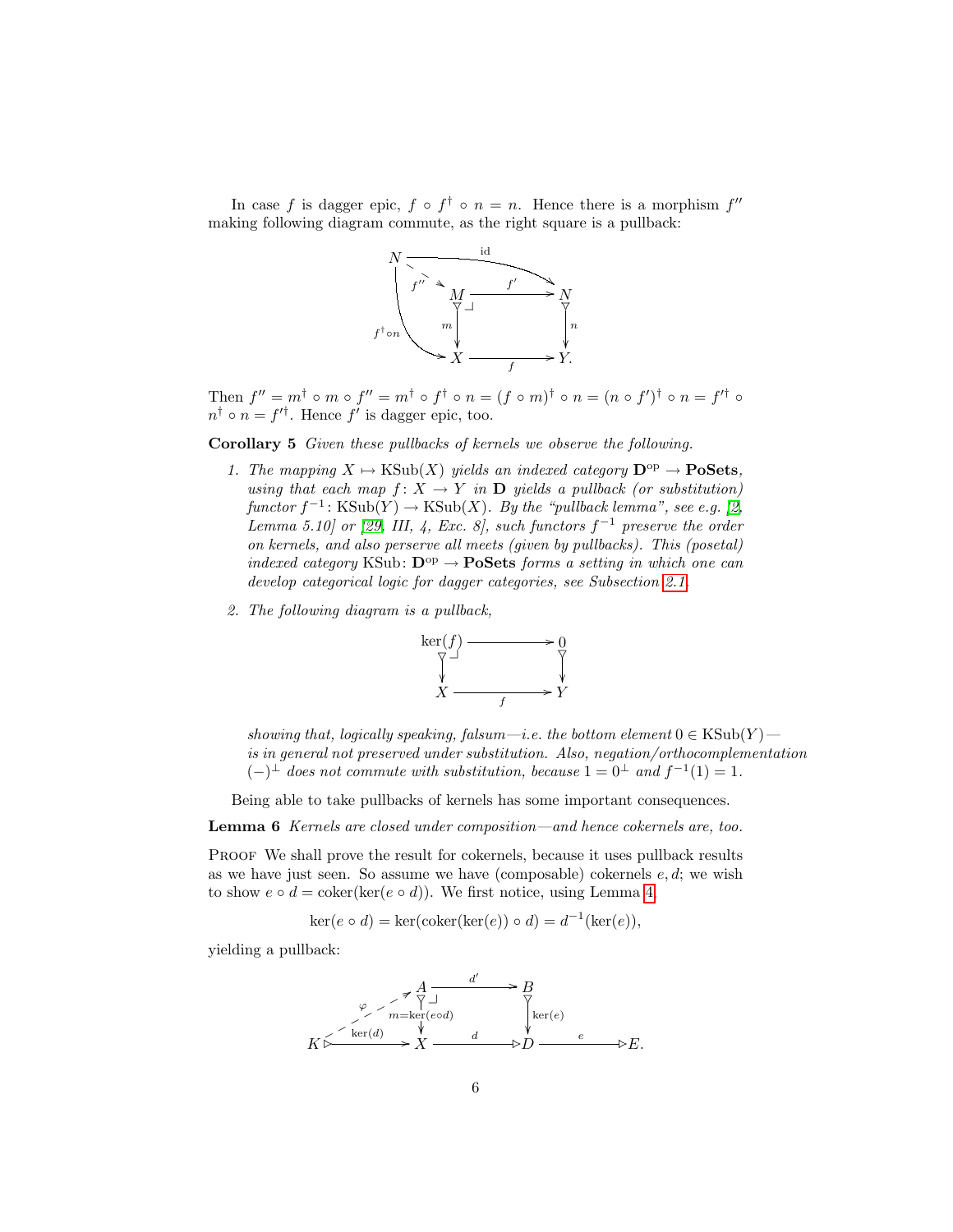We intend to prove  $e \circ d = \text{coker}(m)$ . Clearly,  $e \circ d \circ m = e \circ \text{ker}(e) \circ d' = 0$  $d' = 0$ . And if  $f: X \to Y$  satisfies  $f \circ m = 0$ , then  $f \circ \ker(d) = f \circ m \circ \varphi = 0$ , so because  $d = \text{coker}(\text{ker}(d))$  there is  $f' : D \to Y$  with  $f' \circ d = f$ . But then:  $f' \circ \ker(e) \circ d' = f' \circ d \circ m = f \circ m = 0$ . Then  $f' \circ \ker(e) = 0$ , because d' is dagger epi because d is, see Lemma [4.](#page-4-0) This finally yields  $f'' : E \to Y$  with  $f'' \circ e = f'$ . Hence  $f'' \circ e \circ d = f$ .

As a result, the logic of kernels has intersections, preserved by substitution. More precisely, the indexed category KSub(−) from Corollary [5](#page-5-0) is actually a functor KSub:  $D^{op} \to MSL$  to the category MSL of meet semi-lattices. Each poset KSub(X) also has disjunctions, by  $m \vee n = (m^{\perp} \wedge n^{\perp})^{\perp}$ , but they are not preserved under substitution/pullback  $f^{-1}$ . Nevertheless,  $m \vee m^{\perp} =$  $(m^{\perp} \wedge m^{\perp \perp})^{\perp} = (m^{\perp} \wedge m)^{\perp} = 0^{\perp} = 1.$ 

The essence of the following result goes back to [\[9\]](#page-33-3).

<span id="page-6-0"></span>**Proposition 7** Orthomodularity holds: for kernels  $m \leq n$ , say via  $\varphi$  with  $n \circ$  $\varphi = m$ , one has pullbacks:



This means that  $m \vee (m^{\perp} \wedge n) = n$ .

PROOF The square on the left is obviously a pullback. For the one on the right we use a simple calculation, following Lemma [4:](#page-4-0)

$$
n^{-1}(m^{\perp}) = \ker(\text{coker}(m^{\perp}) \circ n)
$$
  
=  $\ker(\text{coker}(\ker(m^{\dagger})) \circ n)$   
=  $\ker(m^{\dagger} \circ n)$  since  $m^{\dagger}$  is a cokernel  
=  $\ker(\varphi^{\dagger})$   
=  $\varphi^{\perp}$ ,

where the marked equation holds because  $n \circ \varphi = m$ , so that  $\varphi = n^{\dagger} \circ n \circ \varphi =$  $n^{\dagger} \circ m$  and thus  $\varphi^{\dagger} = m^{\dagger} \circ n$ . Then:

$$
m \vee (m^{\perp} \wedge n) = (n \circ \varphi) \vee (n \circ \varphi^{\perp}) \stackrel{(*)}{=} n \circ (\varphi \vee \varphi^{\perp}) = n \circ id = n.
$$

The (newly) marked equation holds because  $n \circ (-)$  preserves joins, since it is a left adjoint:  $n \circ k \leq m$  iff  $k \leq n^{-1}(m)$ , for kernels  $k, m$ .

The following notion does not seem to have an established terminology, and therefore we introduce our own.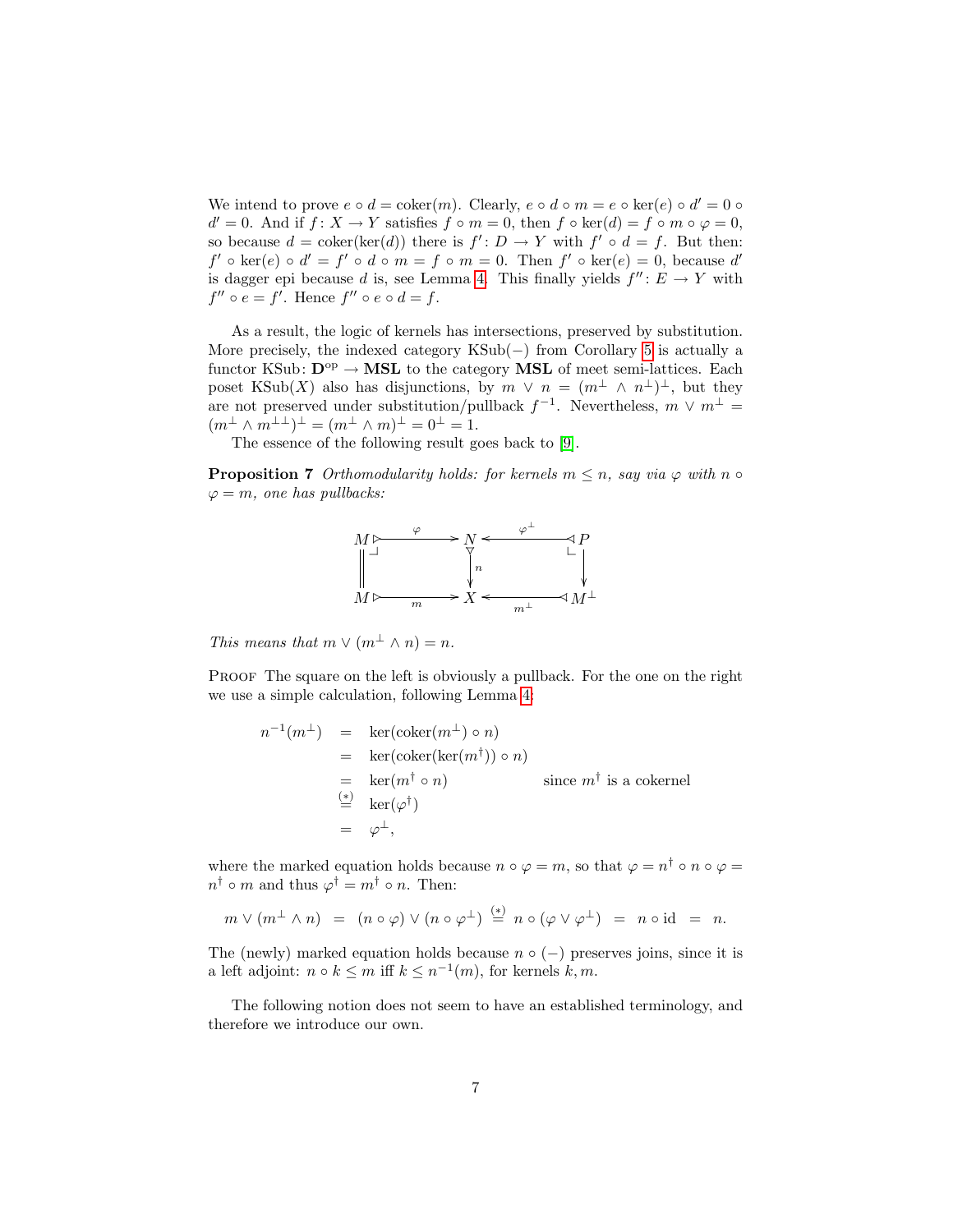**Definition 8** In a category with a zero object, a map  $m$  is called a zero-mono if  $m \circ f = 0$  implies  $f = 0$ , for any map f. Dually, e is zero-epi if  $f \circ e = 0$ implies  $f = 0$ . In diagrams we write  $\rightarrow \rightarrow$  for zero-monos and  $\rightarrow \rightarrow$  for zero-epis.

Clearly, a mono is zero-mono, since  $m \circ f = 0 = m \circ 0$  implies  $f = 0$  if m is monic. The following points are worth making explicit.

<span id="page-7-1"></span>Lemma 9 In a dagger kernel category,

- 1. m is a zero-mono iff ker $(m) = 0$  and e is a zero-epi iff  $\text{coker}(e) = 0$ ;
- 2. ker(m ∘ f) = ker(f) if m is a zero-mono, and similarly, coker(f ∘ e) =  $\mathrm{coker}(f)$  if e is a zero-epi;
- 3. a kernel which is zero-epic is an isomorphism.

We shall mostly be interested in zero-epis (instead of zero-monos), because they arise in the factorisation of Section [4.](#page-14-0) In the presence of dagger equalisers, zero-epis are ordinary epis. This applies to Hilb and PInj. This fact is not really used, but is included because it gives a better understanding of the situation. A *dagger equaliser category* is a dagger category that has equalisers which are dagger monic.

<span id="page-7-2"></span>**Lemma 10** In a dagger equaliser category  $D$  where every dagger mono is a kernel, zero-epis in D are ordinary epis.

PROOF Assume a zero-epi  $e: E \to X$  with two maps  $f, g: X \to Y$  satisfying  $f \circ e = g \circ e$ . We need to prove  $f = g$ . Let  $m: M \rightarrow X$  be the equaliser of  $f, g$ , with  $h = \text{coker}(m)$ , as in:



This e factors through the equaliser m, as indicated, since  $f \circ e = g \circ e$ . Then  $h \circ e = h \circ m \circ \varphi = 0 \circ \varphi = 0$ . Hence  $h = 0$  because e is zero-epi. But m, being a dagger mono, is a dagger kernel. Hence  $m = \text{ker}(\text{coker}(m)) = \text{ker}(h) =$  $\ker(0) = id$ , so that  $f = g$ .

### <span id="page-7-0"></span>2.1 Indexed categories and fibrations

The kernel posets  $\text{KSub}(X)$  capture the predicates on an object X, considered as underlying type, in a dagger kernel category D. Such posets are studied systematically in categorical logic, often in terms of indexed categories  $\mathbf{D}^{\text{op}} \to \mathbf{Posets}$ or even as a so-called fibration  $\begin{pmatrix} KSub(\mathbf{D}) \\ D \end{pmatrix}$ , see [\[21\]](#page-33-0). We shall occasionally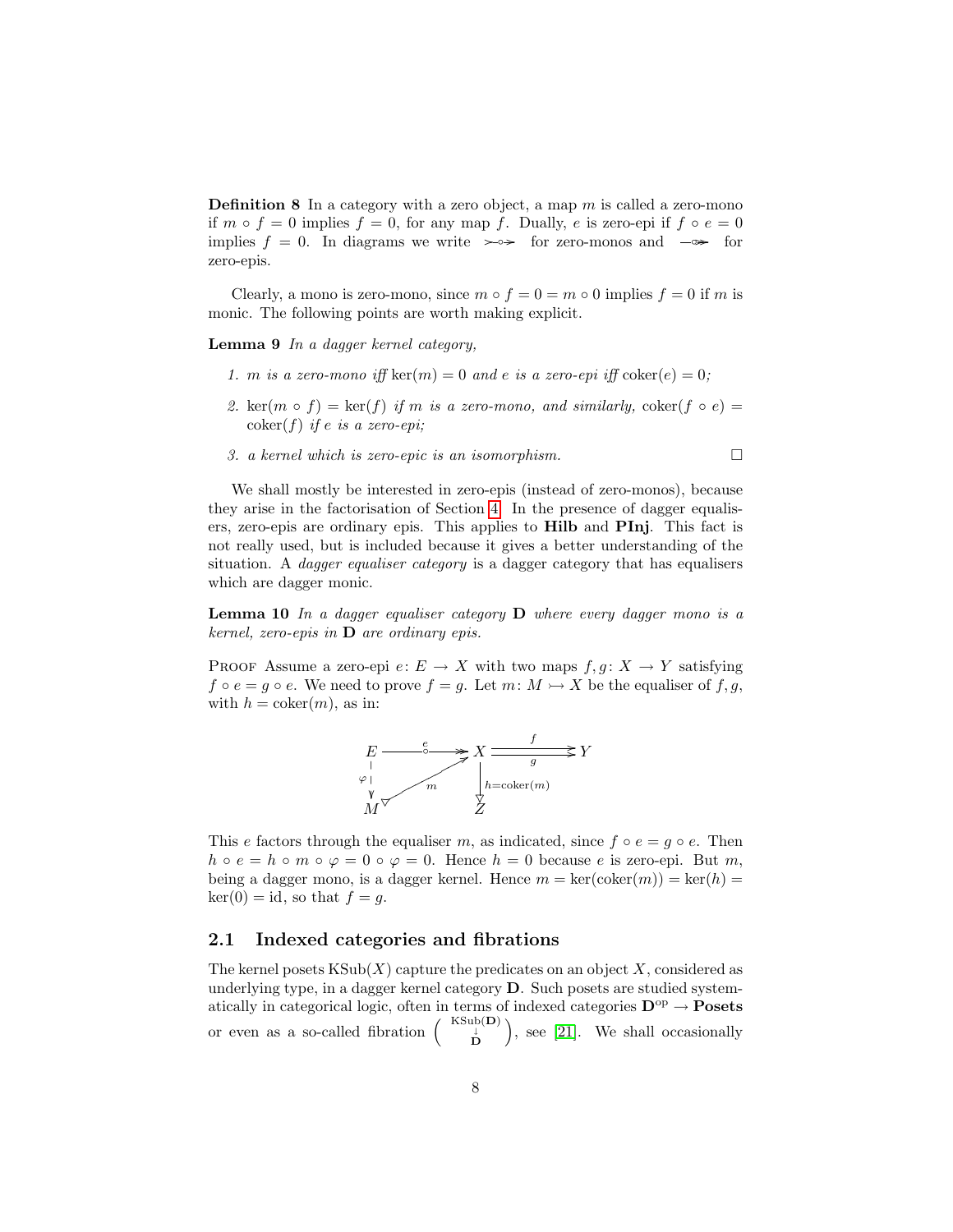borrow terminology from this setting, but will not make deep use of it. A construction that is definitely useful in the present setting is the "total" category KSub(D). It has (equivalence classes of) kernels  $M \rightarrow X$  as objects. Morphisms  $(M \rightarrow X) \rightarrow (N \rightarrow Y)$  in KSub(D) are maps  $f: X \rightarrow Y$  in D with

$$
M - - - - \rightarrow N
$$
  
\n
$$
M
$$
  
\n
$$
\downarrow n
$$
  
\n
$$
i.e. \text{ with } m \le f^{-1}(n).
$$
  
\n
$$
X \xrightarrow{f} Y
$$

We shall sometimes refer to this fibration as the "kernel fibration". Every functor  $F: D \to E$  in DagKerCat induces a map of fibrations:

<span id="page-8-1"></span>
$$
\begin{array}{ccc}\n\text{KSub}(\mathbf{D}) & \longrightarrow & \text{KSub}(\mathbf{E}) \\
\downarrow & & \downarrow \\
\mathbf{D} & \xrightarrow{F} & \mathbf{E}\n\end{array}\n\tag{1}
$$

because F preserves kernels and pullbacks of kernels—the latter since pullbacks can be formulated in terms of constructions that are preserved by  $F$ , see Lemma [4.](#page-4-0) As we shall see, in some situations, diagram [\(1\)](#page-8-1) is a pullback—also called a change-of-base situation in this context, see [\[21\]](#page-33-0). This means that the map  $\text{KSub}(X) \to \text{KSub}(FX)$  is an isomorphism.

Let us mention one result about this category  $\text{KSub}(\mathbf{D})$ , which will be used later.

**Lemma 11** The category  $KSub(D)$  for a dagger category D carries an involution  $\text{KSub}(\mathbf{D})^{\text{op}} \to \text{KSub}(\mathbf{D})$  given by orthocomplementation:

$$
(M \stackrel{m}{\rightarrow} X) \longrightarrow (M^{\perp} \stackrel{m^{\perp}}{\rightarrow} X) \quad \text{and} \quad f \longmapsto f^{\dagger}.
$$

PROOF The involution is well-defined because a (necessarily unique) map  $\varphi$ exists if and only if a (necessarily unique) map  $\psi$  exists, in commuting squares:

<span id="page-8-2"></span>
$$
M - \frac{\varphi}{N} > N
$$
  
\n
$$
M - \frac{\varphi}{N}
$$
  
\n
$$
M
$$
  
\n
$$
m \downarrow
$$
  
\n
$$
M^{\perp} - \frac{\psi}{N} > M^{\perp}
$$
  
\n
$$
m^{\perp} \downarrow
$$
  
\n
$$
Y \longrightarrow
$$
  
\n
$$
Y \longrightarrow
$$
  
\n
$$
M^{\perp}
$$
  
\n
$$
M^{\perp}
$$
  
\n
$$
M^{\perp}
$$
  
\n
$$
M^{\perp}
$$
  
\n
$$
M^{\perp}
$$
  
\n
$$
M^{\perp}
$$
  
\n
$$
M^{\perp}
$$
  
\n
$$
M^{\perp}
$$
  
\n
$$
M^{\perp}
$$
  
\n
$$
M^{\perp}
$$
  
\n
$$
M^{\perp}
$$
  
\n
$$
M^{\perp}
$$
  
\n
$$
M^{\perp}
$$
  
\n
$$
M^{\perp}
$$
  
\n
$$
M^{\perp}
$$
  
\n
$$
M^{\perp}
$$
  
\n
$$
M^{\perp}
$$
  
\n
$$
M^{\perp}
$$

Given  $\varphi$ , we obtain  $\psi$  because  $f^{\dagger} \circ n^{\perp}$  factors through ker $(m^{\dagger}) = m^{\perp}$  since

$$
m^{\dagger} \circ f^{\dagger} \circ n^{\perp} = \varphi^{\dagger} \circ n^{\dagger} \circ n^{\perp} = \varphi^{\dagger} \circ 0 = 0.
$$

The reverse direction follows immediately.

### <span id="page-8-0"></span>3 Main examples

This section describes our four main examples, namely Rel, PInj, Hilb and PHilb, and additionally a general construction to turn a Boolean algebra into a dagger kernel category.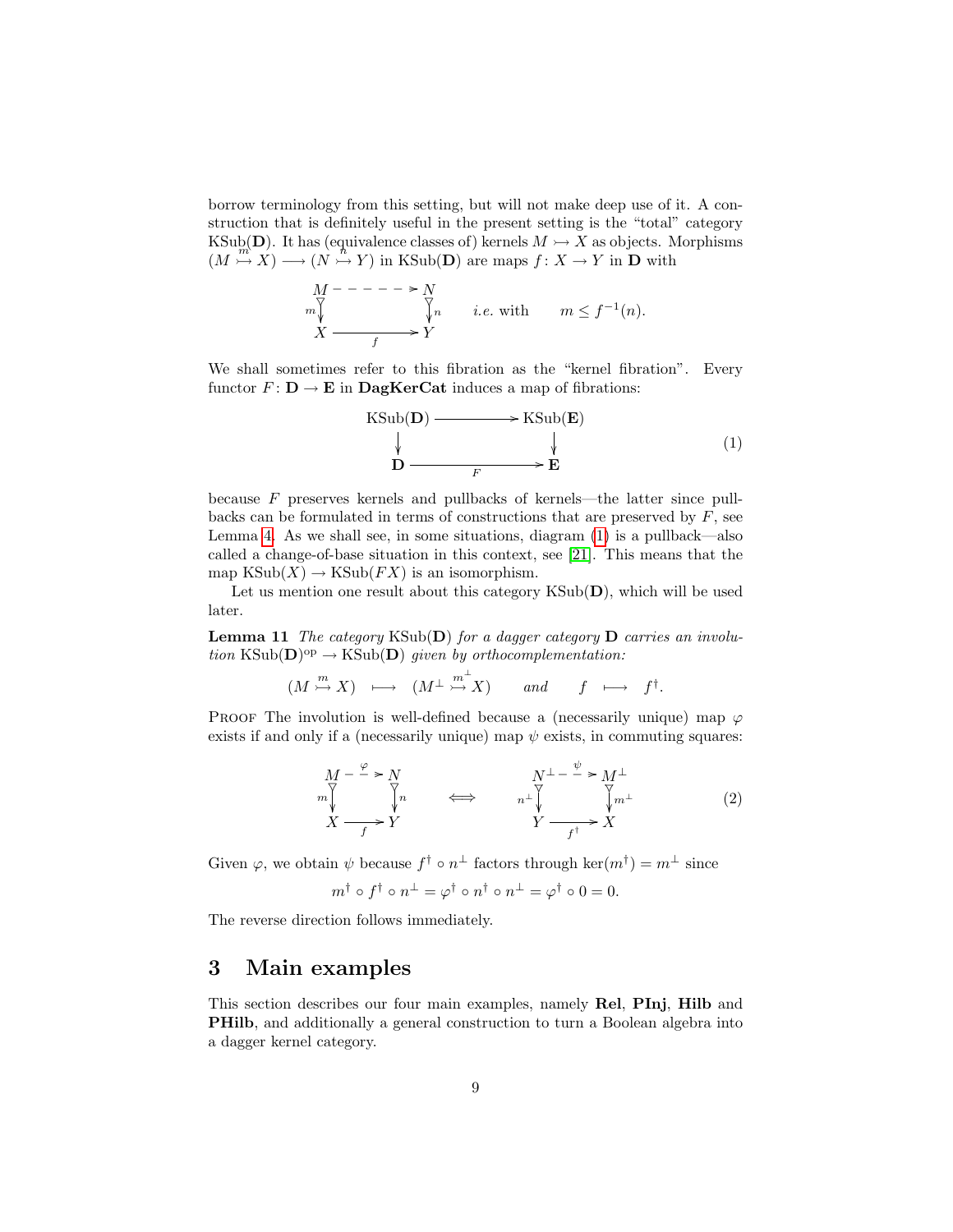### 3.1 The category Rel of sets and relations

Sets and binary relations  $R \subseteq X \times Y$  between them can be organised in the familiar category Rel, using relational composition. Alternatively, such a relation may be described as a Kleisli map  $X \to \mathcal{P}(Y)$  for the powerset monad  $\mathcal{P}$ ; in line with this representation we sometimes write  $R(x) = \{y \in Y \mid R(x, y)\}\$ . A third way is to represent such a morphism in Rel as (an equivalence class of) a pair of maps  $(X \stackrel{r_1}{\leftarrow} R \stackrel{r_2}{\rightarrow} Y)$  whose tuple  $\langle r_1, r_2 \rangle: R \rightarrow X \times Y$  of legs is injective.

There is a simple dagger on **Rel**, given by reversal of relations:  $R^{\dagger}(y, x) =$  $R(x, y)$ . A map  $R: X \to Y$  is a dagger mono in **Rel** if  $R^{\dagger} \circ R = id$ , which amounts to the equivalence:

$$
\exists_{y \in Y} \ldotp R(x, y) \land R(x', y) \iff x = x'
$$

for all  $x, x' \in X$ . It can be split into two statements:

$$
\forall_{x\in X}.\ \exists_{y\in Y}.\ R(x,y) \quad \text{and} \quad \forall_{x,x'\in X}.\ \forall_{y\in Y}.\ R(x,y) \land R(x',y) \Rightarrow x=x'.
$$

Hence such a dagger mono  $R$  is given by a span of the form

$$
\begin{pmatrix} r_1 \mathcal{L} & R & r_2 \\ X & Y \end{pmatrix} \tag{3}
$$

with an surjection as first leg and an injection as second leg. A dagger epi has the same shape, but with legs exchanged.

The empty set 0 is a zero object in **Rel**, and the resulting zero map  $0: X \to Y$ is the empty relation  $\emptyset \subseteq X \times Y$ .

The category Rel also has kernels. For an arbitrary map  $R: X \to Y$  one takes ker(R) =  $\{x \in X \mid \neg \exists_{y \in Y} R(x, y)\}\$  with map k: ker(R)  $\rightarrow X$  in Rel given by  $k(x, x') \Leftrightarrow x = x'$ . Clearly,  $R \circ k = 0$ . And if  $S: Z \to X$  satisfies  $R \circ S = 0$ , then  $\neg \exists_{x \in X} R(x, y) \land S(z, x)$ , for all  $z \in Z$  and  $y \in Y$ . This means that  $S(z, x)$  implies there is no y with  $R(x, y)$ . Hence S factors through the kernel  $k$ . Kernels are thus of the following form:

$$
\left(\begin{array}{c} K \\ K \end{array}\right) \quad \text{with} \quad K = \{x \in X \mid R(x) = \emptyset\}.
$$

So, kernels are essentially given by subsets:  $KSub(X) = \mathcal{P}(X)$ . Indeed, Rel is Boolean, in the sense of Definition [1.](#page-1-1) A cokernel has the reversed shape.

Finally, a relation R is zero-mono if its kernel is 0, see Lemma [9.](#page-7-1) This means that  $R(x) \neq \emptyset$ , for each  $x \in X$ , so that R's left leg is a surjection.

<span id="page-9-0"></span>Proposition 12 In Rel there are proper inclusions:

kernel  $\subsetneq$  dagger mono  $\subsetneq$  mono  $\subsetneq$  zero-mono.

Subsets of a set  $X$  correspond to kernels in Rel with codomain  $X$ .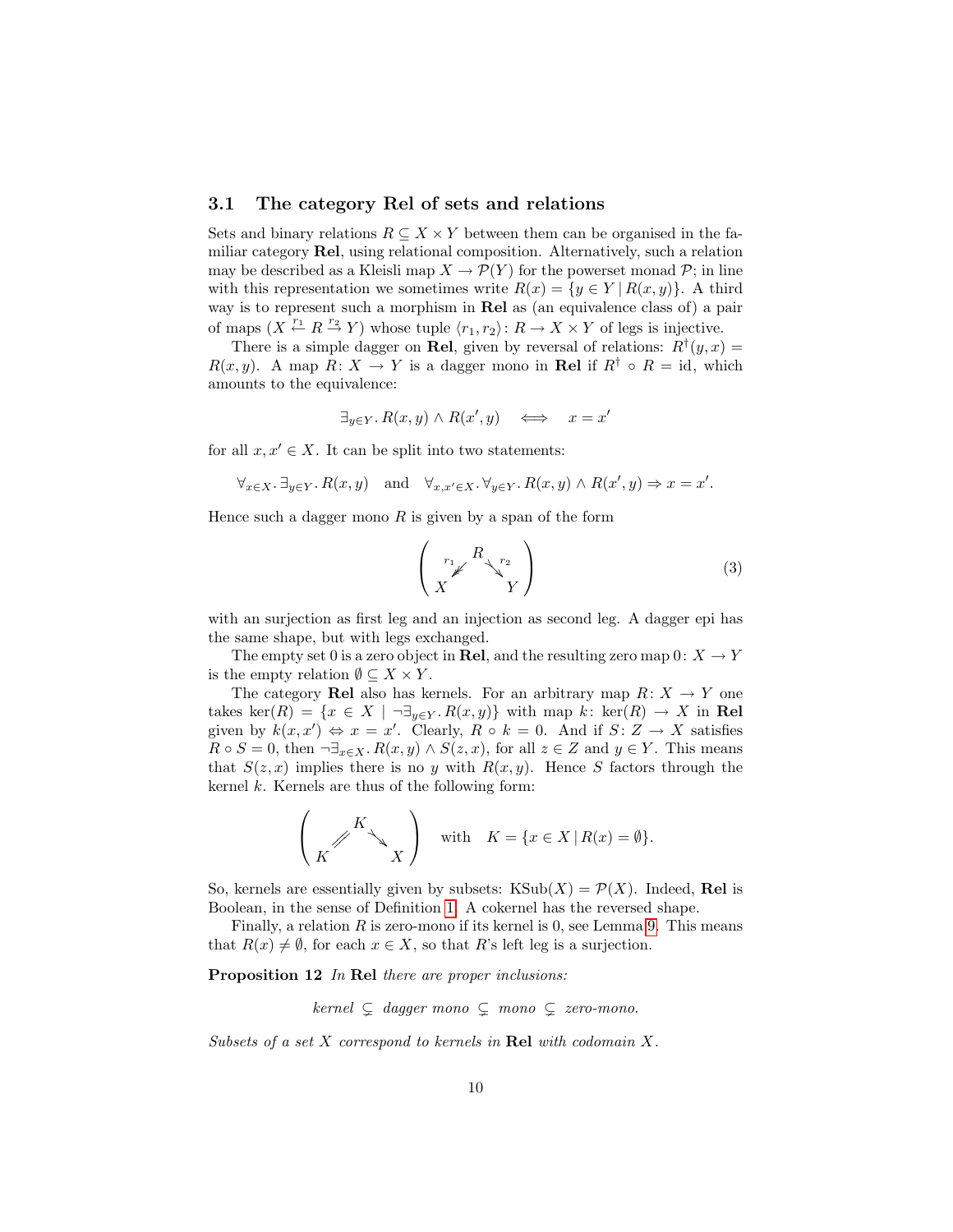There is of course a dual version of this result, for cokernels and epis.

**PROOF** We still need to produce  $(1)$  a zero-mono which is not a mono, and  $(2)$  a mono which is not a dagger mono. As to (1), consider  $R \subseteq \{0, 1\} \times \{a, b\}$  given by  $R = \{(0, a), (1, a)\}.$  Its first leg is surjective, so R is a zero-mono. But it is not a mono: there are two different relations  $\{(*,0)\}, \{(*,1)\} \subseteq \{*\} \times \{0,1\}$ with  $R \circ \{(*,0)\} = \{(*,a)\} = R \circ \{(*,1)\}.$ 

As to (2), consider the relation  $R \subseteq \{0,1\} \times \{a,b,c\}$  given by  $R = \{(0,a),(0,b),\}$  $(1, b), (1, c)$ . Clearly, the first leg of R is a surjection, and the second one is neither an injection nor a surjection. We check that  $R$  is monic. Suppose  $S, T: X \to \{0, 1\}$  satisfy  $R \circ S = R \circ T$ . If  $S(x, 0)$ , then  $(R \circ S)(x, a) = (R \circ S)(x, a)$  $T(x, a)$ , so that  $T(x, 0)$ . Similarly,  $S(x, 1) \Rightarrow T(x, 1)$ .

We add that the pullback  $R^{-1}(n)$  of a kernel  $n = (N = N \rightarrow Y)$  along a relation  $R \subseteq X \times Y$ , as described in Lemma [4,](#page-4-0) is the subset of X given by the modal formula  $\Box_R(n)(x) = R^{-1}(n)(x) \Leftrightarrow (\forall_y R(x,y) \Rightarrow N(y)).$  As is well-known in modal logic,  $\Box_R$  preserves conjunctions, but not disjunctions. Interestingly, the familiar "graph" functor  $\mathcal{G}$ : Sets  $\rightarrow$  Rel, mapping a set to itself and a function to its graph relation, yields a map of fibrations

<span id="page-10-0"></span>Sub(Sets) 
$$
\longrightarrow
$$
 KSub(Rel)  
\n $\downarrow$   $\downarrow$  (4)  
\nSets  $\longrightarrow$  Rel

which in fact forms a pullback (or a "change-of-base" situation, see [\[21\]](#page-33-0)). This means that the familiar logic of sets can be obtained from this kernel logic on relations. In this diagram we use that inverse image is preserved: for a function  $f: X \to Y$  and predicate  $N \subset Y$  one has:

$$
\mathcal{G}(f)^{-1}(N) = \Box_{\mathcal{G}(f)}(N) = \{x \in X \mid \forall y. \mathcal{G}(f)(x, y) \Rightarrow N(y)\}
$$
  
=  $\{x \in X \mid \forall y. f(x) = y \Rightarrow N(y)\}$   
=  $\{x \in X \mid N(f(x))\}$   
=  $f^{-1}(N).$ 

### 3.2 The category PInj of sets and partial injections

There is a subcategory PInj of Rel also with sets as objects but with "partial injections" as morphisms. These are special relations  $F \subseteq X \times Y$  satisfying  $F(x, y) \wedge F(x, y') \Rightarrow y = y'$  and  $F(x, y) \wedge F(x', y) \Rightarrow x = x'$ . We shall therefore often write morphisms  $f: X \to Y$  in **PInj** as spans with the notational convention  $\overline{1}$  $\lambda$ 

$$
\left(X \xrightarrow{f} Y\right) = \begin{pmatrix} f_1 \searrow f_2 \\ X \searrow f_2 \\ Y \end{pmatrix},
$$

where spans  $(X \stackrel{f_1}{\leftarrow} F \stackrel{f_2}{\rightarrowtail} Y)$  and  $(X \stackrel{g_1}{\leftarrow} G \stackrel{g_2}{\rightarrowtail} Y)$  are equivalent if there is an isomorphism  $\varphi \colon F \to G$  with  $g_i \circ \varphi = f_i$ , for  $i = 1, 2$ —like for relations.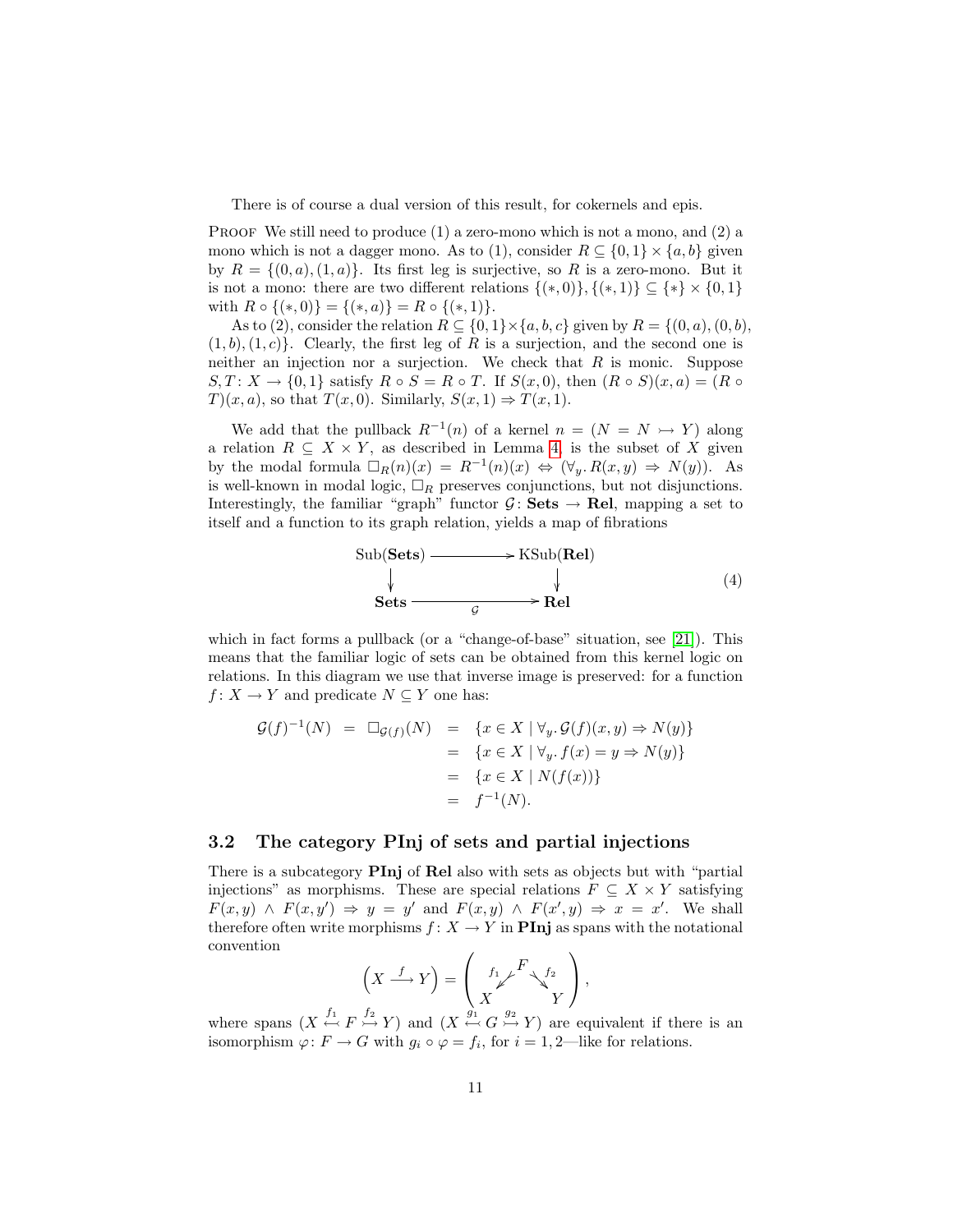Composition of  $X \stackrel{f}{\rightarrow} Y \stackrel{g}{\rightarrow} Z$  can be described as relational composition, but also via pullbacks of spans. The identity map  $X \to X$  is given by the span of identities  $X \leftrightarrow X \rightarrow X$ . The involution is inherited from Rel and can be described as  $(X \stackrel{\mathcal{F}_1}{\leftrightarrow} F \stackrel{\mathcal{F}_2}{\rightarrow} Y)^{\dagger} = (Y \stackrel{\mathcal{F}_2}{\leftrightarrow} F \stackrel{\mathcal{F}_1}{\rightarrow} X).$ 

It is not hard to see that  $f = (X \stackrel{f_1}{\leftrightarrow} F \stackrel{f_2}{\rightarrow} Y)$  is a dagger mono—*i.e.* satisfies  $f^{\dagger} \circ f = id$  -if and only if its first leg  $f_1: F \rightarrow X$  is an isomorphism. For convenience we therefore identify a mono/injection  $m: M \rightarrow X$  in Sets with the corresponding dagger mono  $(M \stackrel{\text{id}}{\leftarrow} M \stackrel{m}{\rightarrow} X)$  in **PInj**.

By duality: f is dagger epi iff  $f^{\dagger}$  is dagger mono iff the second leg  $f_2$  of f is an isomorphism. Further,  $f$  is a dagger iso iff  $f$  is both dagger mono and dagger epi iff both legs  $f_1$  and  $f_2$  of  $f$  are isomorphisms.

Like in Rel, the empty set is a zero object, with corresponding zero map given by the empty relation, and  $0^{\dagger} = 0$ .

For the description of the kernel of an arbitrary map  $f = (X \stackrel{f_1}{\leftrightarrow} F \stackrel{f_2}{\rightarrow} Y)$  in **PInj** we shall use the *ad hoc* notation  $\neg_1 F \overset{\tau_{11}}{\rightarrow} X$  for the negation of the first leg  $f_1: F \rightarrow X$ , as subobject/subset. It yields a map:

$$
\ker(f) = \begin{pmatrix} \neg_1 F & \neg f_1 \\ \neg_1 F & \searrow f_1 \\ X & \nearrow Y \end{pmatrix}
$$

It satisfies  $f \circ \text{ker}(f) = 0$ . It is a dagger mono by construction. Notice that kernels are the same as dagger monos, and are also the same as zero-monos. They all correspond to subsets, so that  $\text{KSub}(X) = \mathcal{P}(X)$  and **PInj** is Boolean, like Rel.

The next result summarises what we have seen so far and shows that **PInj** is very different from Rel (see Proposition [12\)](#page-9-0).

Proposition 13 In PInj there are proper identities:

 $kernel = dagger mono = mono = zero-mono.$ 

These all correspond to subsets.

### 3.3 The category Hilb of Hilbert spaces

Our third example is the category Hilb of (complex) Hilbert spaces and continuous linear maps. Recall that a Hilbert space is a vector space  $X$  equipped with an inner product, *i.e.* a function  $\langle - | - \rangle: X \times X \to \mathbb{C}$  that is linear in the first and anti-linear in the second variable, satisfies  $\langle x | x \rangle \geq 0$  with equality if and only if  $x = 0$ , and  $\langle x | y \rangle = \langle y | x \rangle$ . Moreover, a Hilbert space must be complete in the metric induced by the inner product by  $d(x, y) = \sqrt{\langle x - y | x - y \rangle}$ .

The Riesz representation theorem provides this category with a dagger. Explicitly, for  $f: X \to Y$  a given morphism,  $f^{\dagger}: Y \to X$  is the unique morphism satisfying

$$
\langle f(x) | y \rangle_Y = \langle x | f^{\dagger}(y) \rangle_X
$$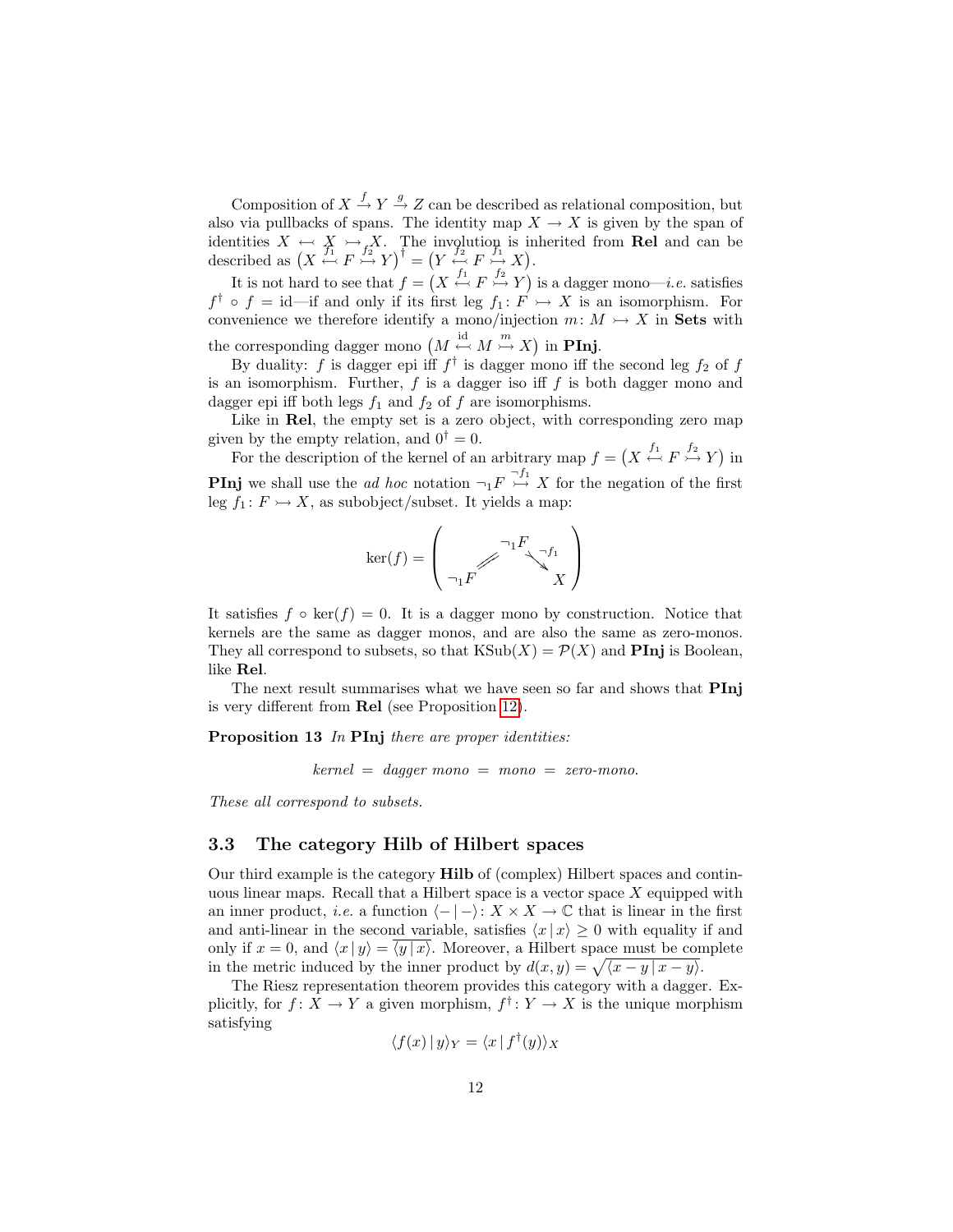for all  $x \in X$  and  $y \in Y$ . The zero object is inherited from the category of (complex) vector spaces: it is the zero-dimensional Hilbert space  $\{0\}$ , with unique inner product  $\langle 0 | 0 \rangle = 0$ .

In the category Hilb, dagger mono's are usually called isometries, because they preserve the metric:  $f^{\dagger} \circ f = id$  if and only if

$$
d(fx, fy) = \langle f(x - y) | f(x - y) \rangle^{\frac{1}{2}} = \langle x - y | (f^{\dagger} \circ f)(x - y) \rangle^{\frac{1}{2}} = d(x, y).
$$

Kernels are inherited from the category of vector spaces. For  $f: X \to Y$ , we can choose ker(f) to be (the inclusion of)  $\{x \in X \mid f(x) = 0\}$ , as this is complete with respect to the restricted inner product of  $X$ . Hence kernels correspond to (inclusions of) closed subspaces. Being inclusions, kernels are obviously dagger monos. Hence Hilb is indeed an example of a dagger kernel category. However, Hilb is not Boolean. The following proposition shows that it is indeed different, categorically, from Rel and PInj.

Proposition 14 In Hilb one has:

$$
kernel = dagger mono \subsetneq mono = zero-mono.
$$

PROOF For the left equality, notice that both kernels and isometries correspond to closed subspaces. It is not hard to show that the monos in Hilb are precisely the injective continuous linear functions, establishing the middle proper inclusion. Finally, **Hilb** has equalisers by  $eq(f, g) = \ker(g - f)$ , which takes care of the right equality.

As is well-known, the  $\ell^2$  construction forms a functor  $\ell^2$ : **PInj**  $\rightarrow$  **Hilb** (but not a functor Sets  $\rightarrow$  Hilb), see e.g. [\[3,](#page-32-4) [15\]](#page-33-6). Since it preserves daggers, zero object and kernels it is a map in the category DagKerCat, and therefore yields a map of kernel fibrations like in [\(1\)](#page-8-1). It does not form a pullback (change-of-base) between these fibrations, since the map  $\text{KSub}_{\text{Pini}}(X) =$  $\mathcal{P}(X) \to \text{KSub}_{\text{Hilb}}(\ell^2(X))$  is not an isomorphism.

#### 3.4 The category PHilb: Hilbert spaces modulo phase

The category **PHilb** of *projective Hilbert spaces* has the same objects as **Hilb**, but its homsets are quotiented by the action of the circle group  $U(1) = \{z \in$  $\mathbb{C}$  | |z| = 1}. That is, continuous linear transformations  $f, g: X \to Y$  are identified when  $x = z \cdot y$  for some phase  $z \in U(1)$ .

Equivalently, we could write  $PX = X_1/U(1)$  for an object of **PHilb**, where  $X \in \mathbf{Hilb}$  and  $X_1 = \{x \in X \mid ||x|| = 1\}$ . Two vectors  $x, y \in X_1$  are therefore identified when  $x = z \cdot y$  for some  $z \in U(1)$ . Continuous linear transformations  $f, g: X \to Y$  then descend to the same function  $PX \to PY$  precisely when they are equivalent under the action of  $U(1)$ . This gives a full functor P: **Hilb**  $\rightarrow$ PHilb.

The dagger of **Hilb** descends to **PHilb**, because if  $f = z \cdot g$  for some  $z \in U(1)$ , then

$$
\langle f(x) | y \rangle = \overline{z} \cdot \langle g(x) | y \rangle = \overline{z} \cdot \langle x | g^{\dagger}(y) \rangle = \langle x | \overline{z} \cdot g^{\dagger}(y) \rangle,
$$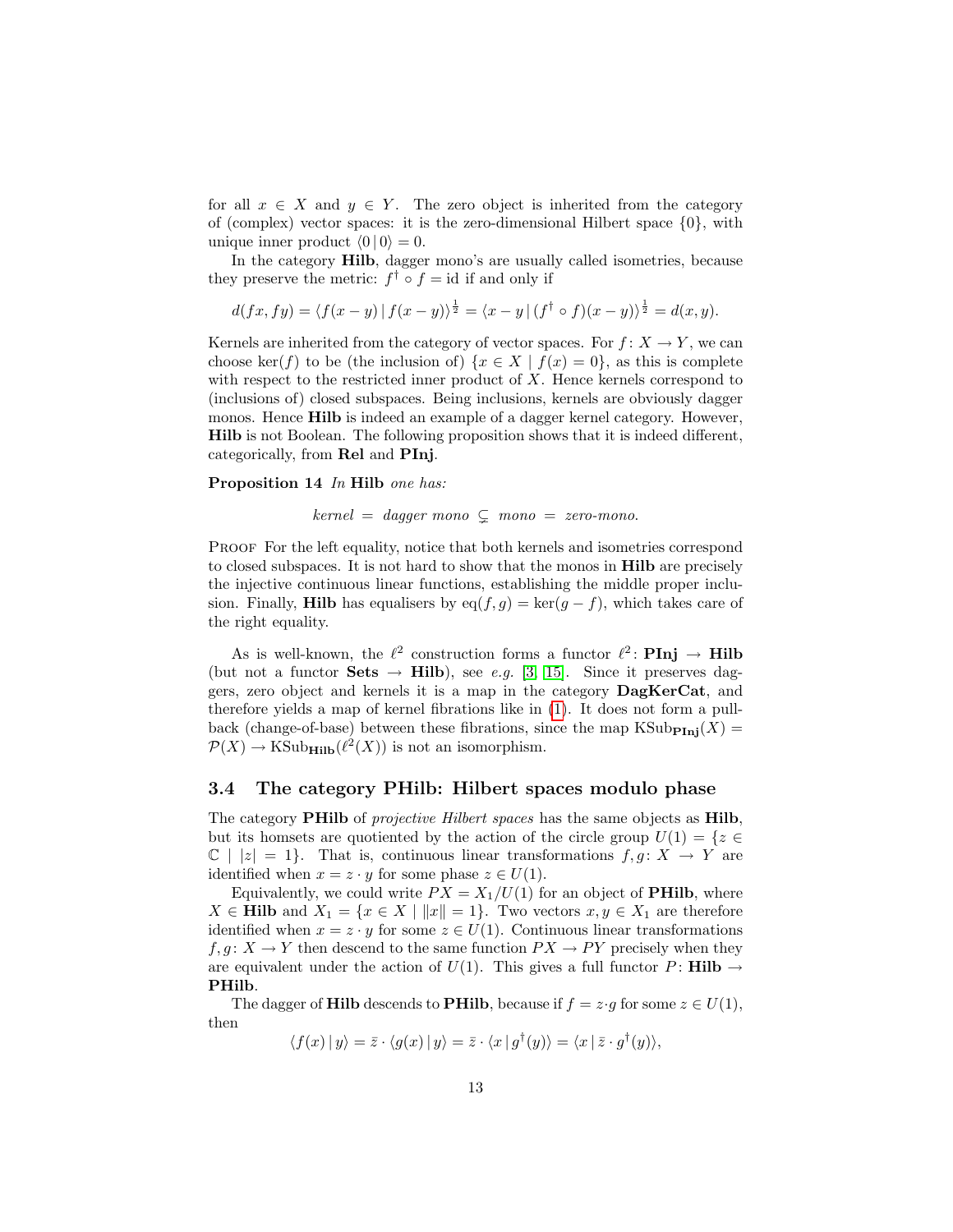whence also  $f^{\dagger} = \bar{z} \cdot g^{\dagger}$ , making the dagger well-defined.

Also dagger kernels in Hilb descend to PHilb. More precisely, the kernel  $\ker(f) = \{x \in X \mid f(x) = 0\}$  of a morphism  $f: X \to Y$  is well-defined, for if  $f = z \cdot f'$  for some  $z \in U(1)$ , then

$$
\ker(f) = \{ x \in X \mid z \cdot f'(x) = 0 \} = \{ x \in X \mid f'(x) = 0 \} = \ker(f').
$$

Proposition 15 In PHilb one has:

 $kernel = dagger mono \subsetneq mono = zero-mono.$ 

PROOF It remains to be shown that every zero-mono is a mono. So let  $m: Y \rightarrow$ Z be a zero-mono, and  $f, g: X \to Y$  arbitrary morphisms in **PHilb**. More precisely, let  $m, f$  and  $g$  be morphisms in **Hilb** representing the equivalence classes  $[m], [f]$  and  $[g]$  that are morphisms in **PHilb**. Suppose that  $[m \circ f] =$  $[m \circ g]$ . Then  $m \circ f \sim m \circ g$ , say  $m \circ f = z \cdot (m \circ g)$  for  $z \in U(1)$ . So  $m \circ (f - z \cdot g) = 0$ , and  $f - z \cdot g = 0$  since m is zero-mono. Then  $f = z \cdot g$  and hence  $f \sim g$ , *i.e.* [ $f$ ] = [g]. Thus m is mono.

The full functor P: **Hilb**  $\rightarrow$  **PHilb** preserves daggers, the zero object and kernels. Hence it is a map in the category DagKerCat. In fact it yields a pullback (change-of-base) between the corresponding kernel fibrations.



#### <span id="page-13-0"></span>3.5 From Boolean algebras to dagger kernel categories

The previous four examples were concrete categories, to which we add a generic construction turning an arbitrary Boolean algebra into a (Boolean) dagger kernel category.

To start, let B with  $(1, \wedge)$  be a meet semi-lattice. We can turn it into a category, for which we use the notation  $\hat{B}$ . The objects of  $\hat{B}$  are elements  $x \in B$ , and its morphisms  $x \to y$  are elements  $f \in B$  with  $f \leq x, y$ , *i.e.*  $f \leq x \land y$ . There is an identity  $x: x \to x$ , and composition of  $f: x \to y$  and  $g: y \to z$ is simply  $f \wedge g : x \to z$ . This  $\widehat{B}$  is a dagger category with  $f^{\dagger} = f$ . A map  $f: x \to y$  is a dagger mono if  $f^{\dagger} \circ f = f \wedge f = x$ . Hence a dagger mono is of the form  $x: x \to y$  where  $x \leq y$ .

It is not hard to see that the construction  $B \mapsto \widehat{B}$  is functorial: a morphism  $h: B \to C$  of meet semi-lattices yields a functor  $\hat{h}: \hat{B} \to \hat{C}$  by  $x \mapsto h(x)$ . It clearly preserves †.

<span id="page-13-1"></span>**Proposition 16** If B is a Boolean algebra, then  $\widehat{B}$  is a Boolean dagger kernel category. This yields a functor  $BA \rightarrow DagKerCat$ .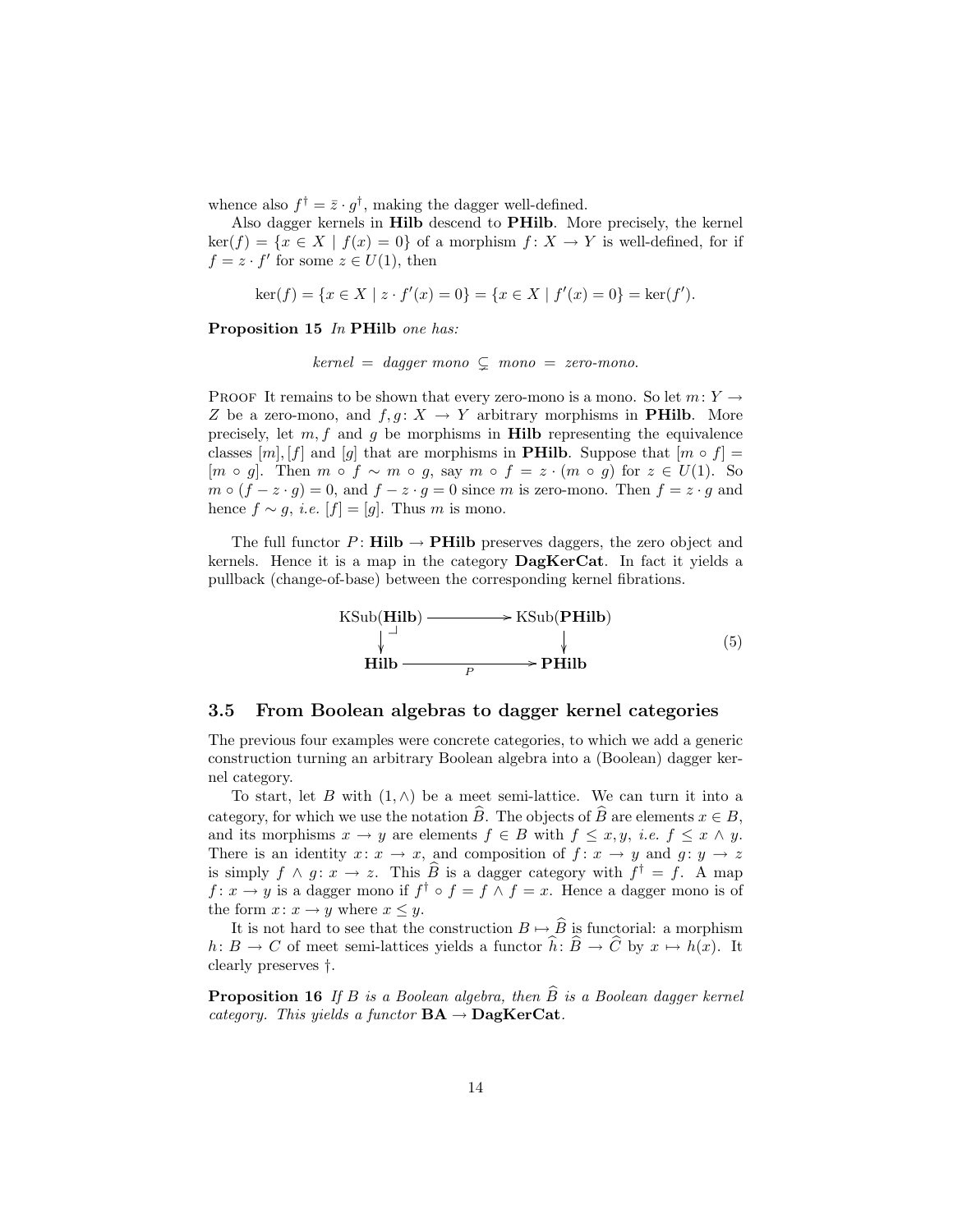PROOF The bottom element  $0 \in B$  yields a zero object  $0 \in \widehat{B}$ , and also a zero map 0:  $x \to y$ . For an arbitrary map  $f: x \to y$  there is a kernel ker(f) =  $\neg f \wedge x$ , which is a dagger mono ker(f): ker(f)  $\rightarrow x$  in  $\widehat{B}$ . Clearly,  $f \circ \text{ker}(f) = f \wedge \text{ker}(f)$  $\neg f \land x = 0 \land x = 0$ . If also  $g: z \to x$  satisfies  $f \circ g = 0$ , then  $g \leq x, z$  and  $f \wedge g = 0$ . The latter yields  $g \leq \neg f$  and thus  $g \leq \neg f \wedge x = \text{ker}(f)$ . Hence g forms the required mediating map  $g: z \to \text{ker}(f)$  with  $\text{ker}(f) \circ g = g$ .

Notice that each dagger mono  $m: m \to x$ , where  $m \leq x$ , is a kernel, namely of its cokernel  $\neg m \land x \colon x \to (\neg m \land x)$ . For two kernels  $m \colon m \to x$  and  $n: n \to x$ , where  $m, n \leq x$ , one has  $m \leq n$  as kernels iff  $m \leq n$  in B. Thus KSub $(x) = \downarrow x$ , which is again a Boolean algebra (with negation  $\neg_x m = \neg m \wedge$ x). The intersection  $m \wedge n$  as subobjects is the meet  $m \wedge n$  in B. This allows us to show that  $\widehat{B}$  is Boolean: if  $m \wedge n = 0$ , them  $m^{\dagger} \circ n = m \circ n = m \wedge n = 0$ .

The straightforward extension of the above construction to orthomodular lattices does not work: in order to get kernels one needs to use the and-then connective ( $\&$ , see Proposition [24\)](#page-21-1) for composition; but  $\&$  is neither associative nor commutative, unless the lattice is Boolean [\[30\]](#page-34-8). However, at the end of [\[22\]](#page-33-5) a dagger kernel category is constructed out of an orthomodular lattice in a different manner, namely via the (dagger) Karoubi envelope of the associated Foulis semigroup. For more information about orthomodular lattices, see [\[26\]](#page-34-6), and for general constructions, see for instance [\[16\]](#page-33-7).

### <span id="page-14-0"></span>4 Factorisation

In this section we assume that D is an arbitrary dagger kernel category. We will show that each map in  **can be factored as a zero-epi followed by a kernel,** in an essentially unique way. This factorisation leads to existential quantifiers ∃, as is standard in categorical logic.

The image of a morphism  $f: X \to Y$  is defined as ker(coker(f)). Since it is defined as a kernel, an image is really an equivalence class of morphisms with codomain  $X$ , up to isomorphism of the domain. We denote a representing morphism by  $i_f$ , and its domain by Im(f). As with kernels, we can choose  $i_f$  to be dagger mono. Both the morphism  $i_f$  and the object  $\text{Im}(f)$  are referred to as the image of  $f$ . Explicitly, it can be obtained in the following steps. First take the kernel  $k$  of  $f^{\dagger}$ :

$$
\ker(f^{\dagger}) \triangleright \xrightarrow{k} Y \xrightarrow{f^{\dagger}} X.
$$

Then define  $i_f$  as the kernel of  $k^{\dagger}$ , as in the following diagram:

<span id="page-14-1"></span>
$$
\operatorname{Im}(f) = \operatorname{ker}(k^{\dagger}) \triangleright \frac{\iota_{f}}{f} Y \xrightarrow{k^{\dagger}} \operatorname{ker}(f^{\dagger}).
$$
\n
$$
\downarrow
$$
\n
$$
\downarrow
$$
\n
$$
f
$$
\n(6)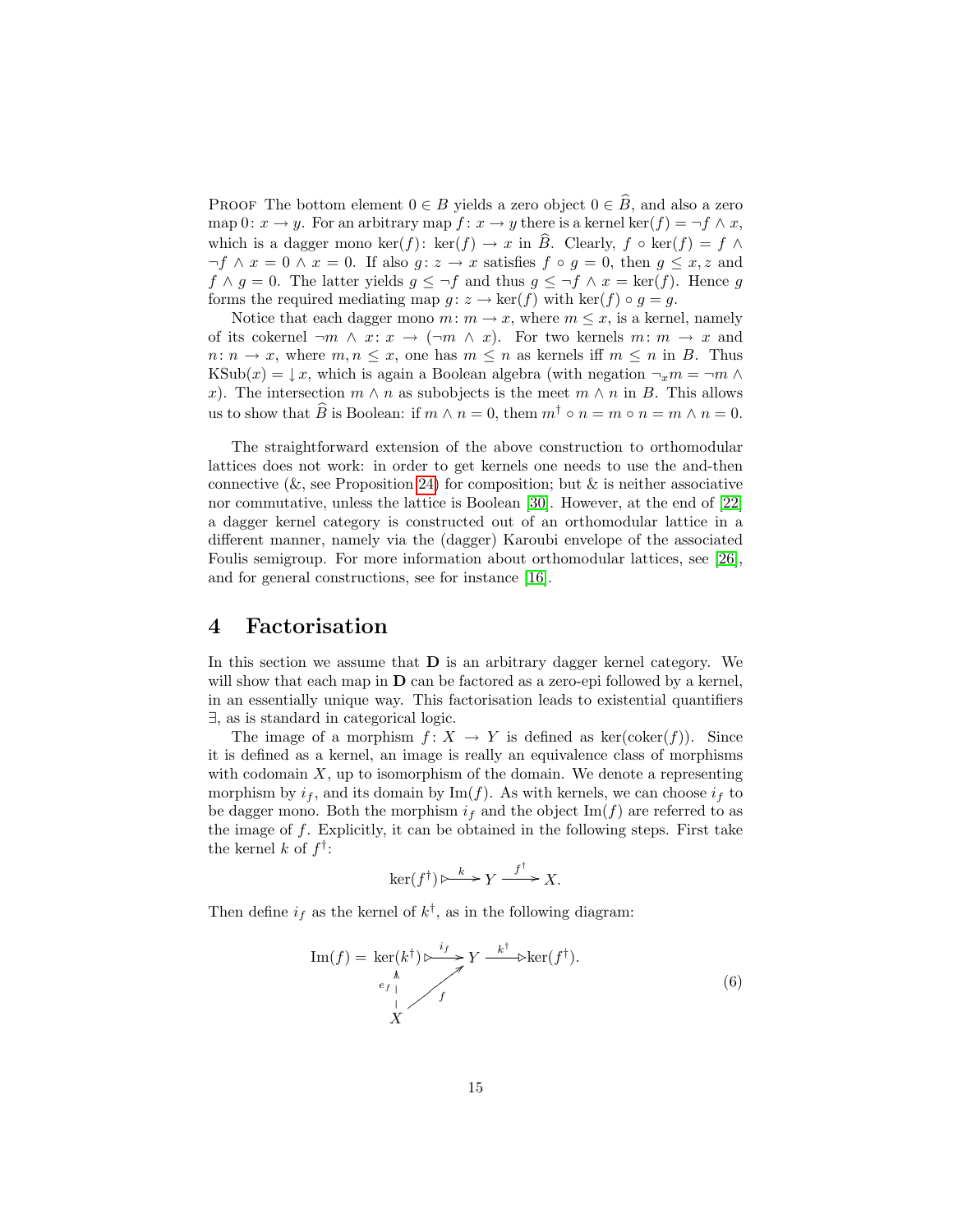The map  $e_f: X \to \text{Im}(f)$  is obtained from the universal property of kernels, since  $k^{\dagger} \circ f = (f^{\dagger} \circ k)^{\dagger} = 0^{\dagger} = 0$ . Since  $i_f$  was chosen to be dagger mono, this  $e_f$  is determined as  $e_f = id \circ e_f = (i_f)^\dagger \circ i_f \circ e_f = (i_f)^\dagger \circ f$ .

So images are defined as dagger kernels. Conversely, every dagger kernel  $m = \text{ker}(f)$  arises as an image, since  $\text{ker}(\text{coker}(m)) = m$  by Lemma [3.](#page-3-0)

The maps that arise as  $e_f$  in [\(6\)](#page-14-1) can be characterised.

<span id="page-15-0"></span>**Proposition 17** The maps in **D** that arise of the form  $e_f$ , as in diagram [\(6\)](#page-14-1), are precisely the zero-epis.

PROOF We first show that  $e_f$  is a zero-epi. So, assume a map  $h: \text{ ker}(k^{\dagger}) \to Z$ satisfying  $h \circ e_f = 0$ . Recall that  $e_f = (i_f)^\dagger \circ f$ , so that:

$$
f^{\dagger} \circ (i_f \circ h^{\dagger}) = (h \circ (i_f)^{\dagger} \circ f)^{\dagger} = (h \circ e_f)^{\dagger} = 0^{\dagger} = 0.
$$

This means that  $i_f \circ h^{\dagger}$  factors through the kernel of  $f^{\dagger}$ , say via  $a: Z \to \text{ker}(f^{\dagger})$ with  $k \circ a = i_f \circ h^{\dagger}$ . Since k is a dagger mono we now get:

$$
a = k^{\dagger} \circ k \circ a = k^{\dagger} \circ i_f \circ h^{\dagger} = 0 \circ h^{\dagger} = 0.
$$

But then  $i_f \circ h^{\dagger} = k \circ a = k \circ 0 = 0 = i_f \circ 0$ , so that  $h^{\dagger} = 0$ , because  $i_f$  is mono, and  $h = 0$ , as required.

Conversely, assume  $g: X \to Y$  is a zero-epi, so that coker $(g) = 0$  by Lemma [9.](#page-7-1) Trivially,  $i_g = \ker(\mathrm{coker}(g)) = \ker(X \to 0) = \mathrm{id}_X$ , so that  $e_g = g$ .

The factorisation  $f = i_f \circ e_f$  from [\(6\)](#page-14-1) describes each map as a zero-epi followed by a kernel. In fact, these zero-epis and kernels also satisfy what is usually called the "diagonal fill-in" property.

<span id="page-15-1"></span>Lemma 18 In any commuting square of shape



making both triangles commute.

As a result, the factorisation  $(6)$  is unique up to isomorphism. Indeed, kernels and zero-epis form a factorisation system (see  $\vert 4 \vert$ ).

PROOF Assume the zero-epi  $e: E \to Y$  and kernel  $m = \text{ker}(h): M \to X$  satisfy  $m \circ f = g \circ e$ , as below,

E ◦ <sup>e</sup> // f Y g M ,2 m /<sup>X</sup> <sup>h</sup> /Z

Then:  $h \circ g \circ e = h \circ m \circ f = 0 \circ f = 0$  and  $h \circ g = 0$  because e is zero-epi. This yields the required diagonal  $d: Y \to M$  with  $m \circ d = g$  because m is the kernel of h. Using that m is monic we get  $d \circ e = f$ .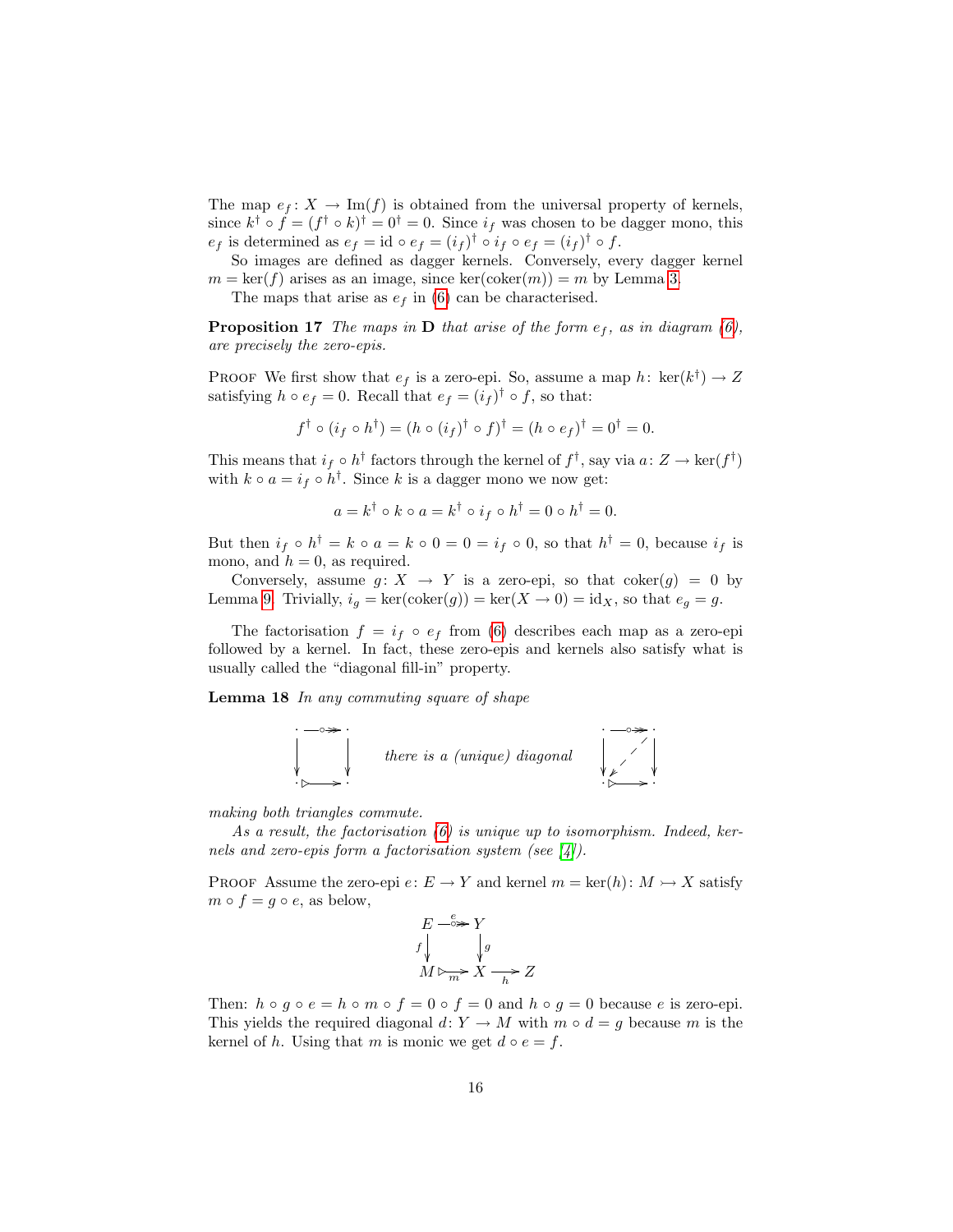Factorisation standardly gives a left adjoint to inverse image (pullback), corresponding to existential quantification in logic. In this self-dual situation there are alternative descriptions.

Notice that this general prescription of quantifiers by categorical logic, when applied to our quantum setting, is of a different nature from earlier attempts at quantifiers for quantum logic [\[23,](#page-33-8) [38\]](#page-34-9), as it concerns multiple orthomodular lattices instead of a single one.

<span id="page-16-0"></span>**Proposition 19** For  $f: X \to Y$ , the pullback functor  $f^{-1}: KSub(Y) \to KSub(X)$ from Lemma [4](#page-4-0) has a left adjoint  $\exists_f$  given as image:

$$
\left(M \triangleright \hspace{-0.2cm} \stackrel{m}{\longrightarrow} X \right) \ \longmapsto \ \left( \operatorname{Im}(f \circ m) \triangleright \hspace{-0.2cm} \stackrel{\exists_f(m)=i_{f \circ m}}{\longrightarrow} Y \right)
$$

Alternatively,  $\exists f(m) = ((f^{\dagger})^{-1}(m^{\perp}))^{\perp}$ .

PROOF The heart of the matter is that in the following diagram, the map  $\varphi$ (uniquely) exists if and only if the map  $\psi$  (uniquely) exists:



Thus one easily reads off:

$$
m \le f^{-1}(n) \iff \text{there is } \varphi \text{ such that } m = f^{-1}(n) \circ \varphi
$$
  

$$
\iff \text{there is } \psi \text{ such that } f \circ m = n \circ \psi
$$
  

$$
\iff \exists_f(m) \le n.
$$

For the alternative description:

$$
((f^{\dagger})^{-1}(m^{\perp})\Big)^{\perp} \leq n \iff n^{\perp} \leq (f^{\dagger})^{-1}(m^{\perp}) \iff m \leq f^{-1}(n).
$$

This adjunction  $\exists f \dashv f^{-1}$  makes the kernel fibration  $\begin{pmatrix} KSub(D) \\ B \end{pmatrix}$  an opfibration, and thus a bifibration, see [\[21\]](#page-33-0). Recall the Beck-Chevalley condition: if the left square below is a pullback in D, then the right one must commute.

<span id="page-16-1"></span>
$$
\begin{array}{ccc}\nP \xrightarrow{q} Y \\
\downarrow^{p} & \downarrow^{g} \\
X \longrightarrow Z & \text{KSub}(P) \xleftarrow{q^{-1}} \text{KSub}(Y) \\
X \longrightarrow Z & \text{KSub}(X) \xleftarrow{r^{-1}} \text{KSub}(Z)\n\end{array} \quad \text{(BC)}
$$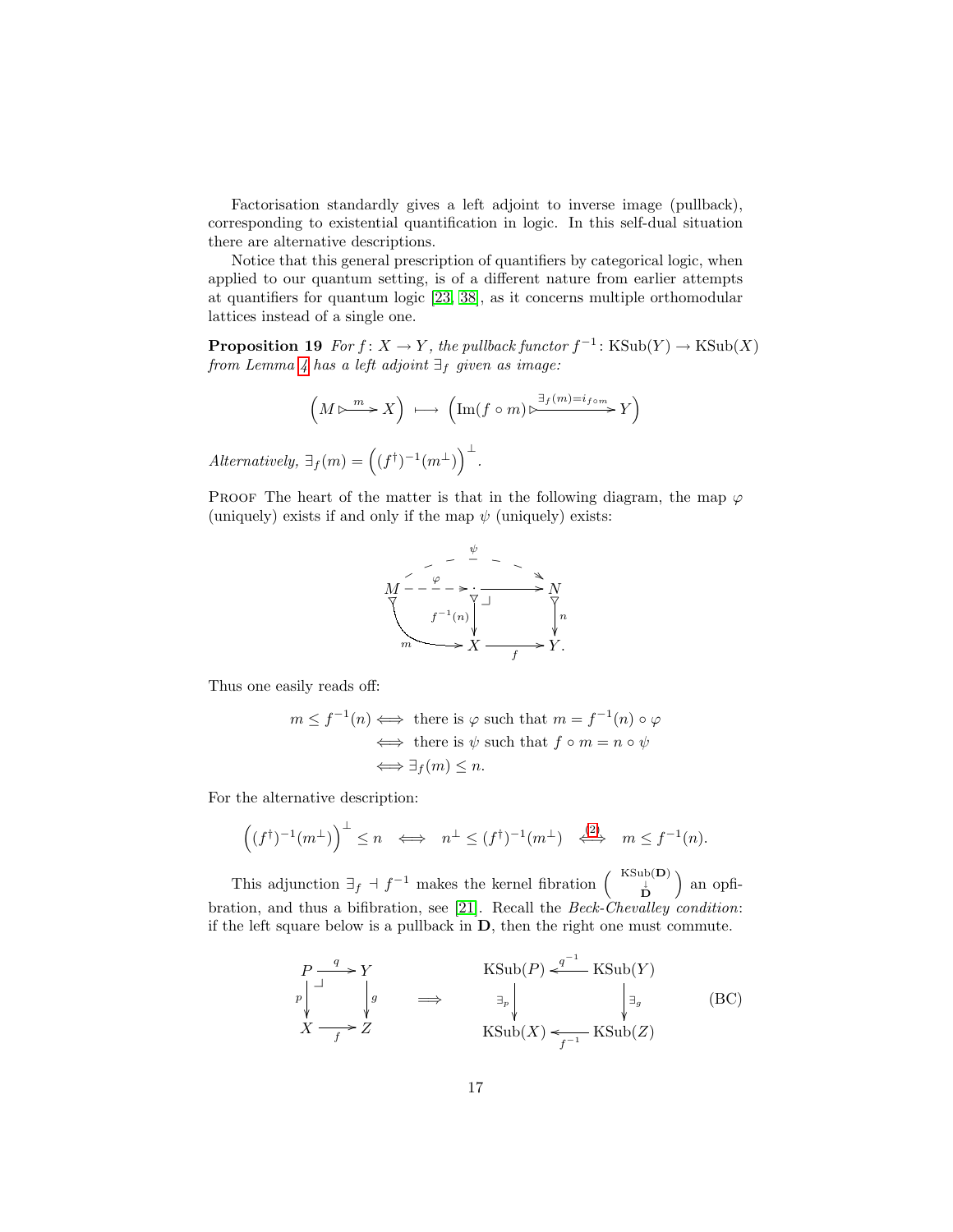This condition ensures that ∃ commutes with substitution. If one restricts attention to the pullbacks of the form given in Lemma [4,](#page-4-0) then Beck-Chevalley holds. In the notation of Lemma [4,](#page-4-0) for kernels  $k: K \rightarrow Y$  and  $q: Y \rightarrow Z$ :

$$
f^{-1}(\exists g(k)) = f^{-1}(g \circ k)
$$
 because both  $g, k$  are kernels  
=  $p \circ q^{-1}(k)$  by composition of pullbacks  
=  $\exists_p(q^{-1}(k)).$ 

In Hilb all pullbacks exist and Beck-Chevalley holds for all of them by [\[5,](#page-32-6) II, Proposition 1.7.6] using Hilb's biproducts and equalisers.

The final result in this section brings more clarity; it underlies the relations between the various maps in the propositions in the previous section.

Lemma 20 If zero-epis are (ordinary) epis, then dagger monos are kernels.

Recall that Lemma [10](#page-7-2) tells that zero-epis are epis in the presence of equalisers.

PROOF Suppose  $m: M \rightarrow X$  is a dagger mono, with factorisation  $m = i \circ e$ as in  $(6)$ , where i is a kernel and a dagger mono, and e is a zero-epi and hence an epi by assumption. We are done if we can show that  $e$  is an isomorphism. Since  $m = i \circ e$  and i is dagger monic we get  $i^{\dagger} \circ m = i^{\dagger} \circ i \circ e = e$ . Hence  $e^{\dagger} \circ e = (i^{\dagger} \circ m)^{\dagger} \circ e = m^{\dagger} \circ i \circ e = m^{\dagger} \circ m = \text{id}$  because m is dagger mono. But then also  $e \circ e^{\dagger} = id$  because  $e$  is epi and  $e \circ e^{\dagger} \circ e = e$ .

**Example 21** In the category **Rel** the image of a morphism  $(X \stackrel{r_1}{\leftarrow} R \stackrel{r_2}{\rightarrow} Y)$  is the relation  $i_R = (Y' \stackrel{=}{\leftarrow} Y' \stackrel{=}{\rightarrow} Y)$  where  $Y' = \{y \in Y \mid \exists_x R(x, y)\}\$  is the image of the second leg  $r_2$  in **Sets**. The associated zero-epi is  $e_R = (X \stackrel{r_1}{\leftarrow} R \stackrel{r_2}{\twoheadrightarrow} Y')$ . Existential quantification  $\exists_R(M)$  from Proposition [19](#page-16-0) corresponds to the modal diamond operator (for the reversed relation  $R^{\dagger}$ ):

$$
\exists_R(M) = \{ y \in Y \mid \exists_{x \in M} . R(x, y) \} = \Diamond_{R^{\dagger}}(M) = \neg \Box_{R^{\dagger}}(\neg M).
$$

It is worth mentioning that the "graph" map of fibrations [\(4\)](#page-10-0) between sets and relations is also a map of opfibrations: for a function  $f: X \to Y$  and a predicate  $M \subseteq X$  one has:

$$
\begin{array}{rcl}\n\exists g_{(f)}(M) & = & \{y \mid \exists_x. \mathcal{G}(f)(x, y) \land M(x)\} \\
& = & \{y \mid \exists_x. f(x) = y \land M(x)\} \\
& = & \{f(x) \mid M(x)\} \\
& = & \exists_f(M),\n\end{array}
$$

where  $\exists_f$  in the last line is the left adjoint to pullback  $f^{-1}$  in the category **Sets**.

In **PInj** the image of a map  $f = (X \stackrel{f_1}{\leftrightarrow} F \stackrel{f_2}{\rightarrow} Y)$  is given as  $i_f = (F \stackrel{id}{\leftrightarrow} F)$  $F \stackrel{f_2}{\rightarrowtail} Y$ ). The associated map  $e_f$  is  $(X \stackrel{f_1}{\leftarrowtail} F \stackrel{id}{\rightarrowtail} F)$ , so that indeed  $f = i_f \circ e_f$ . Notice that this  $e_f$  is a dagger epi in **PInj.**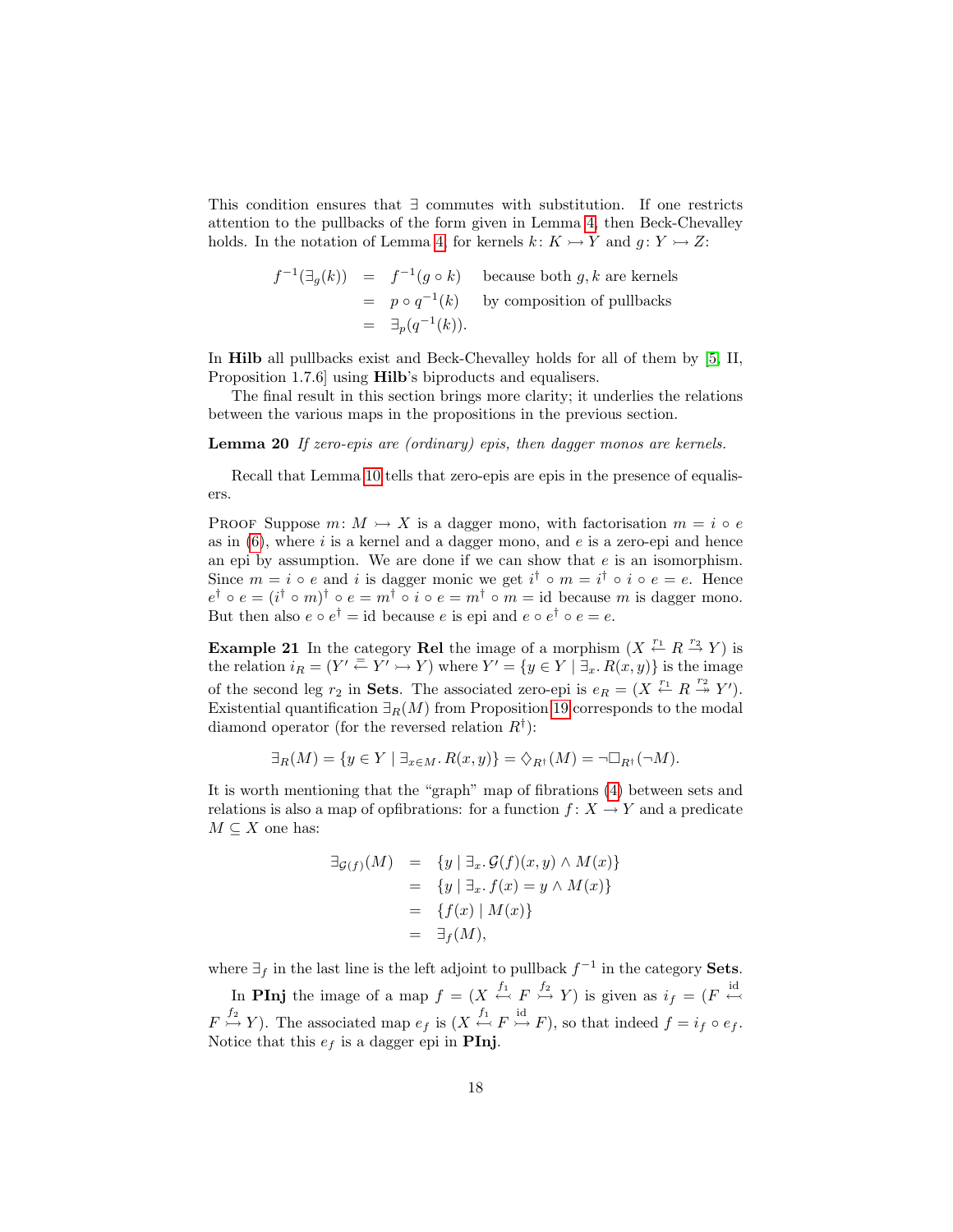In **Hilb**, the image of a map  $f: X \to Y$  is (the inclusion of) the closure of the set-theoretic image  $\{y \in Y \mid \exists_{x \in X} \ldotp y = f(x)\}\$ . This descends to **PHilb**: the image of a morphism is the equivalence class represented by the inclusion of the closure of the set-theoretic image of a representative.

The functor  $\ell^2$ : **PInj**  $\rightarrow$  **Hilb** is a map of opfibrations: for a partial injection  $f = (X \stackrel{f_1}{\leftarrow} F \stackrel{f_2}{\rightarrowtail} Y)$  and a kernel  $m: M \rightarrowtail X$  in **PInj** one has:

$$
\exists_{\ell^2(f)} (\ell^2(m)) = \text{Im}_{\mathbf{Hilb}} (\ell^2(f \circ m))
$$
\n
$$
= \text{Im}_{\mathbf{Hilb}} (\ell^2(M) \times Y \ni (\varphi, y) \mapsto \sum_{x \in (f \circ m)^{-1}(y)} \varphi(x)))
$$
\n
$$
\cong \overline{\{\varphi \in \ell^2(X) \mid \text{supp}(\varphi) \subseteq F \cap M\}}
$$
\n
$$
= \{\varphi \in \ell^2(X) \mid \text{supp}(\varphi) \subseteq F \cap M\}
$$
\n
$$
\cong \ell^2(f_2 \circ f_1^{-1}(m))
$$
\n
$$
= \ell^2(\exists_f(m)).
$$

Also the full functor P: **Hilb**  $\rightarrow$  **PHilb** is a map of opfibrations: for  $f: X \rightarrow$ Y and a kernel  $m: M \rightarrow X$  in **Hilb** one has:

$$
\exists_{Pf}(Pm) = \text{Im}_{\mathbf{P}\mathbf{Hilb}}(P(f \circ m))
$$

$$
= \overline{\{f(x) \mid x \in M\}}
$$

$$
= P(\overline{\{f(x) \mid x \in M\}})
$$

$$
= P(\text{Im}_{\mathbf{Hilb}}(f \circ m))
$$

$$
= P(\exists_{f}(m)).
$$

In the category  $\widehat{B}$  obtained from a Boolean algebra the factorisation of  $f: x \to y$  is the composite  $x \xrightarrow{f} f \xrightarrow{f} y$ . In particular, for  $m \leq x$ , considered as kernel  $m: m \to x$  one has  $\exists_f(m) = (m \land f: (m \land f) \to x)$ .

**Example 22** In [\[33\]](#page-34-10) the domain  $Dom(f)$  of a map  $f: X \to Y$  is the complement of its kernel, so  $Dom(f) = ker(f)^{\perp}$ , and hence a kernel itself. It can be described as an image, namely of  $f^{\dagger}$ , since:

$$
Dom(f) = \ker(f)^{\perp} = \ker(\ker(f)^{\dagger}) = \ker(\operatorname{coker}(f^{\dagger})) = i_{f^{\dagger}}.
$$

It is shown in [\[33\]](#page-34-10) that the composition  $f \circ Dom(f)$  is zero-monic—or "total", as it is called there. This also holds in the present setting, since:

$$
f \circ \text{Dom}(f) = f^{\dagger \dagger} \circ i_{f^{\dagger}} = (i_{f^{\dagger}} \circ e_{f^{\dagger}})^{\dagger} \circ i_{f^{\dagger}} = (e_{f^{\dagger}})^{\dagger} \circ (i_{f^{\dagger}})^{\dagger} \circ i_{f^{\dagger}} = (e_{f^{\dagger}})^{\dagger}.
$$

This  $e_{f^{\dagger}}$  is zero-epic, by Proposition [17,](#page-15-0) so that  $(e_{f^{\dagger}})^{\dagger}$  is indeed zero-monic. In case  $f: X \to X$  is a self-adjoint map, meaning  $f^{\dagger} = f$ , then the image of f is the same as the domain, and thus as the complement of the kernel.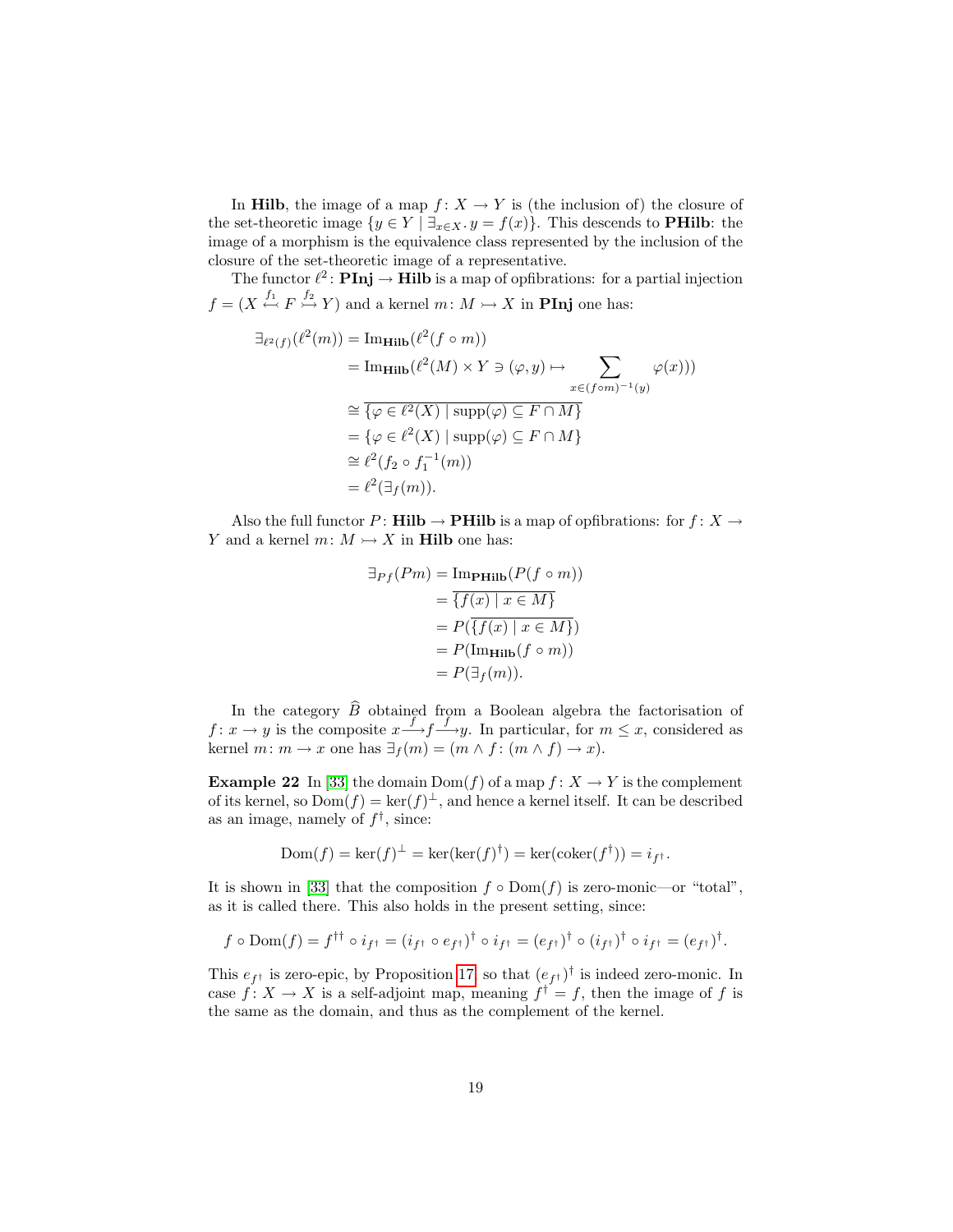There is one further property that is worth making explicit, if only in examples. In the kernel fibration over Rel one finds the following correspondences.

$$
KSub(X) \cong \mathcal{P}(X) \cong \mathbf{Sets}(X,2) \cong \mathbf{Sets}(X,\mathcal{P}(1)) \cong \mathbf{Rel}(X,1).
$$

This suggests that one has "kernel classifiers", comparable to "subobject classifiers" in a topos—or more abstractly, "generic objects", see [\[21\]](#page-33-0). But the naturality that one has in toposes via pullback functors  $f^{-1}$  exists here via their left adjoints  $\exists_f$ . That is, we really have found a natural correspondence KSub(X) ≅ Rel(1, X) instead of KSub(X) ≅ Rel(X, 1). Indeed, there are natural "characteristic" isomorphisms:

$$
\begin{aligned} \text{KSub}(X) &= \mathcal{P}(X) \xrightarrow{\text{char}} \text{Rel}(1, X) \\ (M \subseteq X) & \xrightarrow{\cong} \{(*, x) \mid x \in M\}. \end{aligned}
$$

Then, for  $S: X \to Y$  in **Rel**,

$$
S \circ \text{char}(M) = \{(*, y) \mid \exists_x \text{. char}(M)(*, x) \land S(x, y) \}
$$
  
=  $\{(*, y) \mid \exists_x \text{. } M(x) \land S(x, y) \}$   
=  $\{(*, y) \mid \exists_S(M)(y) \}$   
=  $\text{char}(\exists_S(M)).$ 

Hence one could say that Rel has a kernel "opclassifier". This naturality explains our choice of  $\text{Rel}(1, X)$  over  $\text{Rel}(X, 1)$ : the latter formulation more closely resembles the subobject classifiers of a topos, but using the former, naturality can be formulated without using the dagger. Hence in principle one could even consider "opclassifiers" in categories without a dagger.

The same thing happens in the dagger categories  $\tilde{B}$  from Subsection [3.5.](#page-13-0) There one has, for  $x \in B$ ,

$$
KSub(x) = \downarrow x \xrightarrow{\text{char}} \hat{B}(1, x)
$$

$$
(m \le x) \longmapsto (m: 1 \to x)
$$

As before,  $f \circ \text{char}(m) = f \wedge m = \exists_f(m) = \text{char}(\exists_f(m))$ .

The category OMLatGal of orthomodular lattices and Galois connections between them from [\[22\]](#page-33-5) also has such an opclassifier. There is no obvious kernel opclassifier for the category Hilb. The category PInj is easily seen not to have a kernel opclassifier.

## <span id="page-19-0"></span>5 Images and coimages

We continue to work in an arbitrary dagger kernel category D. In the previous section we have seen how each map  $f: X \to Y$  in **D** can be factored as  $f =$  $i_f \circ e_f$  where the image  $i_f = \ker(\text{coker}(f))$ : Im $(f) \rightarrow Y$  is a kernel and  $e_f$  is a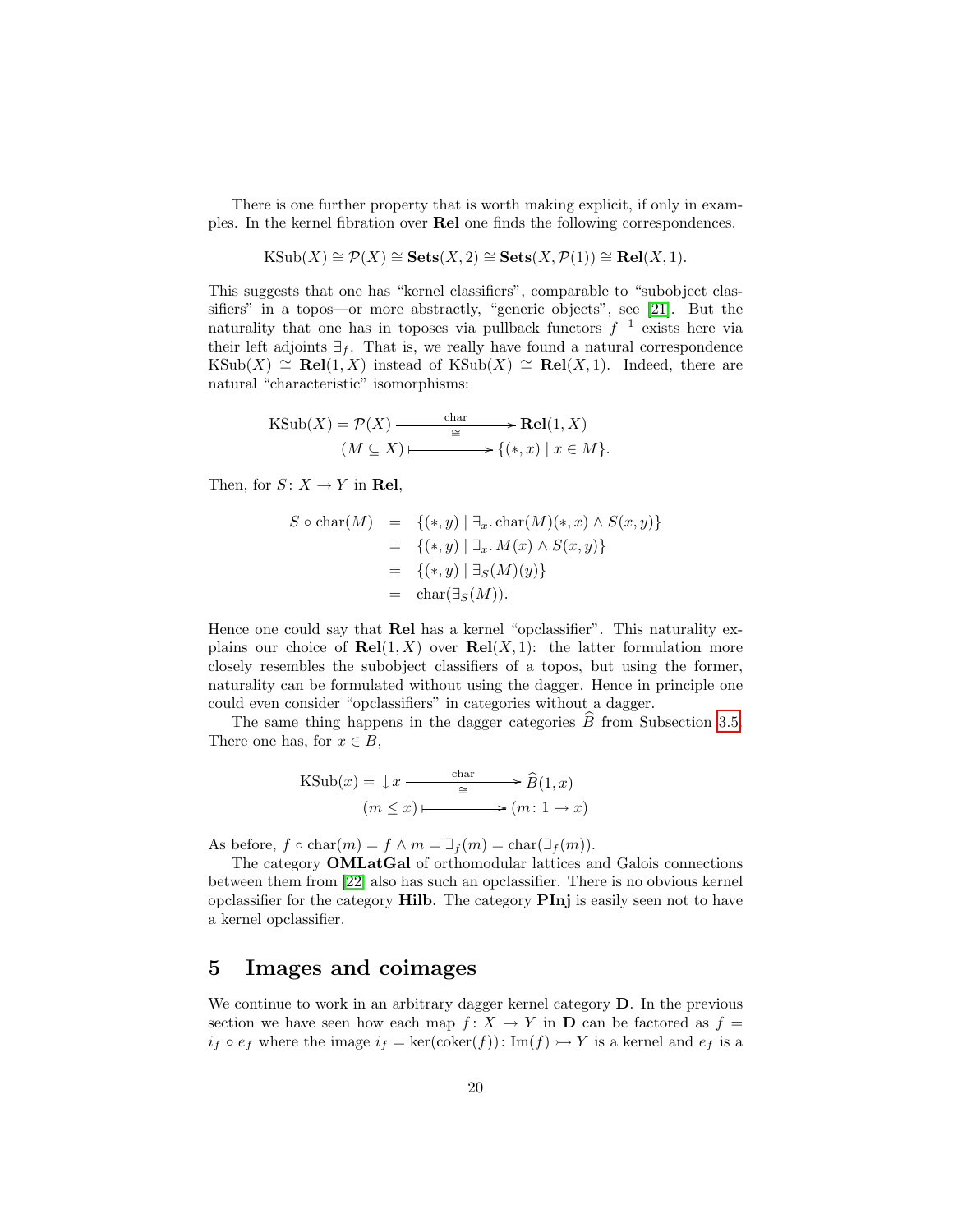zero-epi. We can apply this same factorisation to the dual  $f^{\dagger}$ . The dual of its image,  $(i_f)$ <sup>†</sup> = coker(ker(f)):  $X \to \text{Im}(f^{\dagger})$ , is commonly called the coimage of f. It is a cokernel and dagger epi by construction. Thus we have:



By combining these factorisations we get two mediating maps  $m$  by diagonal fill-in (see Lemma [18\)](#page-15-1), as in:



We claim that  $(m_f)^\dagger = m_{f^\dagger}$ . This follows easily from the fact that  $(i_{f^\dagger})^\dagger$  is epi:

$$
(m_{f^{\dagger}})^{\dagger} \circ (i_{f^{\dagger}})^{\dagger} = (i_{f^{\dagger}} \circ m_{f^{\dagger}})^{\dagger} = (e_{f})^{\dagger \dagger} = e_{f} = m_{f} \circ (i_{f^{\dagger}})^{\dagger}.
$$

Moreover,  $m_f$  is both a zero-epi and a zero-mono.

As a result we can factorise each map  $f: X \to Y$  in **D** as:

$$
X \xrightarrow{\quad (i_{f} \uparrow)^{\dagger}} \text{Lim}(f^{\dagger}) \xrightarrow{\quad m_{f} \text{Im}(f) \xrightarrow{\quad i_{f} \text{image}}} Y. \tag{7}
$$
\n
$$
\text{zero-epi} \text{zero-mono}
$$

This coimage may also be reversed, so that a map in D can also be understood as a pair of kernels with a zero-mono/epi between them, as in:

$$
X \xleftarrow{i_{f^{\dagger}}} \text{Im}(f^{\dagger}) \longrightarrow \text{Im}(f) \longmapsto \qquad \qquad i_{f} \qquad \qquad Y
$$

The two outer kernel maps perform some "bookkeeping" to adjust the types; the real action takes place in the middle, see the examples below. The category PInj consists, in a sense, of only these bookkeeping maps, without any action. This will be described more systematically in Definition [28.](#page-24-0)

<span id="page-20-0"></span>Example 23 We briefly describe the factorisation [\(7\)](#page-16-1) in Rel, PInj and Hilb, using diagrammatic order for convenience (with notation  $f; g = g \circ f$ ).

For a map  $(X \stackrel{r_1}{\leftarrow} R \stackrel{r_2}{\rightarrow} Y)$  in **Rel** we take the images  $X' \rightarrow X$  of  $r_1$  and  $Y' \rightarrowtail Y$  of  $r_2$  in:

$$
\left(\begin{array}{c}R\\r'\end{array}\begin{array}{c}Y'\\Y\end{array}\right)=\left(\begin{array}{c}X'\\\X'\end{array}\begin{array}{c}Y'\end{array}\begin{array}{c}X'\end{array}\begin{array}{c}X'\end{array}\begin{array}{c}Y'\end{array}\begin{array}{c}Y'\end{array}\begin{array}{c}Y'\end{array}\begin{array}{c}Y'\end{array}\begin{array}{c}Y'\end{array}\begin{array}{c}Y'\end{array}\begin{array}{c}Y'\end{array}\begin{array}{c}Y'\end{array}\begin{array}{c}Y'\end{array}\end{array}\begin{array}{c}Y'\end{array}\begin{array}{c}Y'\end{array}\begin{array}{c}Y'\end{array}\end{array}\begin{array}{c}Y'\end{array}\begin{array}{c}Y'\end{array}\begin{array}{c}Y'\end{array}\end{array}\begin{array}{c}Y'\end{array}\begin{array}{c}Y'\end{array}\begin{array}{c}Y'\end{array}\end{array}\begin{array}{c}Y'\end{array}\begin{array}\end{array}\begin{array}{c}Y'\end{array}\begin{array}{c}Y'\end{array}\begin{array}\end{array}\begin{array}{c}Y'\end{array}\begin{array}\end{array}\begin{array}{c}Y'\end{array}\begin{array}\end{array}\begin{array}{c}Y'\end{array}\end{array}\begin{array}\end{array}\begin{array}{c}Y'\end{array}\begin{array}\end{array}\begin{array}{c}Y'\end{array}\begin{array}\end{array}\begin{array}{c}Y'\end{array}\begin{array}\end{array}\begin{array}{c}Y'\end{array}\end{array}\begin{array}\end{array}\begin{array}{c}Y'\end{array}\end{array}\begin{array}\end{array}\begin{array}{c}Y'\end{array}\begin{array}\end{array}\begin{array}{c}Y'\end{array}\end{array}\begin{array}\end{array}\begin{array}\end{array}\begin{array}{c}Y'\end{array}\begin{array}\end{array}\begin{array}\end{array}\begin{array}\end{array}\begin{array}\end{array}\begin{array}{c}Y'\end{array}\end{array}\begin{array}\end{array}\begin{array}\end{array}\begin{array}\end{array}\begin{array}\end{array}\begin{array}\end{array}\begin{array}\end{array}\begin{array}\end{array}\begin{array}\end{array}\begin{array}\end{array}\end{array}\begin{array}\end{array}\begin{array}\end{array}\begin{array}\end{array}\begin{array}\
$$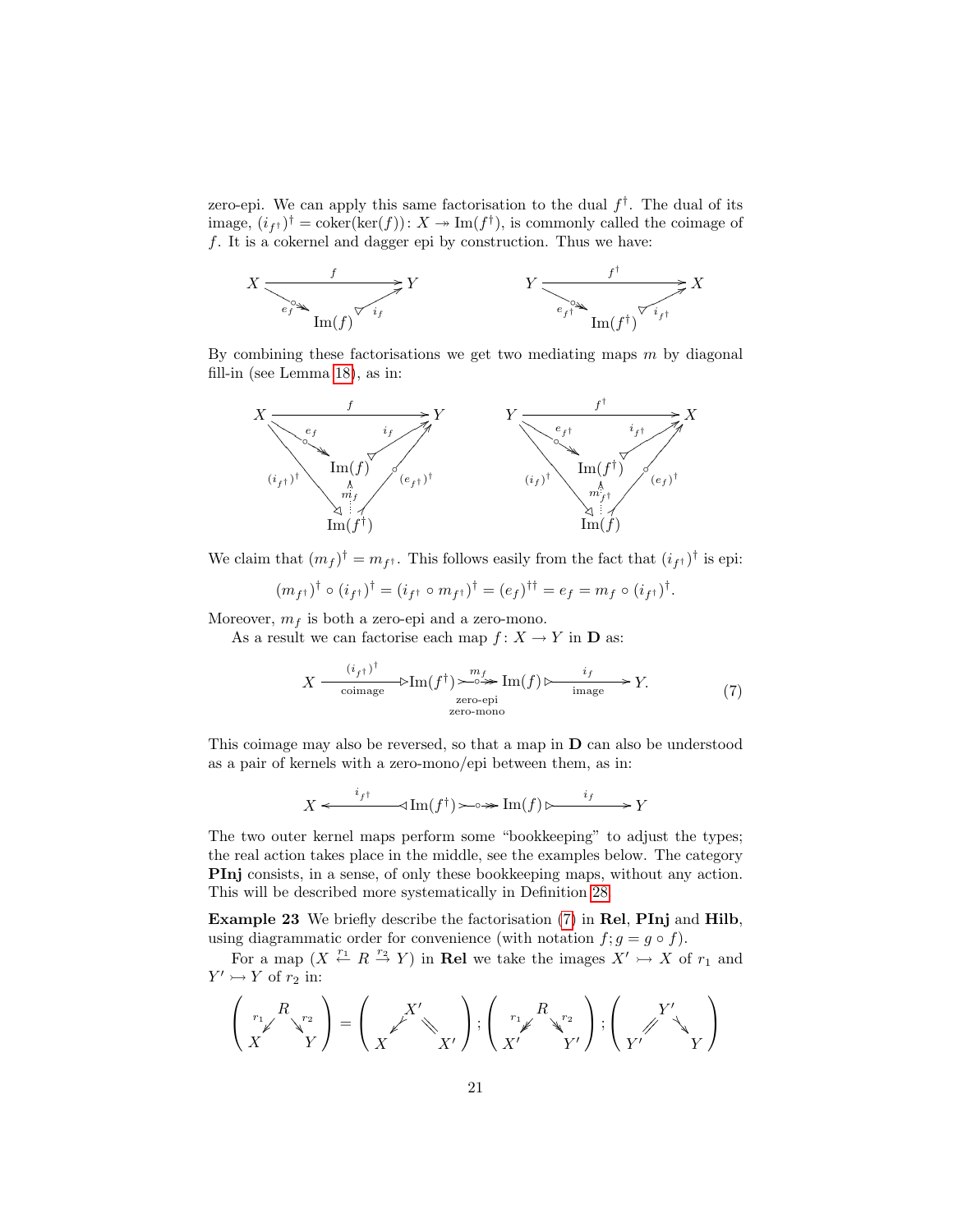In **PInj** the situation is simpler, because the middle part  $m$  in [\(7\)](#page-16-1) is the identity, in:

$$
\left(\begin{array}{c} {_{f_1}}_\not\smash{{\not F}}\searrow_{{f_2}} \cr X \end{array}\right)=\left(\begin{array}{c} {_{f_1}}_\not\smash{{\not F}} \cr X \end{array}\right),\left(\begin{array}{c} {_{f_1}}_\not\smash{{\not F}}\searrow_{{f_2}} \cr F \end{array}\right).
$$

In Hilb, a morphism  $f: X \to Y$  factors as  $f = i \circ m \circ e$ . The third part  $i: I \to Y$  is given by  $i(y) = y$ , where I is the closure  $\{f(x) : x \in X\}$ . The first part  $e: X \to E$  is given by orthogonal projection on the closure  $E =$  $\overline{\{f^{\dagger}(y) : y \in Y\}}$ ; explicitly,  $e(x)$  is the unique x' such that  $x = x' + x''$  with  $x' \in E$  and  $\langle x'' | z \rangle = 0$  for all  $z \in E$ . Using the fact that the adjoint  $e^{\dagger} : E \to X$ is given by  $e^{\dagger}(x) = x$ , we deduce that the middle part  $m: E \to I$  is determined by  $m(x) = (i \circ m)(x) = (f \circ e^{\dagger})(x) = f(x)$ . Explicitly,

$$
\left(X \xrightarrow{f} Y\right) = \left(X \xrightarrow{e} E\right); \left(E \xrightarrow{m} I\right); \left(I \xrightarrow{i} Y\right).
$$

### <span id="page-21-0"></span>6 Categorical logic

This section further investigates the logic of dagger kernel categories. We shall first see how the so-called Sasaki hook [\[26\]](#page-34-6) arises naturally in this setting, and then investigate Booleanness.

For a kernel  $m: M \rightarrow X$  we shall write  $\mathfrak{E}(m) = m \circ m^{\dagger}: X \rightarrow X$  for the "effect" of m, see [\[11\]](#page-33-9). This  $\mathfrak{E}(m)$  is easily seen to be a self-adjoint idempotent: one has  $\mathfrak{E}(m)^{\dagger} = \mathfrak{E}(m)$  and  $\mathfrak{E}(m) \circ \mathfrak{E}(m) = \mathfrak{E}(m)$ . The endomap  $\mathfrak{E}(m) \colon X \to X$ associated with a kernel/predicate  $m$  on  $X$  maps everything in  $X$  that is in  $m$ to itself, and what is perpendicular to  $m$  to 0, as expressed by the equations  $\mathfrak{E}(m) \circ m = m$  and  $\mathfrak{E}(m) \circ m^{\perp} = 0$ . Of interest is the following result. It makes the dynamical aspects of quantum logic described in [\[8\]](#page-32-7) explicit.

<span id="page-21-1"></span>**Proposition 24** For kernels  $m: M \rightarrow X$ ,  $n: N \rightarrow X$  the pullback  $\mathfrak{E}(m)^{-1}(n)$ is the Sasaki hook, written here as ⊃:

$$
m \supset n \stackrel{def}{=} \mathfrak{E}(m)^{-1}(n) = m^{\perp} \vee (m \wedge n).
$$

The associated left adjoint  $\exists_{\mathfrak{E}(m)} \neg \mathfrak{E}(m)^{-1}$  yields the "and then" operator:

$$
k \& m \stackrel{def}{=} \exists_{\mathfrak{E}(m)}(k) = m \wedge (m^{\perp} \vee k),
$$

so that the "Sasaki adjunction" (see  $(12)$ ) holds by construction:

$$
k \& m \leq n \iff k \leq m \supset n.
$$

Quantum logic based on this "and-then" & connective is developed in [\[30\]](#page-34-8), see also [\[36,](#page-34-11) [37\]](#page-34-12). This & connective is in general non-commutative and non-associative<sup>[1](#page-21-2)</sup>. Some basic properties are: m &  $m = m$ , 1 &  $m = m$  & 1 = m,

<span id="page-21-2"></span><sup>&</sup>lt;sup>1</sup>The "and-then" connective & should not be confused with the multiplication of a quantale [\[39\]](#page-34-13), since the latter is always associative.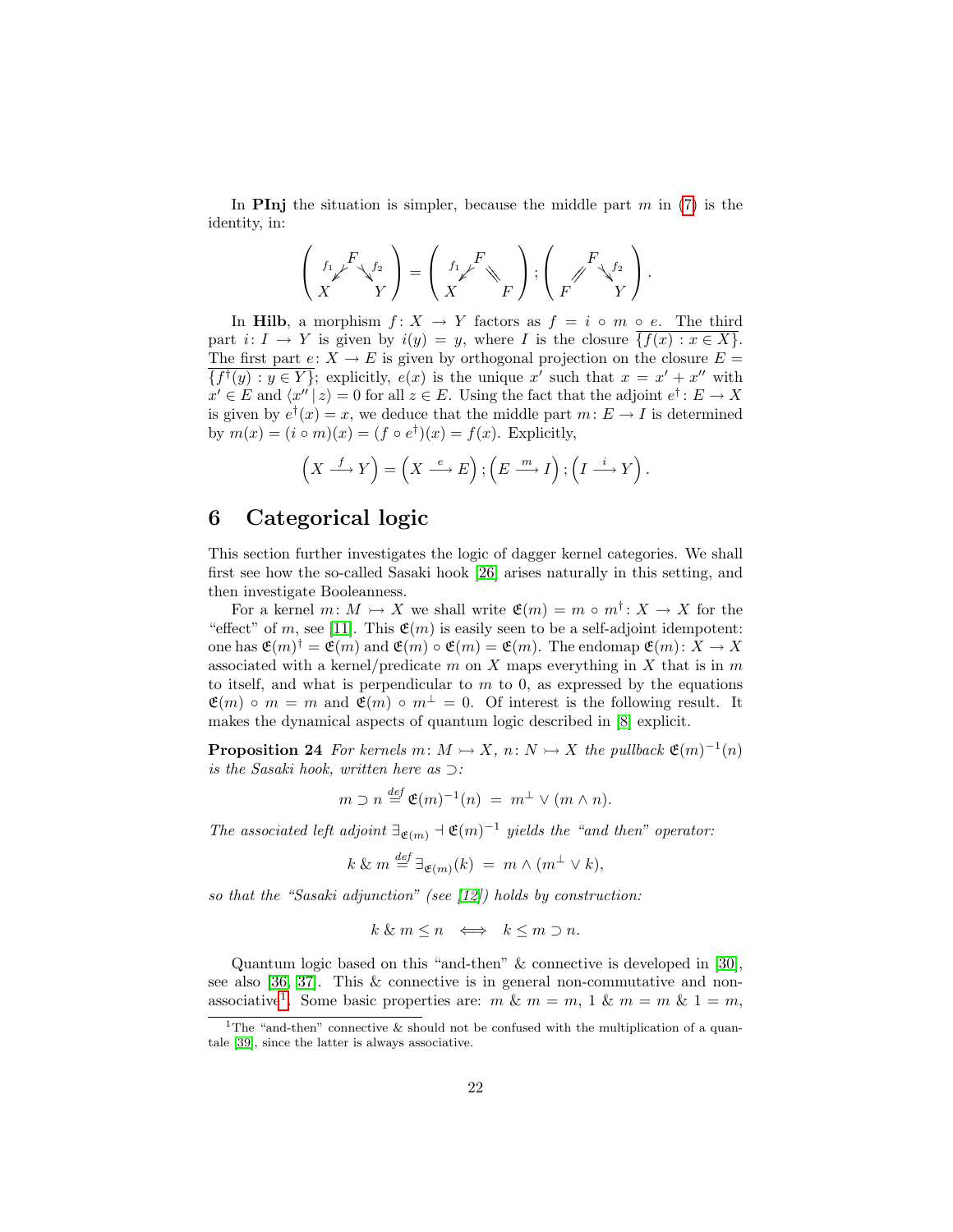$0 \& m = m \& 0 = 0$ , and both  $k \& m \leq n, k^{\perp} \& m \leq n$  imply  $m \leq n$  (which easily follows from the Sasaki adjunction).

PROOF Consider the following pullbacks.

$$
\begin{array}{ccc}\nP & \xrightarrow{q} & N & Q \xrightarrow{s} & P^{\perp} \\
p & \downarrow & \searrow & \searrow & \searrow & \searrow & \searrow \\
M \rhd \xrightarrow{m} & X & & M \rhd \xrightarrow{m} & X\n\end{array}
$$

Then:

$$
m^{\perp} \vee (m \wedge n) = (m \wedge (m \wedge n)^{\perp})^{\perp}
$$
  
\n
$$
= \ker ((m \wedge (m \wedge n)^{\perp})^{\dagger})
$$
  
\n
$$
= \ker (r^{\dagger} \circ m^{\dagger})
$$
  
\n
$$
= \ker (\ker(\operatorname{coker}((m \wedge n)^{\perp}) \circ m)^{\dagger} \circ m^{\dagger})
$$
  
\nby definition of  $r$  as pullback, see Lemma 4  
\n
$$
= \ker (\ker(\operatorname{coker}(\ker(p^{\dagger} \circ m^{\dagger})) \circ m)^{\dagger} \circ m^{\dagger})
$$
  
\n
$$
= \ker (\ker(p^{\dagger} \circ m^{\dagger} \circ m)^{\dagger} \circ m^{\dagger})
$$
  
\nbecause  $p^{\dagger} \circ m^{\dagger}$  is a cokernel, see Lemma 6  
\n
$$
= \ker(\operatorname{coker}(p) \circ m^{\dagger})
$$
  
\n
$$
= (m^{\dagger})^{-1}(p)
$$
  
\n
$$
= (m^{\dagger})^{-1}(m^{-1}(n))
$$
  
\n
$$
= \mathfrak{E}(m)^{-1}(n).
$$

As we have seen, substitution functors  $f^{-1}$  in dagger kernel categories have left adjoints  $\exists_f$ . It is natural to ask if they also have right adjoints  $\forall_f$ . The next result says that existence of such adjoints  $\forall_f$  makes the logic Boolean.

**Proposition 25** Suppose there are right adjoints  $\forall f$  to  $f^{-1}$ : KSub $(Y) \rightarrow$ KSub $(X)$ for each  $f: X \to Y$  in a dagger kernel category. Then each  $\text{KSub}(X)$  is a Boolean algebra.

PROOF [\[24,](#page-33-11) Lemma A1.4.13] For  $k, l \in KSub(X)$ , define implication  $(k \Rightarrow l)$  =  $\forall_k (k^{-1}(l)) \in \text{KSub}(X)$ . Then for any  $m \in \text{KSub}(X)$ :

$$
m \leq \forall_k (k^{-1}(l)) = (k \Rightarrow l) \iff k^{-1}(m) \leq k^{-1}(l)
$$
  

$$
\iff m \land k = k \circ k^{-1}(m) \leq l,
$$

where the last equivalence holds because  $k \circ -$  is left adjoint to  $k^{-1}$ , since k is a kernel. Hence  $\text{KSub}(X)$  is a Heyting algebra, and therefore distributive. By Proposition [7](#page-6-0) we know that it is also orthomodular. Hence each  $KSub(X)$  is a Boolean algebra.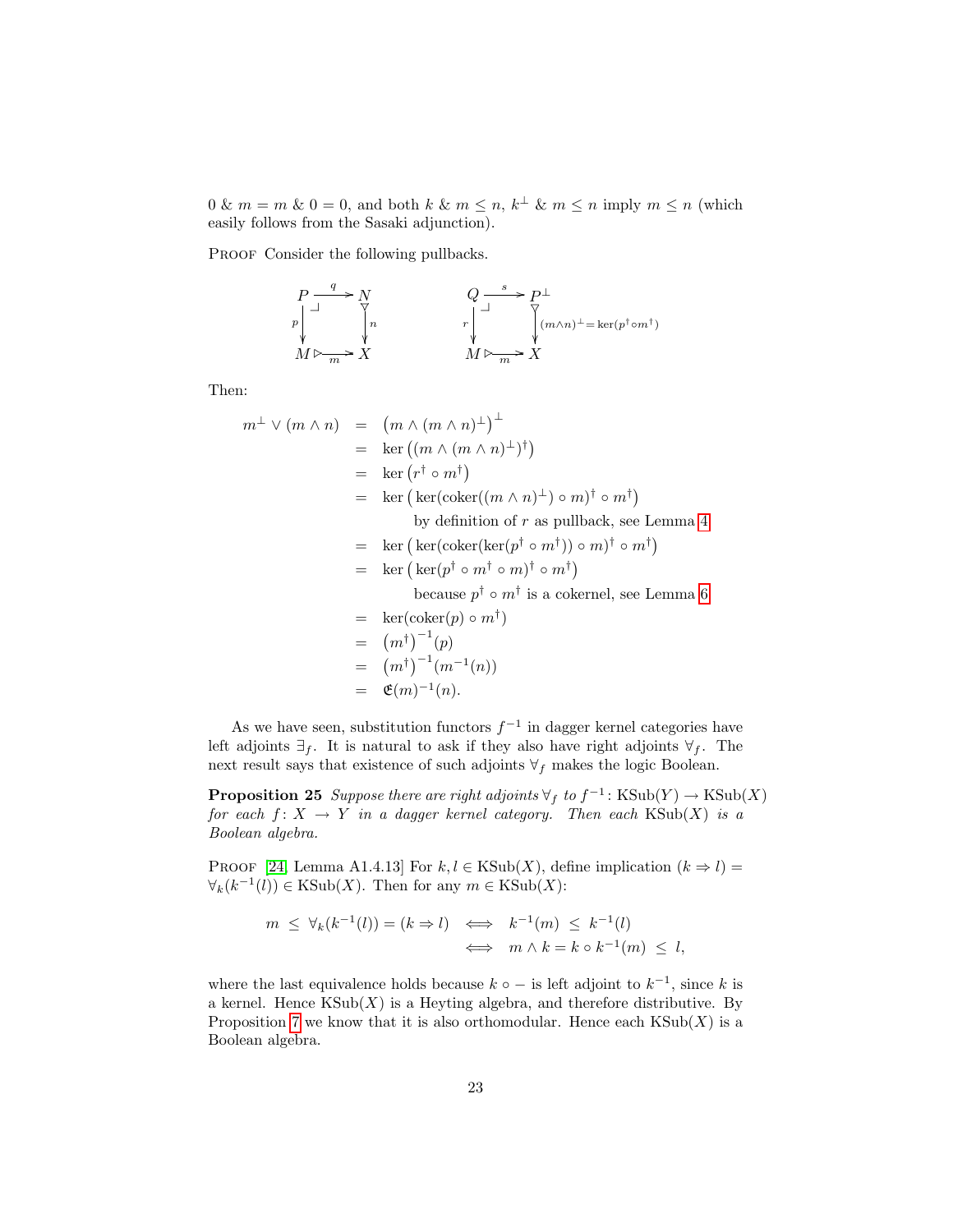These universal quantifiers  $\forall f$  do not exist in general because not all kernel posets  $\text{KSub}(X)$  are Boolean algebras. For a concrete non-example, consider the lattice  $\text{KSub}(\mathbb{C}^2)$  in the category **Hilb**—where  $\mathbb C$  denotes the complex numbers. Consider the kernel subobjects represented by

$$
\kappa_1: \mathbb{C} \to \mathbb{C}^2
$$
,  $\kappa_2 = (\kappa_1)^{\perp}: \mathbb{C} \to \mathbb{C}^2$ ,  $\Delta = \langle id, id \rangle: \mathbb{C} \to \mathbb{C}^2$ .

Since we can write each  $(z, w) \in \mathbb{C}^2$  as  $(z, w) = \Delta(z, z) + \kappa_2(w - z)$  we get  $\Delta \vee \kappa_2 = 1$  in KSub( $\mathbb{C}^2$ ). This yields a counterexample to distributivity:

$$
\kappa_1 \wedge (\Delta \vee \kappa_2) = \kappa_1 \wedge 1 = \kappa_1 \neq 0 = 0 \vee 0 = (\kappa_1 \wedge \Delta) \vee (\kappa_1 \wedge \kappa_2).
$$

We now turn to a more systematic study of Booleanness. As we have seen, the categories Rel, PInj and  $\overline{B}$  (for a Boolean algebra  $B$ ) are Boolean, but Hilb and PHilb are not. The following justifies the name "Boolean".

<span id="page-23-0"></span>Theorem 26 A dagger kernel category is Boolean if and only if each orthomodular lattice  $\text{KSub}(X)$  is a Boolean algebra.

PROOF We already know that each poset  $KSub(X)$  is an orthomodular lattice, with bottom 0, top 1, orthocomplement  $(-)^\perp$  (by Lemma [3\)](#page-3-0), intersections  $\wedge$  (by Lemma [6\)](#page-5-1), and joins  $m \vee n = (m^{\perp} \wedge n^{\perp})^{\perp}$ . What is missing is distributivity  $m \wedge (n \vee k) = (m \vee n) \wedge (m \vee k)$ . We show that the latter is equivalent to the Booleanness requirement  $m \wedge n = 0 \Rightarrow m \perp n$ . Recall:  $m \perp n$  iff  $n^{\dagger} \circ m = 0$  iff  $m \leq n^{\perp} = \ker(n^{\dagger}).$ 

First, assume Booleanness. In any lattice one has  $m \wedge (n \vee k) \geq (m \wedge n) \vee$  $(m \wedge k)$ . For the other inequality, notice that

$$
(m \wedge (m \wedge n)^{\perp}) \wedge n = (m \wedge n) \wedge (m \wedge n)^{\perp} = 0.
$$

Hence  $m \wedge (m \wedge n)^{\perp} \leq n^{\perp}$ . Similarly,  $m \wedge (m \wedge k)^{\perp} \leq k^{\perp}$ . So

$$
m \wedge (m \wedge n)^{\perp} \wedge (m \wedge k)^{\perp} \leq n^{\perp} \wedge k^{\perp} = (n \vee k)^{\perp},
$$

and therefore

$$
m \wedge (m \wedge n)^{\perp} \wedge (m \wedge k)^{\perp} \wedge (n \vee k) = 0.
$$

But then we are done by using Booleanness again:

$$
m \wedge (n \vee k) \le ((m \wedge n)^{\perp} \wedge (m \wedge k)^{\perp})^{\perp} = (m \wedge n) \vee (m \wedge k).
$$

The other direction is easier: if  $m \wedge n = 0$ , then

$$
m = m \wedge 1 = m \wedge (n \vee n^{\perp})
$$
  
=  $(m \wedge n) \vee (m \wedge n^{\perp})$  by distributivity  
=  $0 \vee (m \wedge n^{\perp}) = m \wedge n^{\perp},$ 

whence  $m \leq n^{\perp}$ .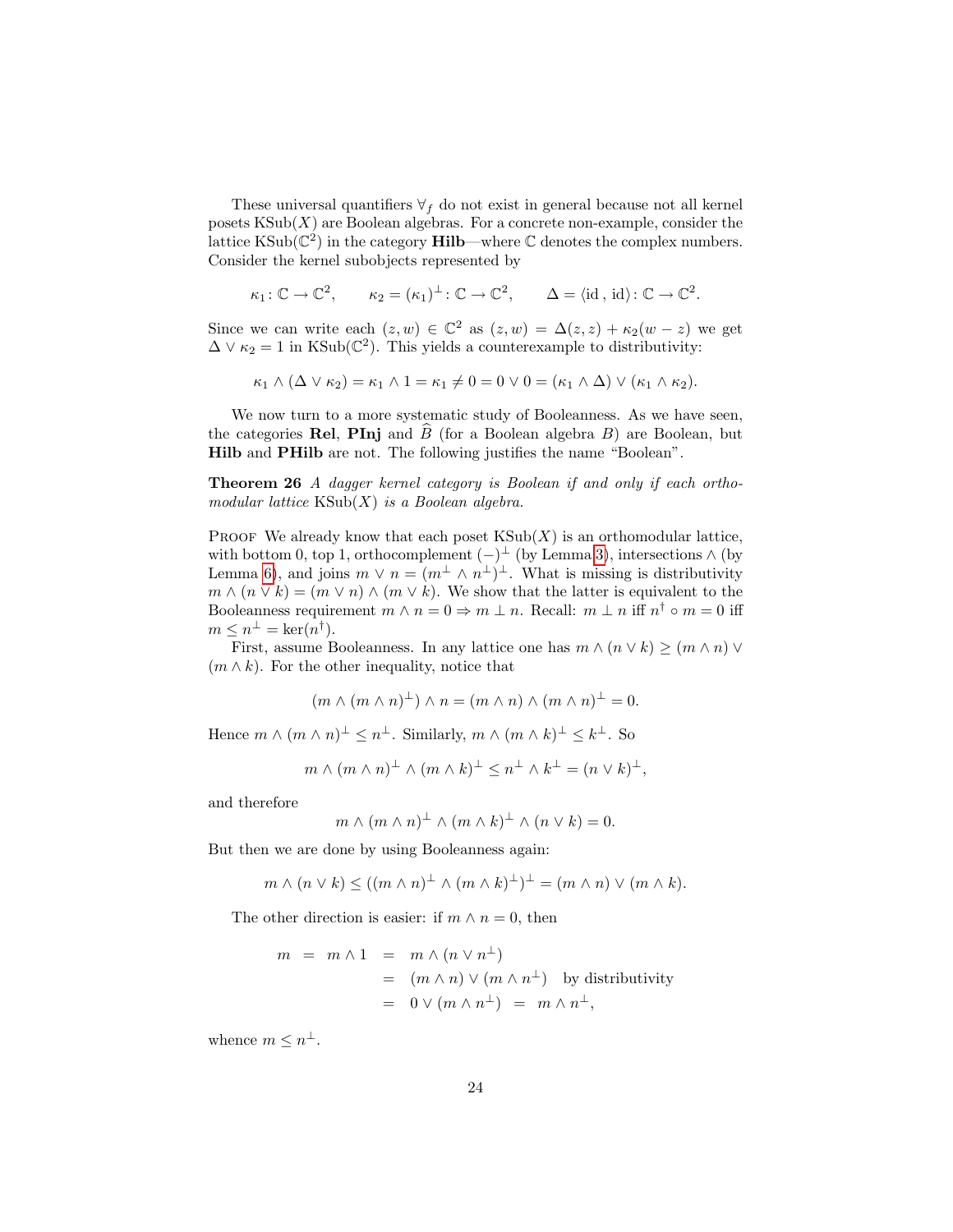The Booleanness property can be strengthened in the following way.

<span id="page-24-1"></span>**Proposition 27** The Booleanness requirement  $m \wedge n = 0 \Rightarrow m \leq n^{\perp}$ , for all kernels  $m, n$ , is equivalent to the following: for each pullback of kernels:

$$
\begin{array}{ccc}\nP & \xrightarrow{p} & N \\
q & \downarrow & \searrow & \\
M \rhd \xrightarrow{m} & X\n\end{array}\n\quad\n\text{one has} \quad\n\begin{array}{ccc}\nn^{\dagger} \circ m & = & p \circ q^{\dagger}.\n\end{array}
$$

PROOF It is easy to see that the definition of Booleanness is the special case  $P = 0$ . For the converse, we put another pullback on top of the one in the statement:



We use that p, q are kernels by Lemma [4.](#page-4-0) We see  $m \wedge (n \circ p^{\perp}) = 0$ , so by Booleanness we obtain:

$$
m \le (n \circ p^{\perp})^{\perp} = \ker ((n \circ \ker(p^{\dagger}))^{\dagger})
$$
  
=  $\ker(\operatorname{coker}(p) \circ n^{\dagger})$   
=  $(n^{\dagger})^{-1}(p),$ 

where the pullback is as described in Lemma [4.](#page-4-0) Hence there is a map  $\varphi: M \to P$ with  $p \circ \varphi = n^{\dagger} \circ m$ . This means that  $\varphi = p^{\dagger} \circ p \circ \varphi = p^{\dagger} \circ n^{\dagger} \circ m = (n \circ \varphi)$  $p$ <sup>†</sup> •  $m = (m \circ q)^{\dagger} \circ m = q^{\dagger} \circ m^{\dagger} \circ m = q^{\dagger}$ . Hence we have obtained  $p \circ q^{\dagger} = n^{\dagger} \circ m$ , as required.

<span id="page-24-0"></span>**Definition 28** Let **D** be a Boolean dagger kernel category. We write  $D_{kck}$ for the category with the same objects as D; morphisms  $X \rightarrow Y$  in  $D_{kck}$ are cokernel-kernel pairs  $(c, k)$  of the form  $X \xrightarrow{c} \rightarrow \rightarrow Y$ . The identity  $X \to X$  is  $X \xrightarrow{\text{id}} X \rightarrow X$ , and composition of  $X \xrightarrow{c} M \rightarrow X$  and  $Y \xrightarrow{d} \mathbb{R} \rightarrow Z$  is the pair  $(q^{\dagger} \circ c, l \circ p)$  obtained via the pullback:

<span id="page-24-2"></span>
$$
P \rightarrow \mathbb{R} \rightarrow Z
$$
\n
$$
X \rightarrow \mathbb{R} \rightarrow \mathbb{R} \rightarrow \mathbb{R} \rightarrow Z
$$
\n
$$
X \rightarrow \mathbb{R} \rightarrow \mathbb{R} \rightarrow Y
$$
\n
$$
(8)
$$

To be precise, we identity  $(c, k)$  with  $(\varphi \circ c, k \circ \varphi^{-1})$ , for isomorphisms  $\varphi$ .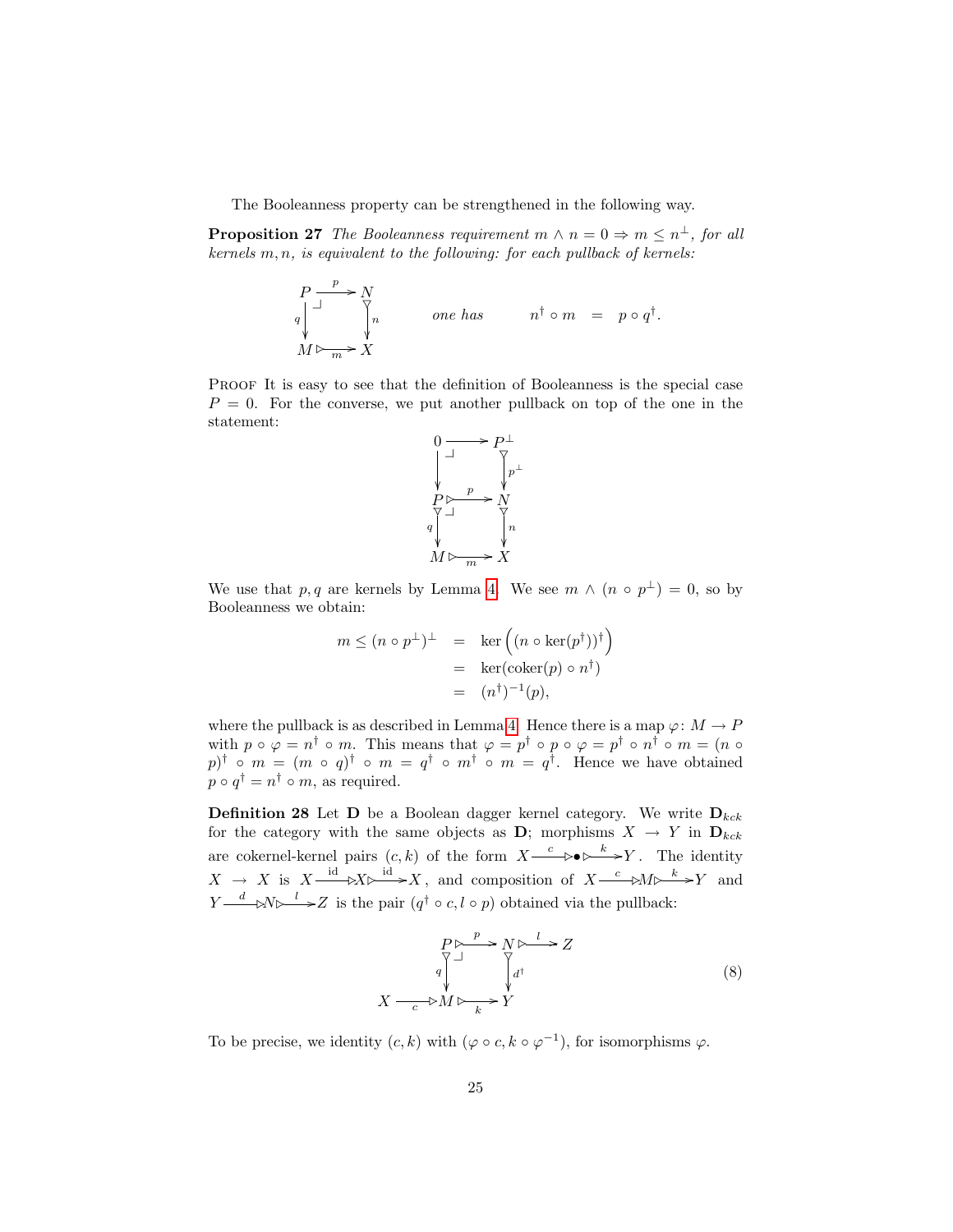The reader may have noticed that this construction generalises the definition of **PInj**. Indeed, now we can say  $\text{Pin}j = \text{Rel}_{kck}$ .

**Theorem 29** The category  $D_{kck}$  as described in Definition [28](#page-24-0) is again a Boolean dagger kernel category, with a functor  $D: \mathbf{D}_{kck} \to \mathbf{D}$  that is a morphism of DagKerCat, and a change-of-base situation (pullback):



Moreover, in  $\mathbf{D}_{kck}$  one has:

 $kernel = dagger mono = mono = zero-mono,$ 

and  $\mathbf{D}_{kck}$  is universal among such categories.

PROOF The obvious definition  $(c, k)^{\dagger} = (k^{\dagger}, c^{\dagger})$  yields an involution on  $\mathbf{D}_{kck}$ . The zero object  $0 \in \mathbf{D}$  is also a zero object  $0 \in \mathbf{D}_{kck}$  with zero map  $X \rightarrow 0 \rightarrow Y$ consisting of a cokernel-kernel pair. A map  $(c, k)$  is a dagger mono if and only if  $(c, k)$ <sup> $\dagger$ </sup>  $\circ$   $(c, k) = (k^{\dagger}, k)$  is the identity; this means that  $k = id$ .

The kernel of a map  $(d, l) = (Y \xrightarrow{d} N \rightarrow Z)$  in  $\mathbf{D}_{kck}$  is ker $(d, l) = (N^{\perp} \xrightarrow{\text{id}} N^{\perp} \xrightarrow{(d^{\dagger})^{\perp}} Y)$ , so that ker $(d, l)$  is a dagger mono and  $(d, l) \circ \text{ker}(d, l) = 0$ . If also  $(d, l) \circ$  $(c, k) = 0$ , then  $k \wedge d^{\dagger} = 0$  so that by Booleanness,  $k \leq (d^{\dagger})^{\perp}$ , say via  $\varphi: M \to N^{\perp}$  with  $(d^{\dagger})^{\perp} \circ \varphi = k$ . Then we obtain a mediating map  $(c, \varphi)$  $(X \xrightarrow{c} M \rightarrow^{\varphi} N^{\perp})$  which satisfies  $\ker(d, l) \circ (c, \varphi) = (\mathrm{id}, (d^{\dagger})^{\perp}) \circ (c, \varphi) =$  $(c, (d^{\dagger})^{\perp} \circ \varphi) = (c, k)$ . It is not hard to see that maps of the form  $(id, m)$  in  $\mathbf{D}_{kck}$  are kernels, namely of the cokernel  $(m^{\perp}, id)$ .

The intersection of two kernels  $(id, m) = (M \longrightarrow M \rightarrow N)$  and  $(id, n) =$  $(N \longrightarrow N \rightarrow X)$  in  $\mathbf{D}_{kck}$  is the intersection  $m \wedge n: P \rightarrow X$  in  $\mathbf{D}$ , with projections  $(P \longrightarrow P \rightarrow M)$  and  $(P \longrightarrow P \rightarrow N)$ . Hence if the intersection of  $(id, m)$  and  $(id, n)$  in  $D_{kck}$  is 0, then so is the intersection of m and n in D, which yields  $n^{\dagger} \circ m = 0$ . But then in  $\mathbf{D}_{kck}$ ,  $(id, n)^{\dagger} \circ (id, m) = (n^{\dagger}, id) \circ (id, m) = 0$ . Hence  $\mathbf{D}_{kck}$  is also Boolean.

Finally, there is a functor  $D_{kck} \rightarrow D$  by  $X \mapsto X$  and  $(c, k) \mapsto k \circ c$ . Composition is preserved by Proposition [27,](#page-24-1) since for maps as in Definition [28,](#page-24-0)

$$
(d,l)\circ (c,k)\ =\ (q^{\dag} \circ c, l\circ p)\ \longmapsto\ l\circ p\circ q^{\dag} \circ c\ =\ (l\circ d)\circ (k\circ c).
$$

We have already seen that  $\text{KSub}(X)$  in  $\mathbf{D}_{kck}$  is isomorphic to  $\text{KSub}(X)$  in  $\mathbf{D}$ . This yields the change-of-base situation.

We have already seen that kernels and dagger monos coincide. We now show that they also coincide with zero-monos. So let  $(d, l): Y \to Z$  be a zero-mono. This means that  $(d, l) \circ (c, k) = 0 \Rightarrow (c, k) = 0$ , for each map  $(c, k)$ . Using diagram [\(8\)](#page-24-2), this means:  $d^{\dagger} \wedge k = 0 \Rightarrow k = 0$ . By Booleanness, the antecedent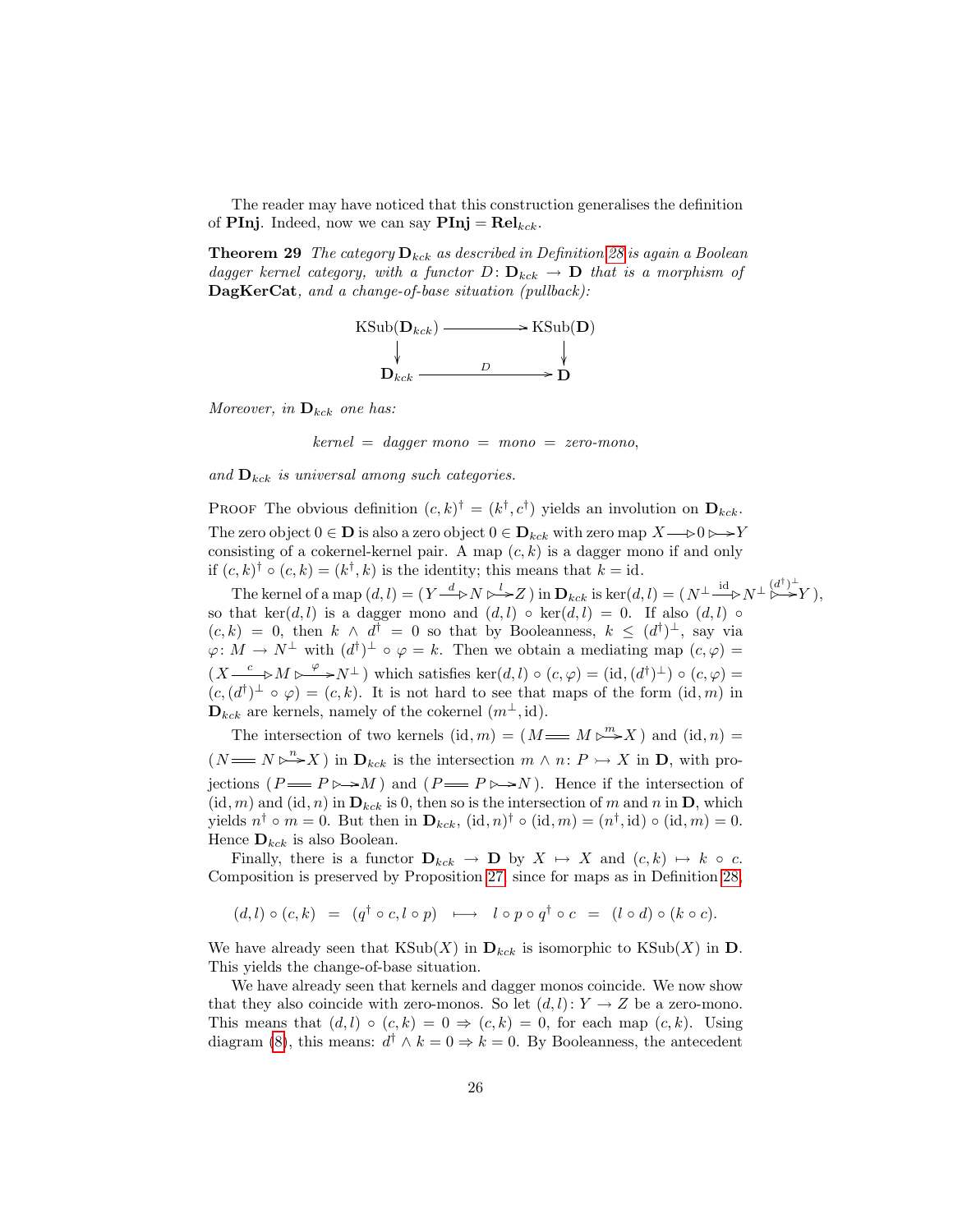$d^{\dagger} \wedge k = 0$  is equivalent to  $k \leq (d^{\dagger})^{\perp} = \text{ker}(d)$ , which means  $d \circ k = 0$ . Hence we see that  $d$  is zero-monic in  $\mathbf{D}$ , and thus an isomorphism (because it is already a cokernel).

Finally, let E be a Boolean dagger kernel category in which zero-monos are kernels, with a functor  $F: \mathbf{E} \to \mathbf{D}$  in  $\mathbf{DagKerCat}$ . Every morphism f in  $\mathbf{E}$ factors as  $f = i_f \circ e_f$  for a kernel  $i_f$  and a cokernel  $e_f$ . Hence  $G: \mathbf{E} \to \mathbf{D}_{kck}$ defined by  $G(X) = F(X)$  and  $G(f) = (e_f, i_f)$  is the unique functor satisfying  $F = D \circ G.$ 

## <span id="page-26-0"></span>7 Ordering homsets

This section shows that homsets in dagger kernel categories automatically carry a partial order. However, this does not make the categories order enriched, because the order is not preserved by all morphisms.

<span id="page-26-2"></span>**Definition 30** Let  $f, g: X \to Y$  be parallel morphisms in a dagger kernel category. After factorising them as  $f = i_f \circ m_f \circ (i_{f^{\dagger}})^{\dagger}$  and  $g = i_g \circ m_g \circ (i_{g^{\dagger}})^{\dagger}$ like in [\(7\)](#page-16-1) we can define  $f \leq g$  if and only if there are (necessarily unique, dagger monic)  $\varphi: \text{Im}(f) \to \text{Im}(g)$  and  $\psi: \text{Im}(f^{\dagger}) \to \text{Im}(g^{\dagger}),$  so that in the diagram

<span id="page-26-1"></span>

one has

$$
\psi^{\dagger} \circ (i_{g^{\dagger}})^{\dagger} = (i_{f^{\dagger}})^{\dagger} \quad \varphi \circ m_f = m_g \circ \psi \quad \varphi^{\dagger} \circ m_g = m_f \circ \psi^{\dagger} \quad i_g \circ \varphi = i_f.
$$

**Lemma 31** The relation  $\leq$  is a partial order on each homset of a dagger kernel category, with the zero morphism as least element.

PROOF Reflexivity is easily established by taking  $\varphi = id$  and  $\psi = id$  in [\(9\)](#page-26-1). For transitivity, suppose that  $f \leq g$  via  $\varphi$  and  $\psi$ , and that  $g \leq h$  via  $\alpha$  and  $\beta$ . Then the four conditions in the previous definition are fulfilled by  $\alpha \circ \varphi$  and  $\psi \circ \beta$ , so that  $f \leq h$ . Finally, for anti-symmetry, suppose that  $f \leq g$  via  $\varphi$ and  $\psi$ , and that  $g \leq f$  via  $\alpha$  and  $\beta$ . Then  $i_f \circ \alpha \circ \varphi = i_g \circ \varphi = i_f$ , so that  $\alpha \circ \varphi = id$ . Similarly,  $\beta \circ \psi = id$ . By Lemma [3,](#page-3-0)  $\alpha$  is a dagger mono so that  $\alpha^{\dagger} = \alpha^{\dagger} \circ \alpha \circ \varphi = \varphi$ . Similarly,  $\beta^{\dagger} = \psi$ , and thus:

$$
f = i_f \circ m_f \circ (i_{f^{\dagger}})^{\dagger} = i_f \circ \alpha \circ \varphi \circ m_f \circ (i_{f^{\dagger}})^{\dagger} = i_g \circ m_g \circ \psi \circ (i_{f^{\dagger}})^{\dagger}
$$
  
=  $i_g \circ m_g \circ \beta^{\dagger} \circ (i_{f^{\dagger}})^{\dagger}$   
=  $i_g \circ m_g \circ (i_{g^{\dagger}})^{\dagger}$   
= g.

Finally, for any f we have  $0 \leq f$  by taking  $\varphi = \psi = 0$  in [\(9\)](#page-26-1).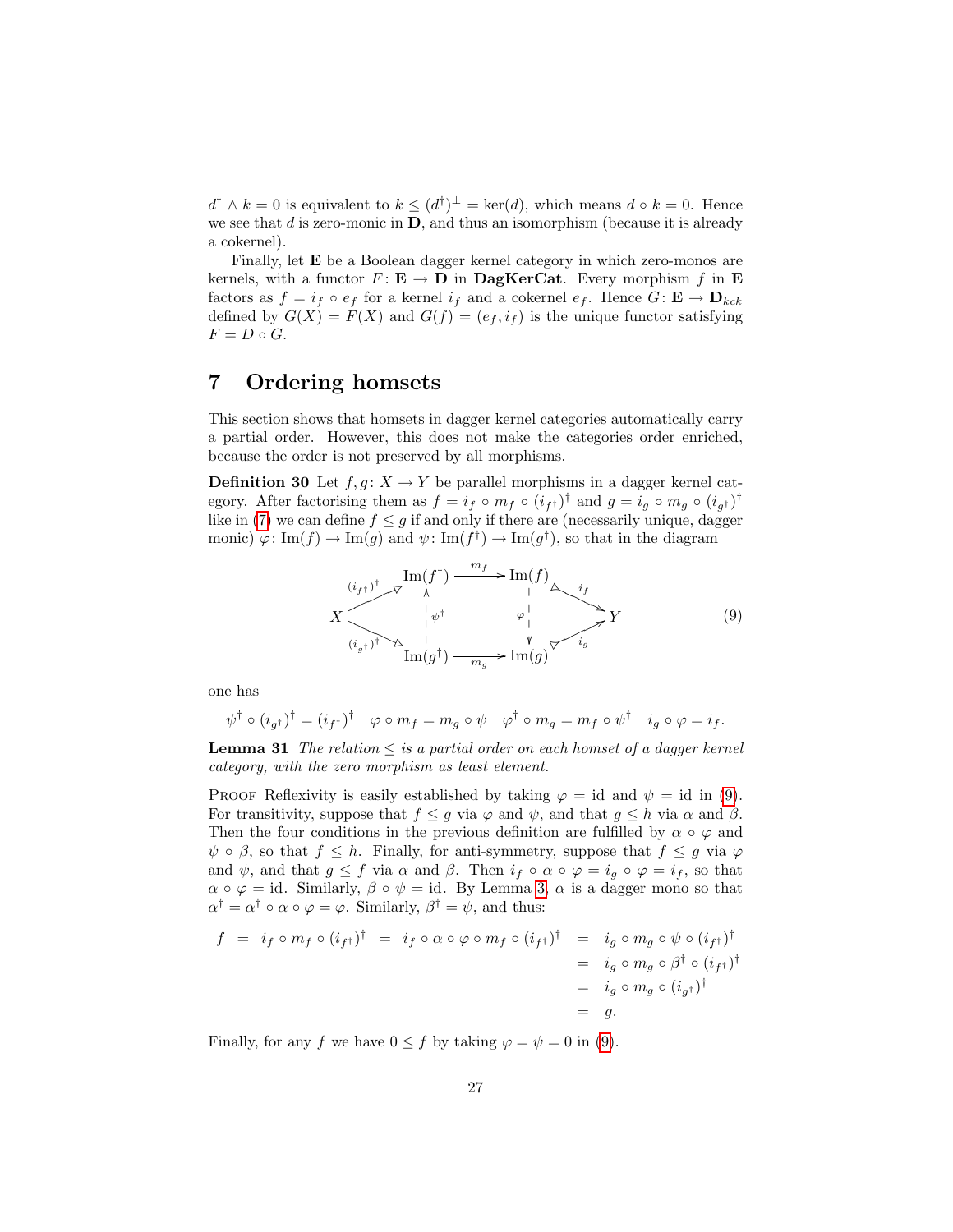**Lemma 32** If  $f \leq g$ , then:

1.  $(k \circ f) \leq (k \circ q)$  for a kernel k; 2.  $(f \circ c) \leq (q \circ c)$  for a cokernel c; 3.  $f^{\dagger} \leq g^{\dagger}$ .

PROOF The first two points are obvious. The third one then follows because  $(m_f)^\dagger = m_{f^\dagger}$  as shown in Section [5.](#page-19-0)

Example 33 We describe the situation in PInj, Rel and Hilb, using the factorisations from Example [23.](#page-20-0)

Two parallel maps  $f = (X \stackrel{f_1}{\leftrightarrow} F \stackrel{f_2}{\rightarrowtail} Y)$  and  $g = (X \stackrel{g_1}{\leftrightarrow} G \stackrel{g_2}{\rightarrowtail} Y)$  in **PInj** satisfy  $f \leq g$  if and only if there are  $\varphi, \psi \colon F \to G$  in:



This means  $\varphi = \psi$  and  $g_i \circ \varphi = f_i$ , for  $i = 1, 2$ , so that we obtain the usual order (of one partial injection extending another).

Next,  $R \leq S$  for  $R = (X \stackrel{r_1}{\leftarrow} R \stackrel{r_2}{\rightarrow} Y)$  and  $S = (X \stackrel{s_1}{\leftarrow} S \stackrel{s_2}{\rightarrow} Y)$  in **Rel** means:



Commutation of the triangles means  $\text{Im}(r_1) \subseteq \text{Im}(s_1)$  and  $\text{Im}(r_2) \subseteq \text{Im}(s_2)$ . The equations for the square in the middle say that:

$$
R(x, y) \Leftrightarrow S(x, y) \quad \text{for all} \quad \begin{cases} (x, y) \in \text{Im}(r_1) \times \text{Im}(s_2) \\ (x, y) \in \text{Im}(r_2) \times \text{Im}(s_1). \end{cases}
$$

This means  $R \subseteq S$ , as one would expect.

The order on the homsets of the category Hilb can be characterized as follows [\[19,](#page-33-12) Example 5.1.10]:  $f \leq g$  for  $f, g: X \to Y$  if and only if  $g = f + f'$  for some  $f' : X \to Y$  with  $\text{Im}(f)$  and  $\text{Im}(f^{\dagger})$  orthogonal to  $\text{Im}(f')$  and  $\text{Im}((f')^{\dagger})$ , respectively. To see this, suppose that  $g = f + f'$  as above. Then Im(g) is the direct sum of  $\text{Im}(f)$  and  $\text{Im}(f')$ , and likewise  $\text{Im}(g^{\dagger}) = \text{Im}(f^{\dagger}) \oplus \text{Im}((f')^{\dagger}$ . Moreover,  $m_g$  is the direct sum of  $m_f$  and  $m_{f'}$ . Therefore, taking  $\psi = \varphi = \kappa_1$ makes diagram [\(9\)](#page-26-1) commute, so that  $f \leq g$ . Conversely, suppose that  $f \leq g$ , so that diagram [\(9\)](#page-26-1) commutes. Then the cotuple  $[\varphi, \varphi^{\perp}] : \text{Im}(f) \oplus \text{Im}(f)^{\perp} \to \text{Im}(g)$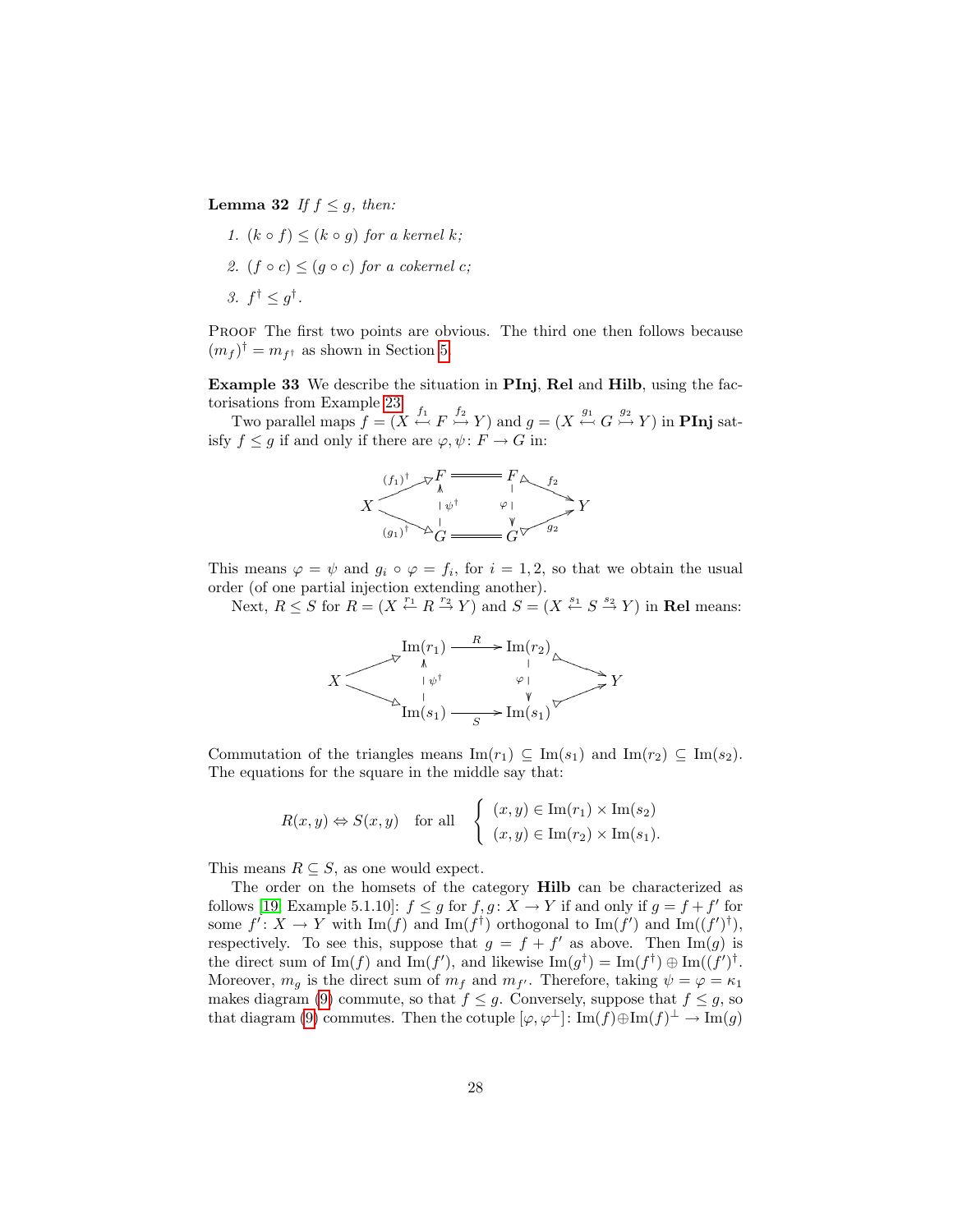is an isomorphism, and so is the cotuple  $[\psi, \psi^{\perp}]$ . Since  $\varphi^{\dagger} \circ m_g = m_f \circ \psi^{\dagger}$ , there is a morphism  $n$  making the following diagram commute:

$$
\begin{array}{ccc}\n\text{Im}(f^{\dagger})^{\perp} & - & -^{n} - & \text{Im}(f)^{\perp} \\
\text{ker}(\psi^{\dagger}) = & \sqrt{\psi^{\perp}} & \sqrt{\psi^{\perp}} = & \text{ker}(\varphi^{\dagger}) \\
\text{Im}(g^{\dagger}) & \xrightarrow{m_g} & \text{Im}(g) \\
\psi^{\dagger} & \downarrow & \sqrt{\psi^{\dagger}} \\
\text{Im}(f^{\dagger}) & \xrightarrow{m_f} & \text{Im}(f).\n\end{array}
$$

Now, taking

$$
f' = \Big(X \xrightarrow[]{(i_g\uparrow)^{\dagger}} \operatorname{Im}(g^{\dagger}) \xrightarrow[]{(\psi^{\perp})^{\dagger}} \operatorname{Im}(f^{\dagger})^{\perp} \xrightarrow[]{-n} \operatorname{Im}(f)^{\perp} \xrightarrow[]{\varphi^{\perp}} \operatorname{Im}(g) \xrightarrow[]{i_g} Y\Big)
$$

fulfills  $g = f + f'$ , and Im(f) and Im(f<sup>†</sup>) are orthogonal to Im(f') and Im((f')<sup>†</sup>), respectively.

In Hilbert spaces there is a standard correspondence between self-adjoint idempotents and closed subsets. Recall that an endomap  $p: X \to X$  is selfadjoint if  $p^{\dagger} = p$  and idempotent if  $p \circ p = p$ . In the current, more general, setting this works as follows, using the order on homsets.

**Proposition 34** The "effect"<sup>[2](#page-28-0)</sup> mapping  $m \mapsto \mathfrak{E}(m) \stackrel{def}{=} m \circ m^{\dagger}$  from Section [6](#page-21-0) yields an order isomorphism:

$$
\begin{array}{rcl}\n\text{KSub}(X) & \cong & \{p\colon X \to X \mid p^\dagger = p \leq \text{id}\} \\
& \cong & \{p\colon X \to X \mid p^\dagger = p \circ p = p \leq \text{id}\} \\
& \cong & \{p\colon X \to X \mid p^\dagger = p \circ p = p\},\n\end{array}
$$

where the marked isomorphism holds if zero-epis are epis (like in **Hilb**).

PROOF Clearly,  $\mathfrak{E}(m) = m \circ m^{\dagger}$  is a self-adjoint idempotent. It satisfies  $\mathfrak{E}(m) \leq \text{id}$  via:



where the kernel  $m: M \rightarrow X$  is a dagger mono so that  $\text{Im}(\mathfrak{E}(m)) = M$ .

This mapping  $\mathfrak{E}(-)$ : KSub $(X) \to \{p \mid p^{\dagger} = p \leq \text{id}\}\$ is surjective: if  $p: X \to$ X is a self-adjoint with  $p \leq id$  then we first note that the factorisation from [\(7\)](#page-16-1) yields  $p = i_p \circ m_p \circ (i_p)^{\dagger}$ . By Definition [30](#page-26-2) there are  $\varphi, \psi \colon \text{Im}(p) \to X$  with

<span id="page-28-0"></span> $2$ The name "effect" was chosen because of connections to effect algebras [\[11\]](#page-33-9). For example, in the so-called standard effect algebra of a Hilbert space [\[13\]](#page-33-13), an effect corresponds a positive operator beneath the identity.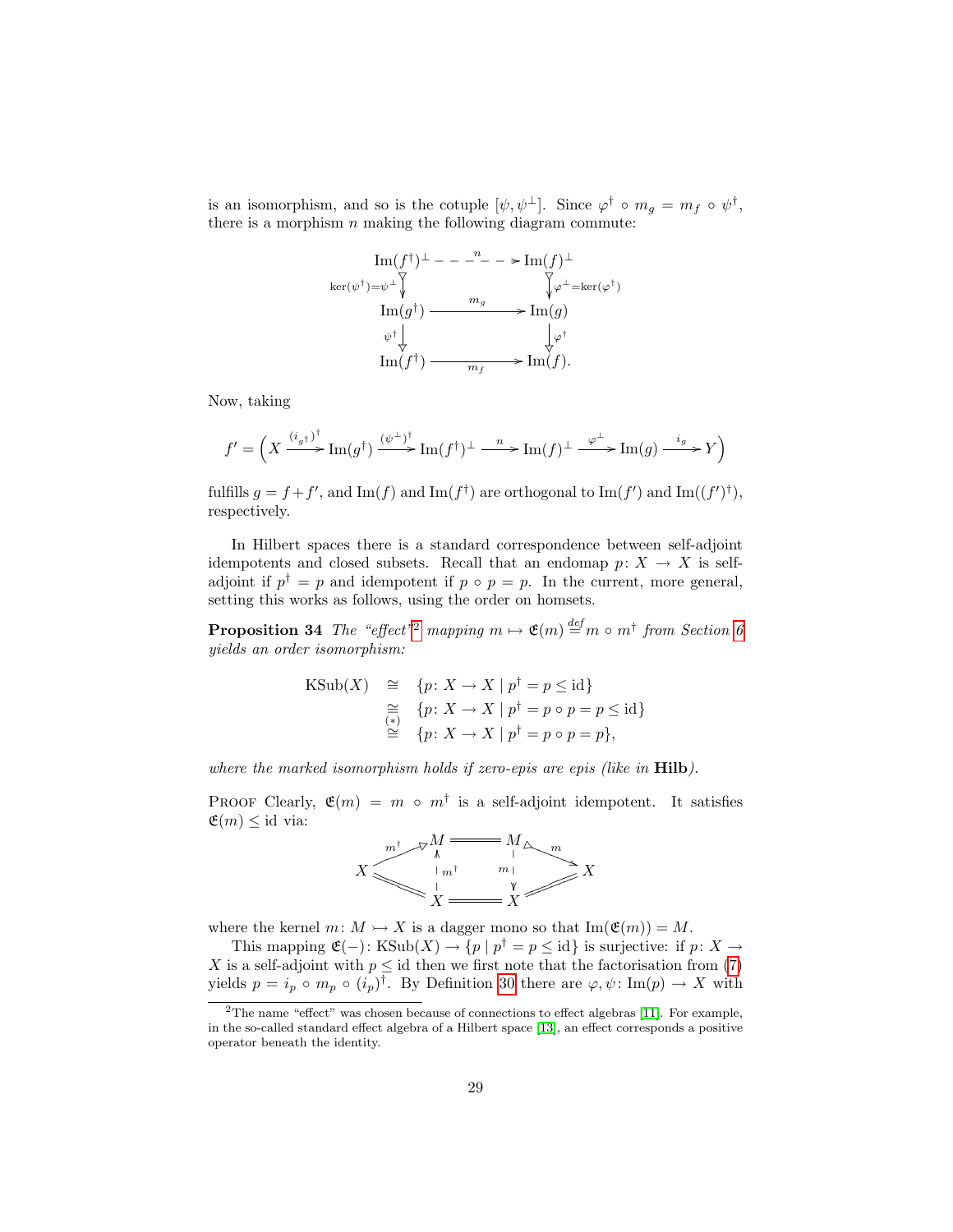$\psi^{\dagger} = (i_p)^{\dagger}, \varphi \circ m_p = \psi, \varphi^{\dagger} = m_p \circ \psi^{\dagger}$  and  $\varphi = i_p$ . This yields  $\psi = i_p$  and  $m_p = id$ . Hence  $p = i_p \circ (i_p)^{\dagger} = \mathfrak{E}(i_p)$ , so that p is automatically idempotent. This establishes the second isomorphism.

The mapping  $\mathfrak{E}(-)$  preserves and reflects the order. If  $m \leq n$  in KSub $(X)$ , say via  $\varphi: M \to N$  with  $n \circ \varphi = m$ , then  $\mathfrak{E}(m) \leq \mathfrak{E}(n)$  via:



Conversely, if  $\mathfrak{E}(m) \leq \mathfrak{E}(n)$ , say via  $\varphi \colon M \to N$  and  $\psi \colon M \to N$ , then  $n \circ \varphi = m$ so that  $m \leq n$  in KSub(X).

Finally, if zero-epis are epis, we write for a self-adjoint idempotent  $p$ ,

$$
i_p \circ e_p = p = p \circ p = p^{\dagger} \circ p = (e_p)^{\dagger} \circ (i_p)^{\dagger} \circ i_p \circ e_p = (e_p)^{\dagger} \circ e_p,
$$

and obtain  $i_p = (e_p)^{\dagger}$ . Hence  $p = \mathfrak{E}(i_p)$  and thus  $p \leq \text{id}$ .

## <span id="page-29-0"></span>8 Completeness and atomicity of kernel posets

In traditional quantum logic, orthomodular lattices are usually considered with additional properties, such as completeness and atomicity [\[34\]](#page-34-14). This section considers how these requirements on the lattices  $KSub(X)$  translate to categorical properties. For convenience, let us recall the following standard order-theoretical definitions.completeness

**Definition 35** For elements x, y of a poset, we say that y covers x when  $x < y$ and  $x \le z < y$  implies  $z = x$  (where  $z < y$  if and only if  $z \le y$  and  $z \ne y$ ). An element a of a poset with least element 0 is called an atom when it covers 0. Equivalently, an atom cannot be expressed as a join of strictly smaller elements. Consequently, 0 is not an atom. A poset is called *atomic* if for any  $x \neq 0$  in it there exists an atom a with  $a \leq x$ . Finally, a lattice is *atomistic* when every element is a join of atoms [\[10\]](#page-33-14).

<span id="page-29-1"></span>**Proposition 36** For an arbitrary object I in a dagger kernel category, the following are equivalent:

- 1. id<sub>I</sub> = 1 is an atom in KSub(I);
- 2. KSub $(I) = \{0, 1\}$ ;
- 3. each nonzero kernel  $x: I \rightarrow X$  is an atom in KSub(X).

PROOF For the implication  $(1) \Rightarrow (2)$ , let m be a kernel into I. Because  $m \leq id<sub>I</sub>$ and the latter is an atom, we have that  $m = 0$  or m is isomorphism. Thus  $KSub(I) = \{0, 1\}.$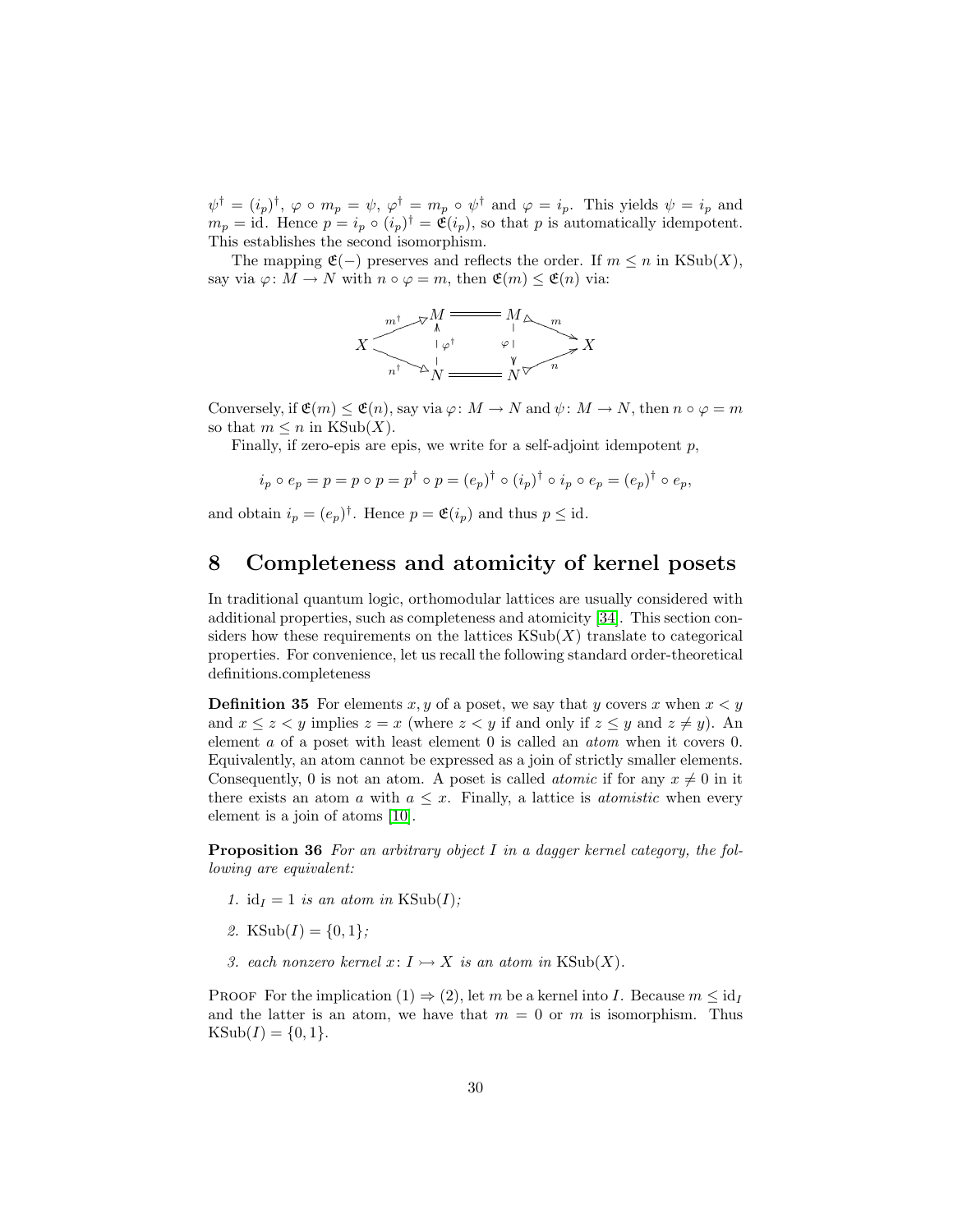To prove  $(2) \Rightarrow (3)$ , suppose that  $m \leq x$  for kernels  $m \colon M \rightarrow X$  and  $x: I \rightarrow X$ . Say  $m = x \circ \varphi$  for  $\varphi: M \rightarrow I$ . Then  $\varphi$  is a kernel by Lemma [3.](#page-3-0) Since KSub(I) =  $\{0, 1\}$ , either  $\varphi$  is zero or  $\varphi$  is isomorphism. Hence either  $m = 0$  or  $m = x$  as subobjects. So x is an atom. Finally,  $(3) \Rightarrow (1)$  is trivial.

<span id="page-30-0"></span>Definition 37 If I satisfies the conditions of the previous lemma, we call it a KSub-simple object. (Any simple object in the usual sense of category theory is KSub-simple.)

Similarly, let us call I a KSub-generator if  $f = q: X \rightarrow Y$  whenever f  $\circ$  $x = g \circ x$  for all kernels  $x: I \rightarrow X$ . (Any KSub-generator is a generator in the usual sense of category theory.)

<span id="page-30-1"></span>Example 38 The objects  $1 \in \text{Pinj}, 1 \in \text{Rel}, \mathbb{C} \in \text{Hilb}$  and  $\mathbb{C} \in \text{PHilb}$  are KSub-simple KSub-generators.

The two-element orthomodular lattice 2 is a generator in the category OMLatGal from [\[22\]](#page-33-5), because maps  $2 \rightarrow X$  correspond to elements in X. But 2 is not a KSub-generator: these maps  $2 \rightarrow X$  are not kernels.

Because  $1 \in \text{Rel}$  is a KSub-simple KSub-generator, one might expect a connection between Definition [37](#page-30-0) and the "kernel opclassifiers" discussed at the end of Section [4.](#page-14-0) There is, however, no apparent such connection. For example, the object 1 in the category  $\text{PInj}$  is a KSub-simple KSub-generator, but not a "kernel opclassifier".

Lemma 39 Suppose that a dagger kernel category D has a KSub-simple KSubgenerator I. Then beneath any nonzero element of  $KSub(X)$  lies a nonzero element of the form  $x: I \rightarrow X$ . Hence  $\text{KSub}(X)$  is atomic, and its atoms are the nonzero kernels  $x: I \rightarrow X$ .

PROOF Suppose  $m: M \rightarrow X$  is a nonzero kernel. Since I is a KSub-generator, there must be a kernel  $x: I \rightarrow M$  with  $m \circ x \neq 0$ . By Proposition [36](#page-29-1) this  $m \circ x$ is an atom. It satisfies  $m \circ x \leq m$ , so we are done.

Corollary 40 If a dagger kernel category has a KSub-simple KSub-generator *I*, then  $\text{KSub}(X)$  is atomistic for any object X.

PROOF Any atomic orthomodular lattice is atomistic [\[26\]](#page-34-6).

The categorical requirement of a simple generator is quite natural in this setting, as it is also used to prove that a certain class of dagger kernel categories embeds into Hilb [\[18\]](#page-33-2).

We now turn to completeness, by showing that the existence of directed colimits ensures that kernel subobject lattices are complete. This, too, is a natural categorical requirement in the context of infinite-dimensionality [\[17\]](#page-33-15). Recall that a directed colimit is a colimit of a directed poset, considered as a diagram. The following result can be obtained abstractly in two steps: directed colimits in **D** yield direct colimits in slice categories  $D/X$ , see [\[5,](#page-32-6) Vol. 2, Prop. 2.16.3]. The reflection KSub(X)  $\hookrightarrow$   $\mathbf{D}/X$  induced by factorisation transfers these directed colimits to  $\text{KSub}(X)$ . However, in the proof below we give a concrete construction.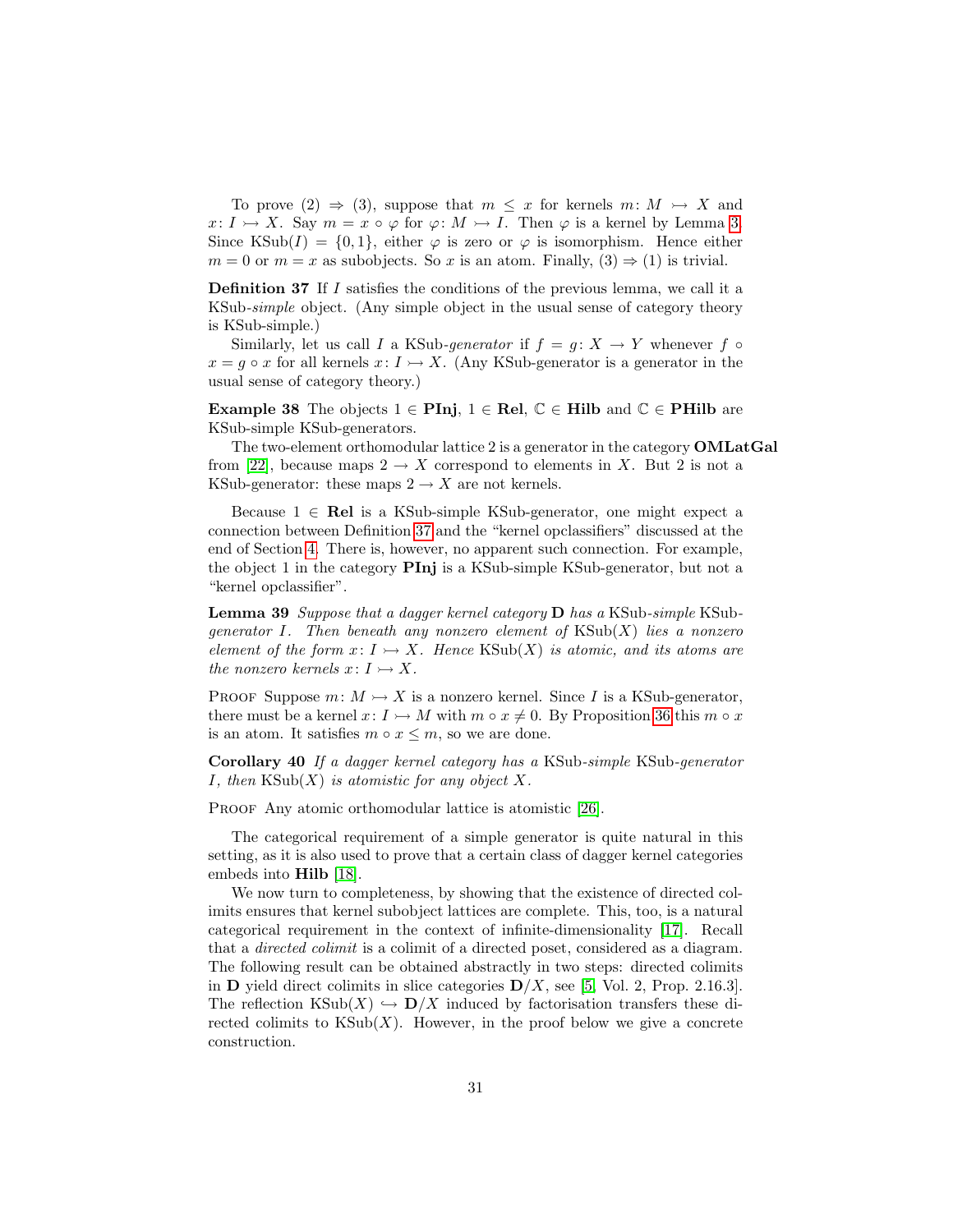**Proposition 41** If a dagger kernel category **D** has directed colimits, then  $\text{KSub}(X)$ is a complete lattice for every  $X \in \mathbf{D}$ .

PROOF A lattice is complete if it has directed joins (see [\[25,](#page-33-16) Lemma I.4.1], or  $[27, \text{Lemma } 2.12]$  $[27, \text{Lemma } 2.12]$ , so we shall prove that  $\text{KSub}(X)$  has such directed joins. Let  $(m_i: M_i \rightarrow X)_{i \in I}$  be a directed collection in KSub(X). For  $i \leq j$  we have  $m_i \leq m_j$  and thus  $m_j \circ m_j^{\dagger} \circ m_i = m_i$ .

Let M be the colimit in  $\mathbf D$  of the domains  $M_i$ , say with coprojections  $c_i: M_i \to M$ . The  $(m_i: M_i \to X)_{i \in I}$  form a cocone by assumption, so there is a unique map  $m: M \to X$  with  $m \circ c_i = m_i$ . The kernel/zero-epi factorisation [\(6\)](#page-14-1) yields:

$$
m = \left( M \xrightarrow{\ e \ } N \triangleright \xrightarrow{\ n \ } X \right)
$$

We claim that *n* is the join in  $KSub(X)$  of the  $m_i$ .

- $m_i \leq n$  via  $e \circ c_i : M_i \to N$  satisfying  $n \circ (e \circ c_i) = m \circ c_i = m_i$ .
- If  $m_i \leq k$ , then  $k \circ k^{\dagger} \circ m_i = m_i$ . Also, the maps  $k_i = k^{\dagger} \circ m_i : M_i \to K$ form a cocone in D because the  $m_i$  are directed and k is monic: if  $i \leq j$ , then,

$$
k \circ k_j \circ m_j^{\dagger} \circ m_i = k \circ k^{\dagger} \circ m_j \circ m_j^{\dagger} \circ m_i = k \circ k^{\dagger} \circ m_i = k \circ k_i.
$$

As a result there is a unique  $\ell : M \to K$  with  $\ell \circ c_i = k_i$ . Then  $k \circ \ell = m$ by uniqueness since:

$$
k \circ \ell \circ c_i = k \circ k_i = k \circ k^{\dagger} \circ m_i = m_i = m \circ c_i.
$$

Hence we obtain  $n \leq k$  by diagonal-fill-in from Lemma [18](#page-15-1) in:



Example 42 The categories PInj, Rel, Hilb and PHilb have directed colimits, and therefore their kernel subobject lattices are complete orthomodular lattices. Since they also have appropriate generators, see Example [38,](#page-30-1) each  $\text{KSub}(X)$  in PInj, Rel, Hilb or PHilb is a complete atomic atomistic orthomodular lattice.

Any atom of a Boolean algebra  $B$  is a KSub-simple object in the dagger kernel category  $B$  from Proposition [16.](#page-13-1) But  $B$  has a KSub-generator only if B is atomistic. In that case the greatest element 1 is a KSub-generator. For if  $f \circ a = g \circ a$  for all  $a \leq 1 \land x = x$  and  $f, g \leq x \land y$ , then, writing  $\downarrow_A x = \{a \in \text{Atoms}(B) \mid a \leq x\}$  we get:

$$
f = f \land x = f \land (\bigvee \downarrow_A x) = \bigvee \{ f \land a \mid a \in \text{Atoms}(B), a \le x \}
$$

$$
= \bigvee \{ g \land a \mid a \in \text{Atoms}(B), a \le x \}
$$

$$
= g \land (\bigvee \downarrow_A x) = g \land x = g.
$$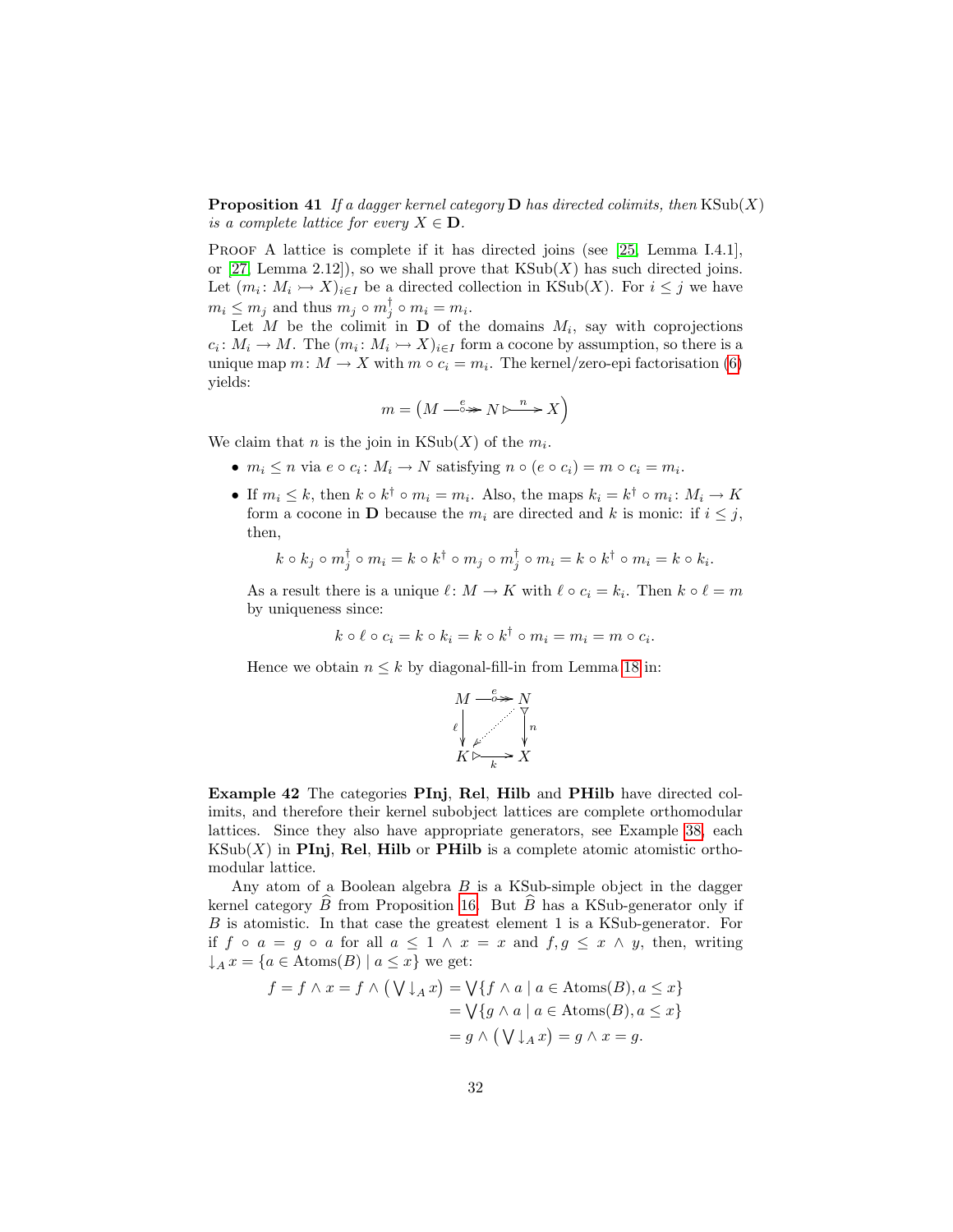## 9 Conclusions and future work

The paper shows that a "dagger kernel category" forms a simple but powerful notion that not only captures many examples of interest in quantum logic but also provides basic structure for categorical logic. There are many avenues for extension and broadening of this work, by including more examples (e.g. effect algebras [\[11\]](#page-33-9)) or more structure (like tensors). Also, integrating probabilistic aspects of quantum logic is a challenge.

### Acknowledgements

Thanks are due to an anonymous referee for pointing out the reference [\[9\]](#page-33-3). It already contains several early ideas that are rediscovered and elaborated in the current (categorical) setting. The category OMLatGal that plays a central role in [\[22\]](#page-33-5) is also already in [\[9\]](#page-33-3).

# References

- <span id="page-32-0"></span>[1] S. Abramsky and B. Coecke. A categorical semantics of quantum protocols. In Logic in Computer Science, pages 415–425. IEEE, Computer Science Press, 2004.
- <span id="page-32-3"></span>[2] S. Awodey. Category Theory. Oxford Logic Guides. Oxford Univ. Press, 2006.
- <span id="page-32-4"></span>[3] M. Barr. Algebraically compact functors. Journ. of Pure & Appl. Algebra, 82:211–231, 1992.
- <span id="page-32-5"></span>[4] M. Barr and Ch. Wells. *Toposes, Triples and Theories*. Springer, Berlin, 1985. Revised and corrected version available from URL: [www.cwru.edu/](www.cwru.edu/artsci/math/wells/pub/ttt.html) [artsci/math/wells/pub/ttt.html](www.cwru.edu/artsci/math/wells/pub/ttt.html).
- <span id="page-32-6"></span>[5] F. Borceux. Handbook of Categorical Algebra, volume 50, 51 and 52 of Encyclopedia of Mathematics. Cambridge Univ. Press, 1994.
- <span id="page-32-2"></span>[6] Gianni Cassinelli, Ernesto De Vito, Pekka J. Lahti, and Antonio Levrero. The theory of symmetry actions in quantum mechanics. Number 654 in Lecture Notes in Physics. Springer, 2004.
- <span id="page-32-1"></span>[7] B. Coecke and D. Pavlović. Quantum measurements without sums. In G. Chen, L. Kauffman, and S. Lamonaco, editors, Mathematics of Quantum Computing and Technology. Taylor and Francis, 2006. See also: arXiv:/quant-ph/0608035.
- <span id="page-32-7"></span>[8] B. Coecke and S. Smets. The Sasaki hook is not a [static] implicative connective but induces a backward [in time] dynamic one that assigns causes. Int. Journ. of Theor. Physics, 43(7/8):1705–1736, 2004.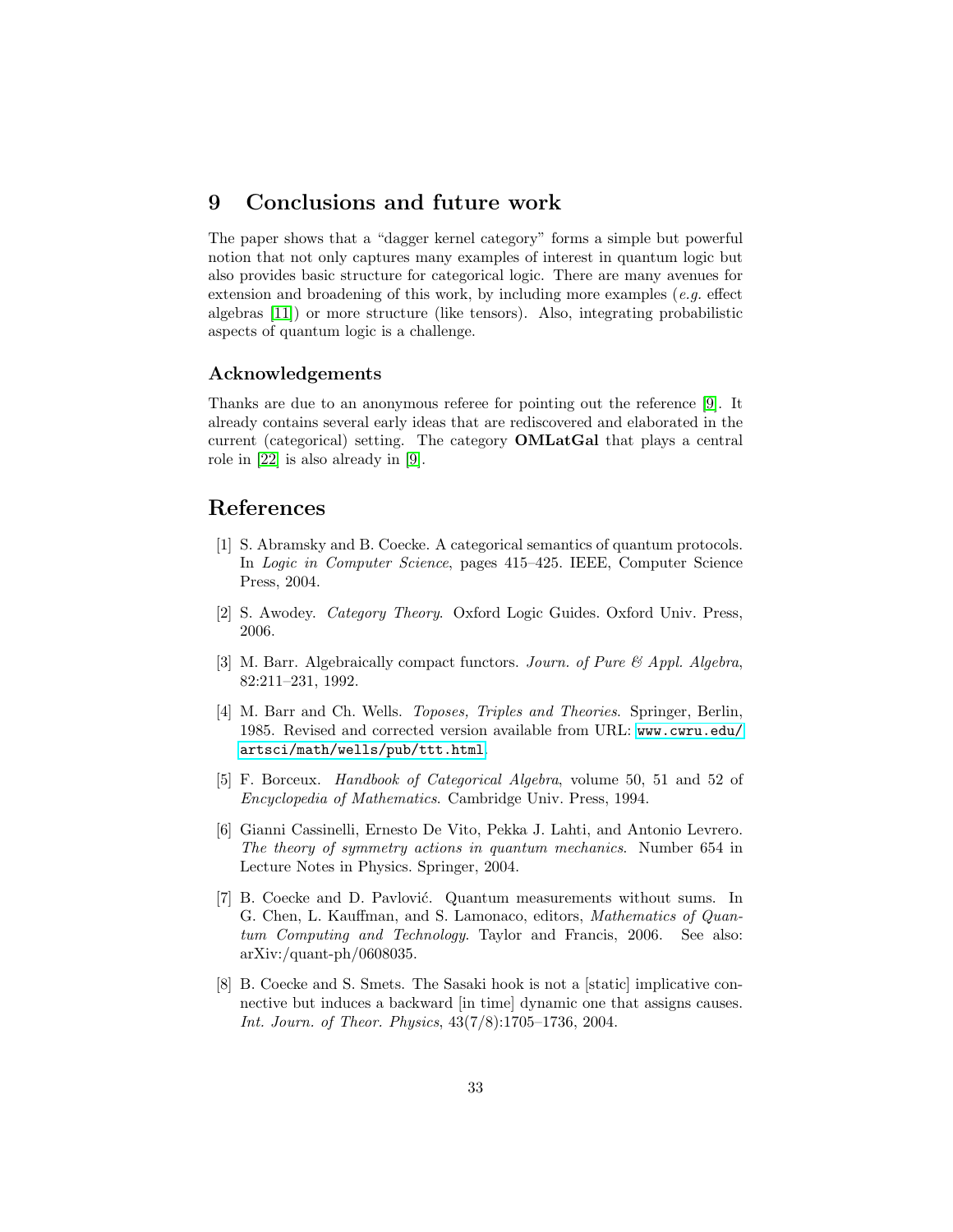- <span id="page-33-3"></span>[9] G.D. Crown. On some orthomodular posets of vector bundles. Journ. of Natural Sci. and Math., 15(1-2):11–25, 1975.
- <span id="page-33-14"></span>[10] B.A. Davey and H.A. Priestley. Introduction to Lattices and Order. Math. Textbooks. Cambridge Univ. Press, 1990.
- <span id="page-33-9"></span>[11] A. Dyurečenskij and S. Pulmannová. New Trends in Quantum Structures. Kluwer Acad. Publ., Dordrecht, 2000.
- <span id="page-33-10"></span>[12] P. D. Finch. Quantum logic as an implication algebra. Bull. Amer. Math. Soc., 2:101–106, 1970.
- <span id="page-33-13"></span>[13] D. J. Foulis, R.J. Greechie, and M.K. Bennett. Sums and products of interval algebras. Int. Journ. Theor. Physics, 33(11):2119–2136, 1994.
- <span id="page-33-4"></span>[14] P.J. Freyd. Abelian Categories: An Introduction to the Theory of Functors. Harper and Row, New York, 1964. Available via [www.tac.mta.ca/tac/](www.tac.mta.ca/tac/reprints/articles/3/tr3.pdf) [reprints/articles/3/tr3.pdf](www.tac.mta.ca/tac/reprints/articles/3/tr3.pdf).
- <span id="page-33-6"></span>[15] E. Haghverdi and Ph. Scott. A categorical model for the geometry of interaction. Theor. Comp. Sci., 350:252–274, 2006.
- <span id="page-33-7"></span>[16] J. Harding. Orthomodularity of decompositions in a categorical setting. Int. Journ. Theor. Physics, 45(6):1117–1128, 2006.
- <span id="page-33-15"></span>[17] C. Heunen. Compactly accessible categories and quantum key distribution. Logical Methods in Comp. Sci., 4(4), 2008.
- <span id="page-33-2"></span>[18] C. Heunen. An embedding theorem for Hilbert categories. Theory and Appl. of Categories, 2009, to appear.
- <span id="page-33-12"></span>[19] C. Heunen. Categorical Quantum Models and Logics. PhD thesis, Radboud Univ. Nijmegen, 2010.
- <span id="page-33-1"></span>[20] Chris Heunen. Quantifiers for quantum logic. *preprint, arXiv:0811.1457*, 2008.
- <span id="page-33-0"></span>[21] B. Jacobs. Categorical Logic and Type Theory. North Holland, Amsterdam, 1999.
- <span id="page-33-5"></span>[22] B. Jacobs. Orthomodular lattices, Foulis semigroups and dagger kernel categories. Logical Methods in Comp. Sci., 2009, to appear. Available from <http://arxiv.org/abs/0905.4090>.
- <span id="page-33-8"></span>[23] M. F. Janowitz. Quantifiers and orthomodular lattices. Pacific Journal of Mathematics, 13:1241–1249, 1963.
- <span id="page-33-11"></span>[24] P. T. Johnstone. Sketches of an elephant: A topos theory compendium. Oxford University Press, 2002.
- <span id="page-33-16"></span>[25] P.T. Johnstone. Stone Spaces. Number 3 in Cambridge Studies in Advanced Mathematics. Cambridge Univ. Press, 1982.